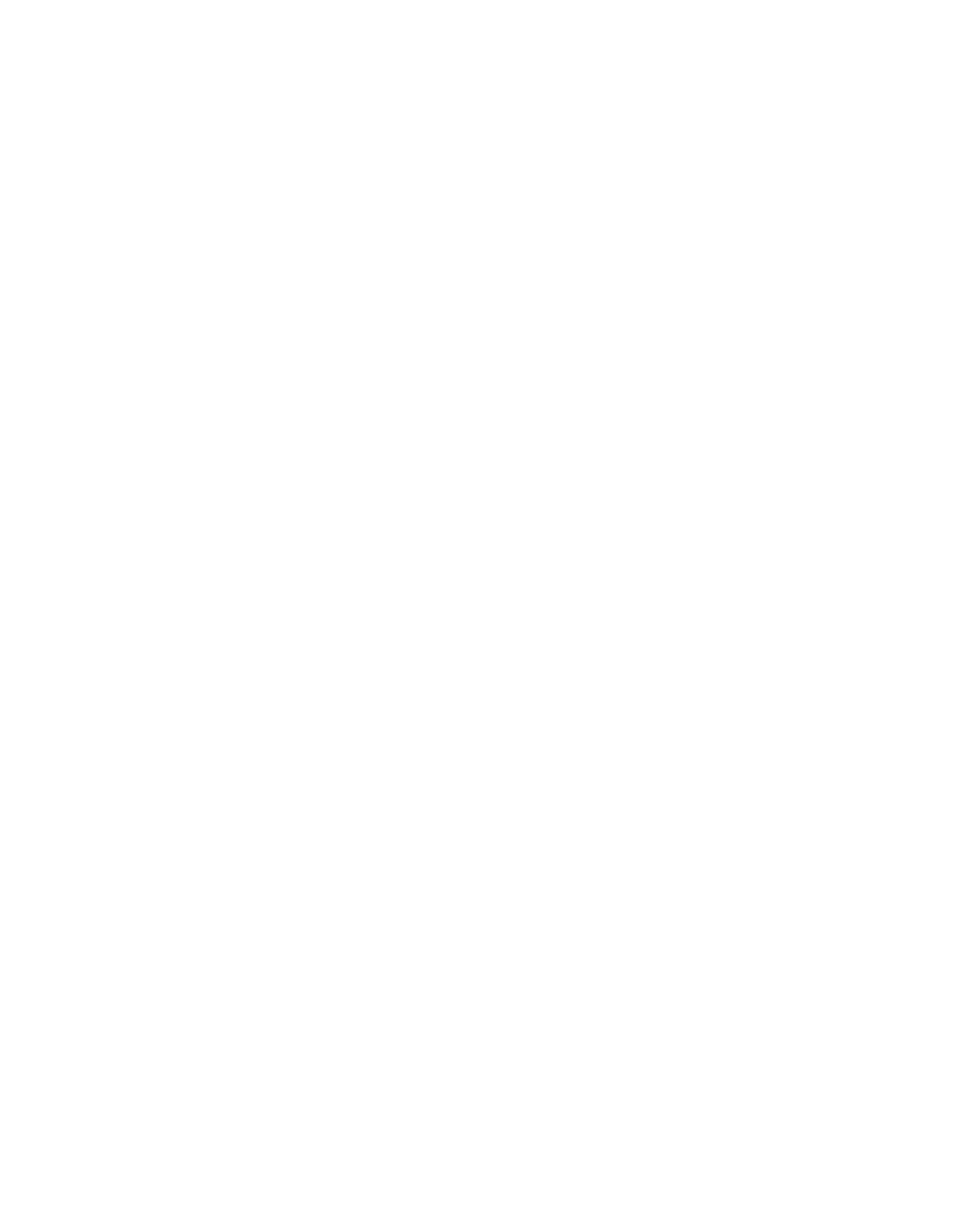## **FEE**

The Fédération des Experts Comptables Européens (FEE) is the representative organisation for the accountancy profession in Europe. FEE's membership consists of 41 professional institutes of accountants from 29 countries. FEE member bodies represent more than 500,000 accountants in Europe. Roughly 45% of these accountants work in public practice, providing a wide range of services to clients. The other 55% work in various capacities in industry, commerce, government and education.

 $\overline{a}$ 

## **SUSTAINABILITY**

Societies aim to secure a higher standard of living through economic development. The world has become highly populated and the impact of agricultural and manufacturing on its natural resources has reached a significant level. In response to these pressures, this generation has begun to work towards protection of those resources for the benefit of future generations so that development may be sustained.

In 1987 the United Nations World Commission on Environment and Development, under the Chairmanship of Mrs. Gro Harlem Brundtland, issued *Our Common Future* (often referred to as the 'Brundtland Report'). The report included wording that has come to be widely accepted as a definition of sustainable development: *'meeting the needs of the present generation without compromising the ability of future generations to meet their own needs'*.

The Commission's work was directed towards formulating a global action plan proposing long-term environmental strategies and new ways to try to reconcile the objectives of development and the protection of natural resources. However, sustainable development involves more than just seeking a balance between economic development and conservation of the environment. Both exert considerable influence over the quality of life. These three factors together comprise the model that is currently in general use to describe sustainable development. Reporting by companies of the environmental, social and economic dimensions of performance has been referred to as sustainability, triple bottom line, corporate social responsibility (CSR) and ethical reporting.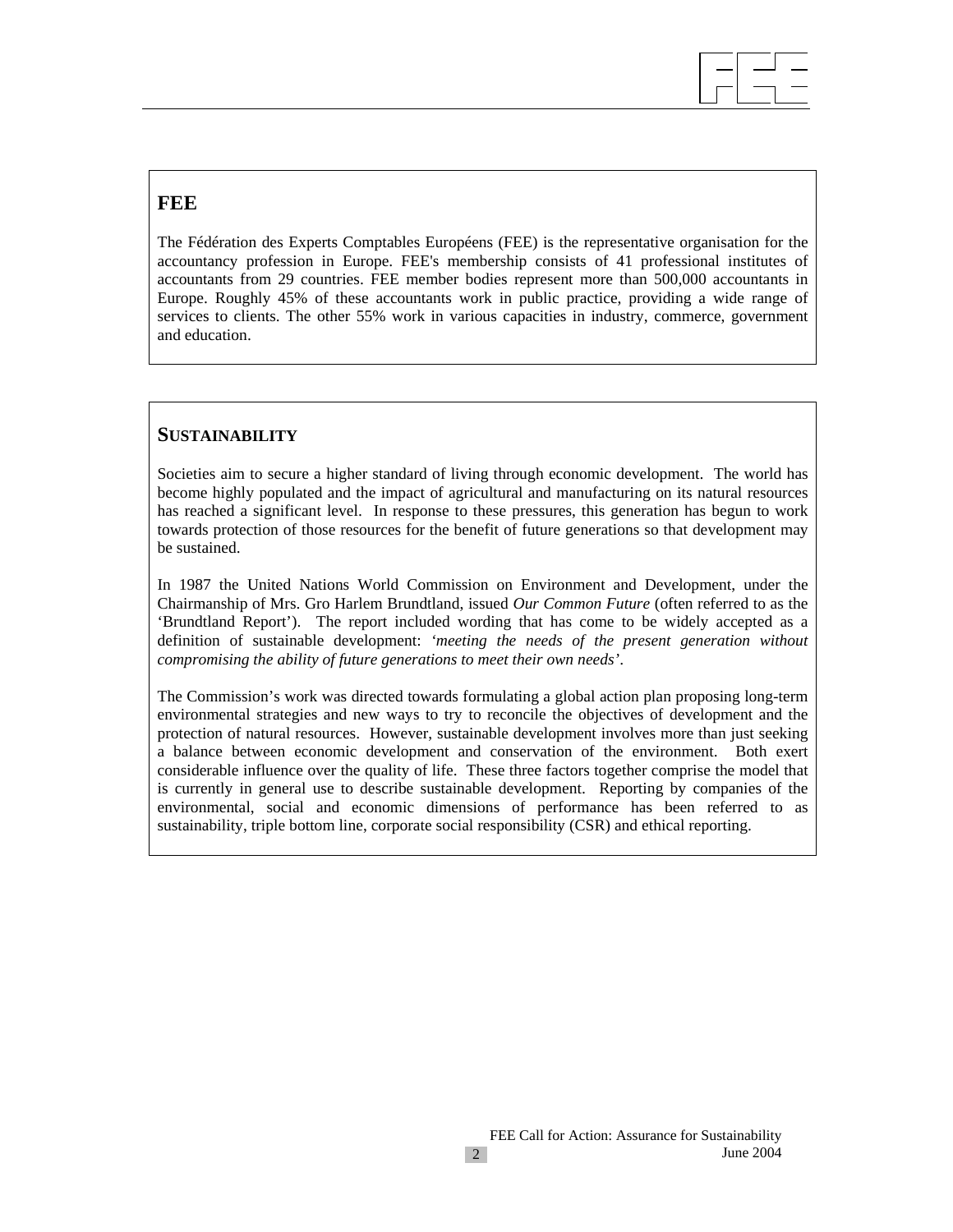

As the representative organisation for the accountancy profession in Europe, FEE is well aware of the public interest in its work, especially in the field of financial reporting. The accountancy profession is not just concerned with financial reporting, however, firms provide a wide range of services to business, government and the community and of course many accountants are employed in organisations that rely on their technical skills and ethical principles.

 $\overline{a}$ 

One of the reporting issues for the accountancy profession is of interest to all society. In the 2002 Johannesburg UN World Summit on Sustainable Development politicians, business leaders and community leaders renewed the commitments made at the 'Earth Summit' in Rio de Janeiro, ten years earlier to work together towards sustainable development.

Corporate reporting is a fundamental part of this work and the credibility of reporting is essential if stakeholders are to derive from it the maximum benefit. The last few years have seen substantial growth in the number of companies reporting on sustainability performance and considerable improvements in the information provided. The pace of change shows no sign of diminishing.

Assurance on corporate reports is an essential part of enhancing credibility and it is vital, therefore, that preparers, stakeholders and other users are fully aware of the benefits and limitations of assurance. The accountancy profession's relevant experience is an essential element in providing assurance on sustainability reports. FEE members have been active in the development of assurance both through raising awareness and by contributing to the work of standard setting bodies. In 2002, FEE issued a Discussion Paper *Providing Assurance on Sustainability Reports* that examined in detail the issues affecting independent, third party assurance provision. This paper builds on that and makes use of more recent experience to call for action from those with much to contribute to and much to gain from the development of assurance for sustainability.

FEE hopes you find this paper useful and that those called on for action respond to the challenge. Preparers, stakeholders and indeed society as a whole will benefit from enhanced sustainability reporting.

*David Devlin President FEE*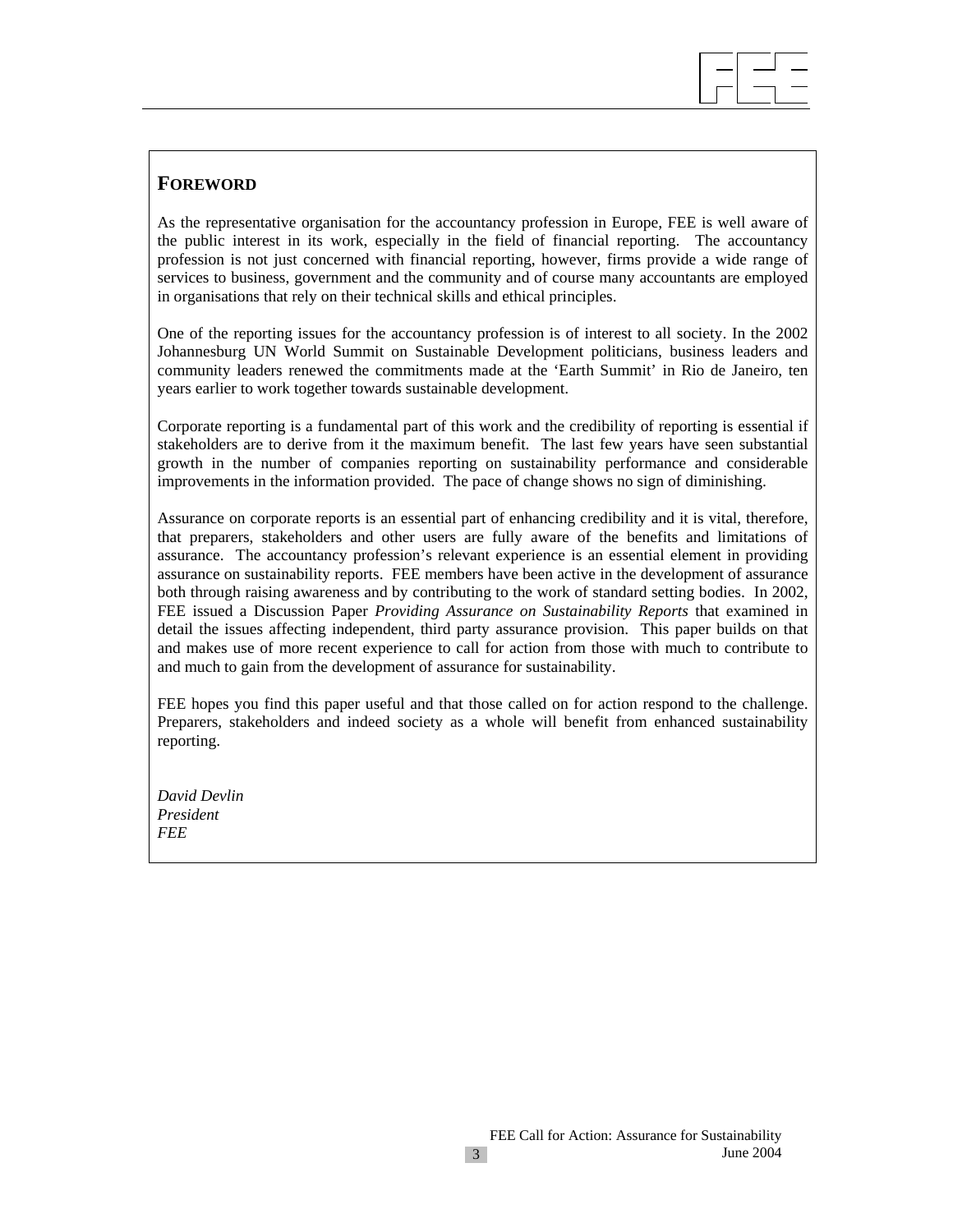

## **ACKNOWLEDGEMENTS**

*This discussion paper has been prepared under the supervision of Lars-Olle Larsson, Chairman of the FEE Sustainability Assurance Subgroup, with editorial advice from David York, a member of the FEE Sustainability Assurance Subgroup and of the FEE Auditing Working Party.* 



FEE gratefully acknowledges the contributions made by many individuals to this document, in particular members of the FEE Sustainability Working Party, the FEE Auditing Working Party and the following members of the FEE Sustainability Assurance Subgroup:

| Denmark         | Helle Bank Jörgensen   |  |  |
|-----------------|------------------------|--|--|
| Germany         | Albrecht Ruppel        |  |  |
| Ireland         | John Bowen-Walsh       |  |  |
| Italy           | Chiara Mio             |  |  |
|                 | Giorgio Orru           |  |  |
| Netherlands     | Fred Drieënhuizen      |  |  |
|                 | Nancy Kamp-Roelands    |  |  |
|                 | <b>Johan Piet</b>      |  |  |
| Sweden          | Lars-Olle Larsson      |  |  |
| United Kingdom  | David Collison         |  |  |
|                 | David York             |  |  |
| FEE Secretariat | Catherine Ameye        |  |  |
|                 | Hilde Blomme           |  |  |
|                 | Derek McGlynn          |  |  |
|                 | Saskia Slomp           |  |  |
|                 | <b>Corinne Soubies</b> |  |  |
|                 |                        |  |  |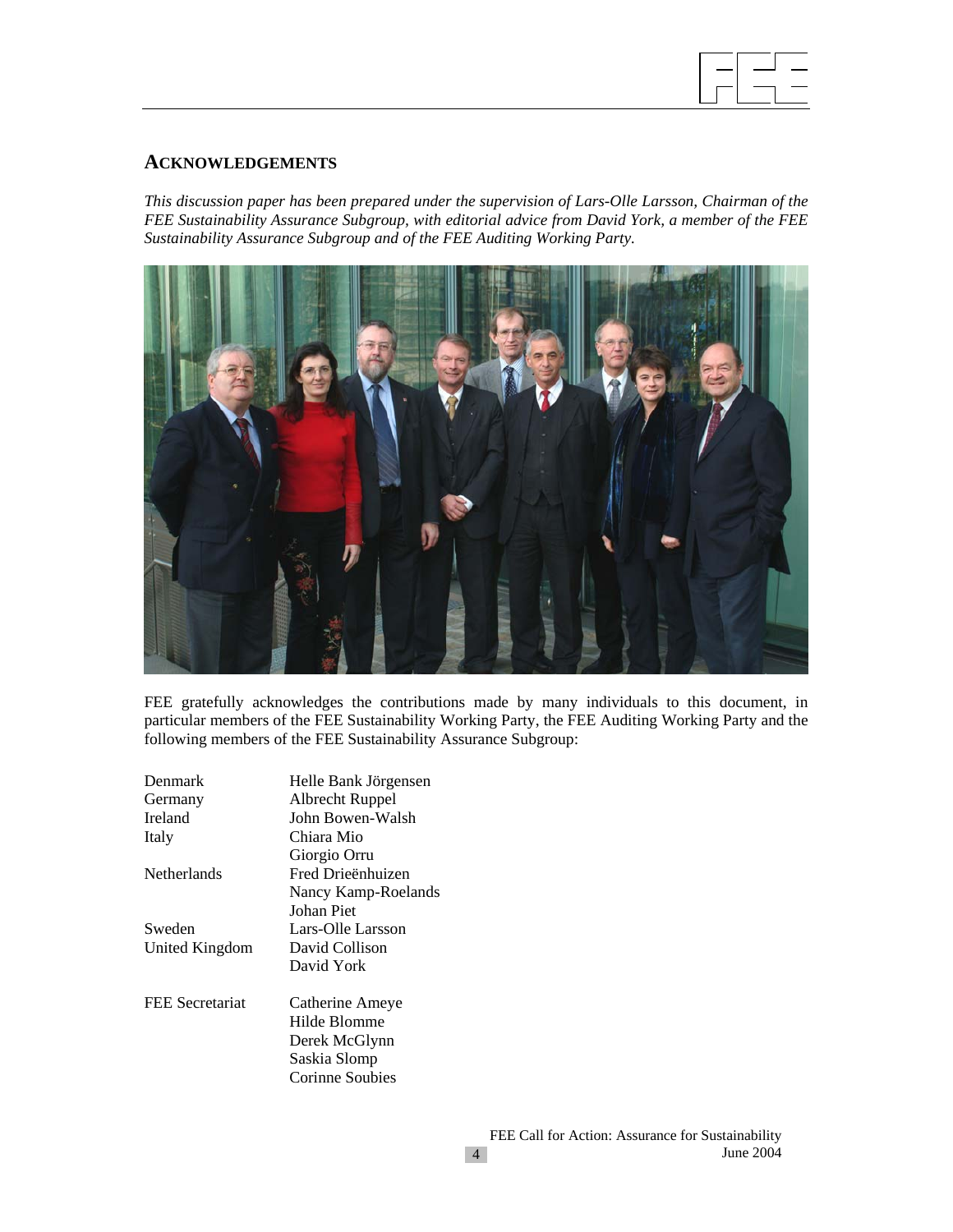## **CONTENTS**

| 1.                              |     |                                                                |  |
|---------------------------------|-----|----------------------------------------------------------------|--|
| 2.                              |     |                                                                |  |
|                                 | 2.1 |                                                                |  |
|                                 | 2.2 | Establishing the Business Case for Reporting and Assurance  10 |  |
| 3.                              |     |                                                                |  |
| $\overline{4}$ .                |     |                                                                |  |
|                                 | 4.1 |                                                                |  |
|                                 | 4.2 |                                                                |  |
|                                 | 4.3 |                                                                |  |
|                                 | 4.4 |                                                                |  |
| 5 <sub>1</sub>                  |     | INTERNATIONAL BODIES AND PRONOUNCEMENTS FOR ASSURANCE 15       |  |
|                                 | 5.1 |                                                                |  |
|                                 | 5.2 |                                                                |  |
|                                 | 5.3 |                                                                |  |
|                                 |     | 5.3.1                                                          |  |
|                                 |     | 5.3.2                                                          |  |
|                                 |     | 5.3.3                                                          |  |
|                                 |     | 5.3.4                                                          |  |
|                                 | 5.4 |                                                                |  |
| 6.                              |     |                                                                |  |
| $7_{\scriptscriptstyle{\circ}}$ |     |                                                                |  |
|                                 | 7.1 |                                                                |  |
|                                 | 7.2 |                                                                |  |
|                                 | 7.3 | Developments in Assurance related to Financial Statements 23   |  |
|                                 | 7.4 |                                                                |  |
|                                 |     | 7.4.1                                                          |  |
|                                 |     | 7.4.2                                                          |  |
|                                 |     | 7.4.3                                                          |  |
|                                 |     |                                                                |  |
|                                 |     | 7.4.5                                                          |  |
|                                 |     | 7.4.6                                                          |  |
| 8.                              |     |                                                                |  |
|                                 |     |                                                                |  |
|                                 |     |                                                                |  |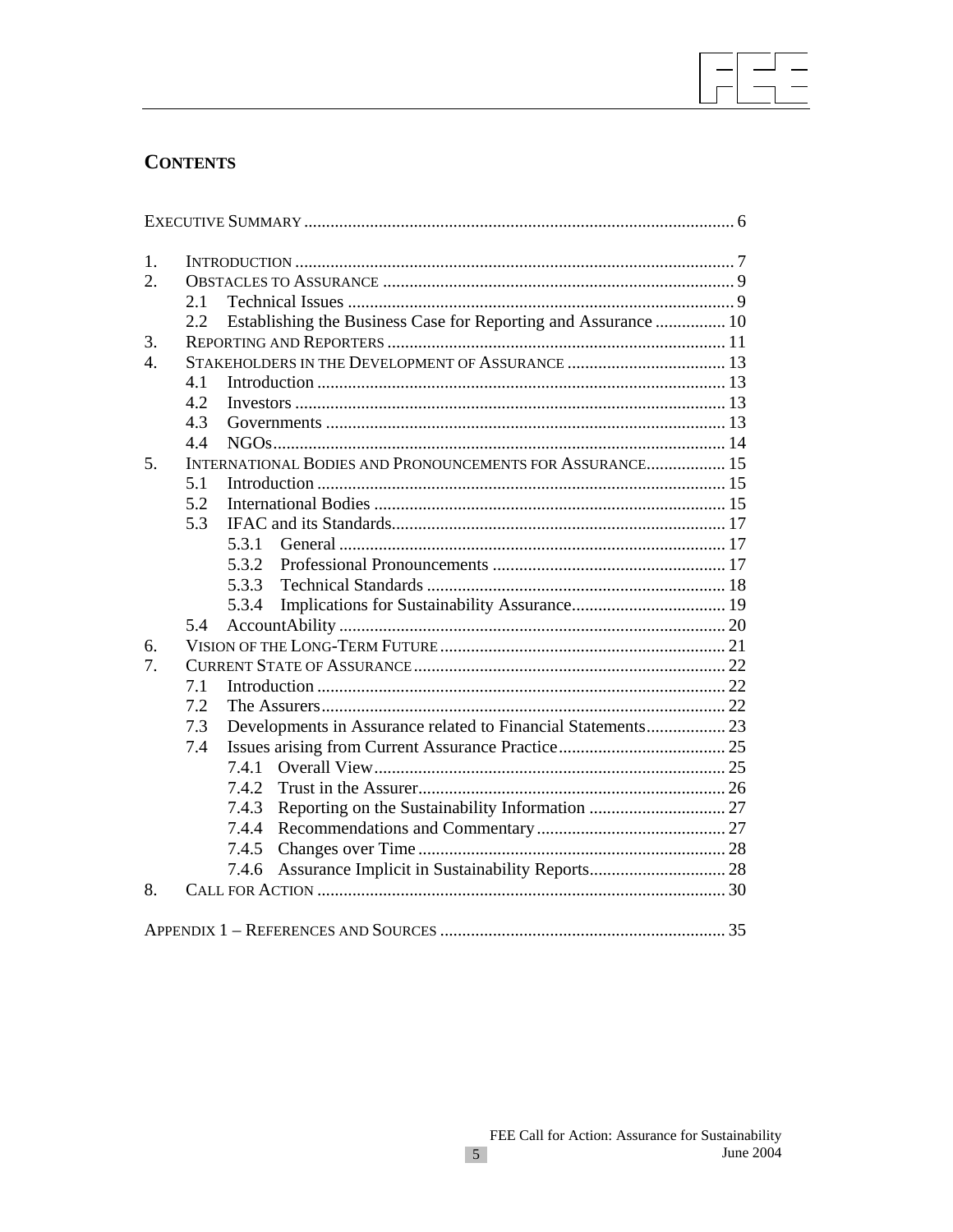

## **EXECUTIVE SUMMARY**

Increasingly, annual reports containing financial statements include sustainability information and auditors are also involved in assurance engagements on corporate sustainability reporting. It is established practice for auditors to give an opinion that conveys reasonable assurance that financial statements give a true and fair view in accordance with an identified financial reporting framework. Capital markets have yet to place, however, the same level of emphasis on sustainability reporting with independent assurance.

In FEE's vision of a sustainable future, sustainability reporting is as established as financial reporting is now and corporate reports allow stakeholders to assess with confidence the extent to which private sector corporations actually contribute to the evolution of equitable and sustainable communities and societies. The vision is still far from reality as sustainability reporting and assurance is at a relatively early stage of development. This paper is a call for action from reporters, standard setters and other stakeholders in the development of reporting and assurance. Appropriate action will address the principal barriers to progress: capital markets do not place sufficient value on reliable sustainability information and the technical issues are yet to be solved by standard setters. Implicit in this future is the use of widely accepted reporting criteria, a trustworthy assurance profession and effective procedural and quality control standards for assurance work.

FEE recognises that progress depends on the sharing of knowledge across national and corporate boundaries and calls on all parties to continue the co-operation that has been a feature of the development of the field to date. Similarly, FEE calls on all parties to inform and educate those who need to know more about sustainability reporting and assurance.

FEE calls on parties who are not yet engaged with sustainability assurance to build their understanding and appreciation of the developments in this field and take appropriate action: potential reporters and assurers, stakeholders who have an unsatisfied need for reliable information, and many others who could benefit directly and indirectly as participants in a sustainable future.

FEE calls for action over the next few years from the many parties now involved in assurance for sustainability including: reporters, assurers, governments, investors and NGOs. Such action is necessary to further the business case and to remove technical and other obstacles to assurance. Specifically, at this time, FEE calls on standard setters to accelerate the pace of development of usable standards that are relevant to assurance.

There remain many challenges of a business and technical nature to be overcome. Through issuing the 'call for action' FEE aims to facilitate progress to ensure that those challenges are overcome sooner rather than later.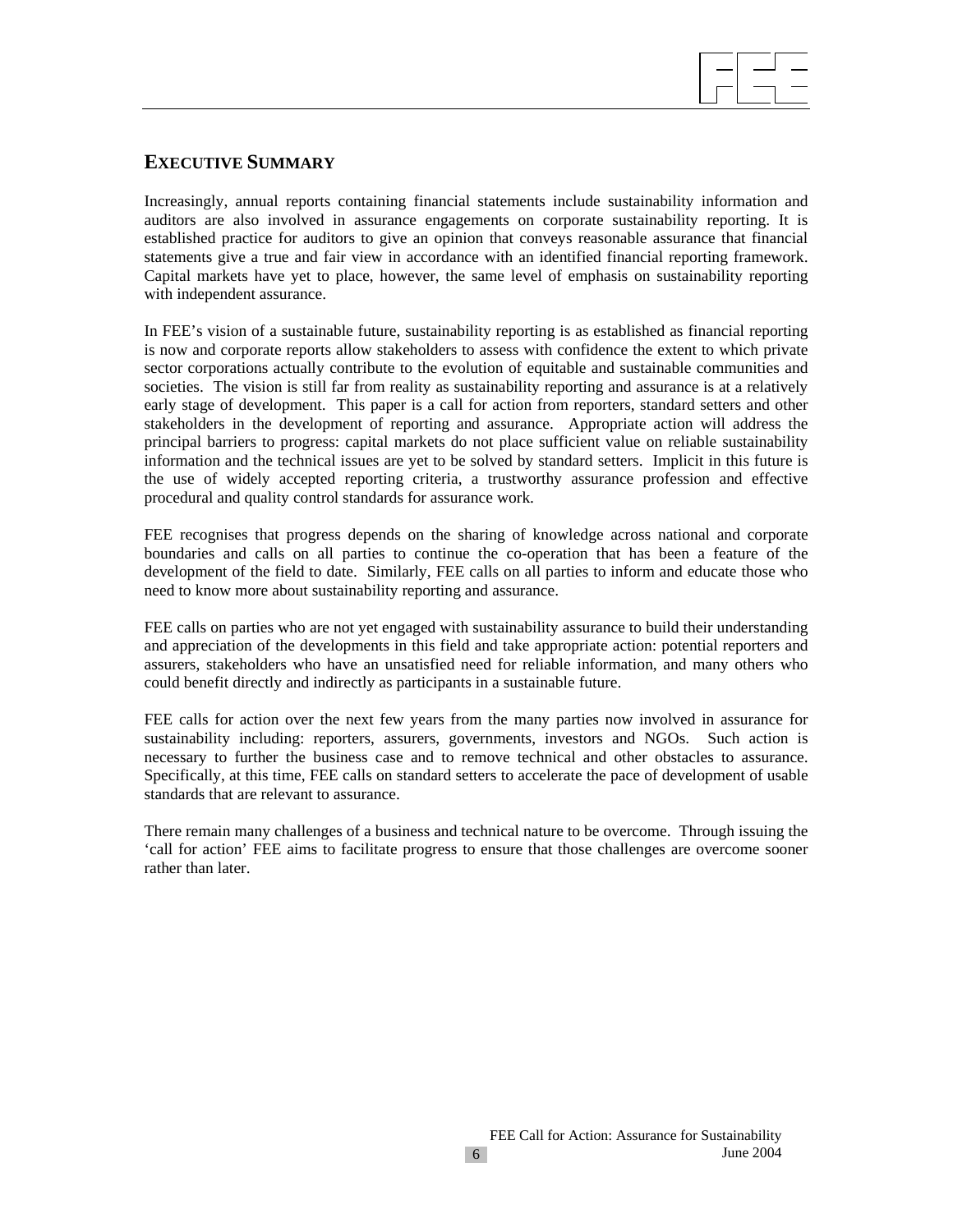# $\overline{a}$

## **1. INTRODUCTION**

- 1. FEE has been active in drawing on the expertise of the European accountancy profession to improve the quality and credibility of new forms of reporting. In 1999, FEE issued a discussion paper on providing assurance on environmental reports and, in 2000, an analysis of responses to it. In 2002 a Discussion Paper *Providing Assurance on Sustainability Reports* dealt with the technical issues seen as barriers to assurers providing high levels of assurance on standalone sustainability reports. One of the intentions behind that paper was to allow FEE to establish technical positions on providing assurance on sustainability reports that would contribute to the work of standard-setting bodies.
- 2. This paper is less technical in nature. It examines a wide range of issues against a background of sustainability reporting which can take many forms: ranging from separate comprehensive sustainability reports to isolated disclosures in annual reports including financial statements. The paper also recognises that assurance may not extend to the whole of the sustainability information.
- 3. FEE and its member bodies have called on the International Federation of Accountants (IFAC) to make progress on a standard on assurance for sustainability reports. IFAC has issued the *International Framework for Assurance Engagements* and a general 'umbrella' International Standards for Assurance Engagements 3000 Revised *Assurance Engagements Other Than Audits or Reviews of Historical Financial Information* (International Standard on Assurance Engagement 3000 Revised<sup>1</sup>) which provides basic principles and essential procedures that could be used for assurance engagements on sustainability reports. IFAC has also issued revised professional standards for quality control. FEE was pleased to be able to contribute to the development of an IAASB framework for assurance engagements, both by commenting on exposure drafts and by publishing a theoretical paper on assurance engagements.
- 4. In the last few years, an assurance standard has emerged from a non-accountancy organisation, AccountAbility. This has gained widespread support in some countries and is clearly meeting a need in the marketplace. FEE has commented publicly on drafts and members of FEE working parties have given their time to contribute to its development. We look forward to continuing to support, across a broad front, the development of appropriate assurance standards. Co-operation between all interested parties is something that we see as vital in this emerging area.
- 5. Without attempting to be a comprehensive survey, this paper examines the current state of assurance in order to provide a basis for recommendations to standard setters and others with an interest in sustainability reporting and assurance. Section 2 *Obstacles to Assurance* reviews the technical barriers identified by earlier FEE papers which assurance now needs to surmount. Three short sections (3 to 5) identify the reporters, the stakeholders and the standard setters with a direct interest in assurance. The current state of assurance (Section 7) is considered but only after establishing a vision of the long-term future to measure it against (Section 6). In Section 8 *Call for Action* we conclude by setting out, for those parties concerned with assurance for sustainability reports, the actions we feel are needed to continue to make progress over the next few years towards our vision of the future.

 $\overline{\phantom{a}}$ 

<sup>&</sup>lt;sup>1</sup> ISAE 3000 Revised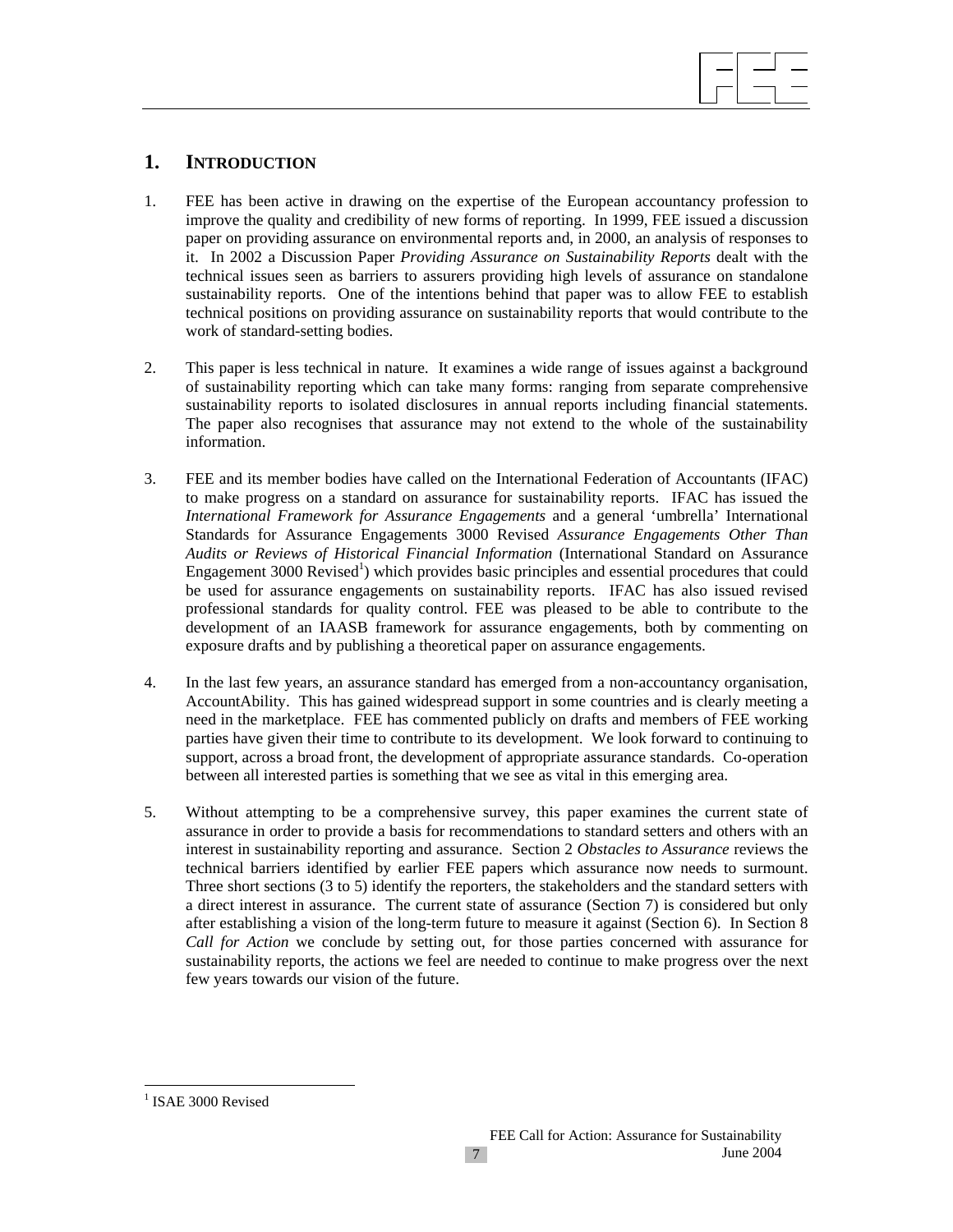

6. FEE welcomes feedback from those on whom calls for action are made and from others. Please send any comments to:

Saskia Slomp Technical Director Fédération des Experts Comptables Européens Rue de la Loi 83 1040 Bruxelles BELGIUM

Email: Saskia\_Slomp@fee.be Fax: +32-2-231 11 12

All comments will be treated as being on the public record and may be published on FEE's website: http://www.fee.be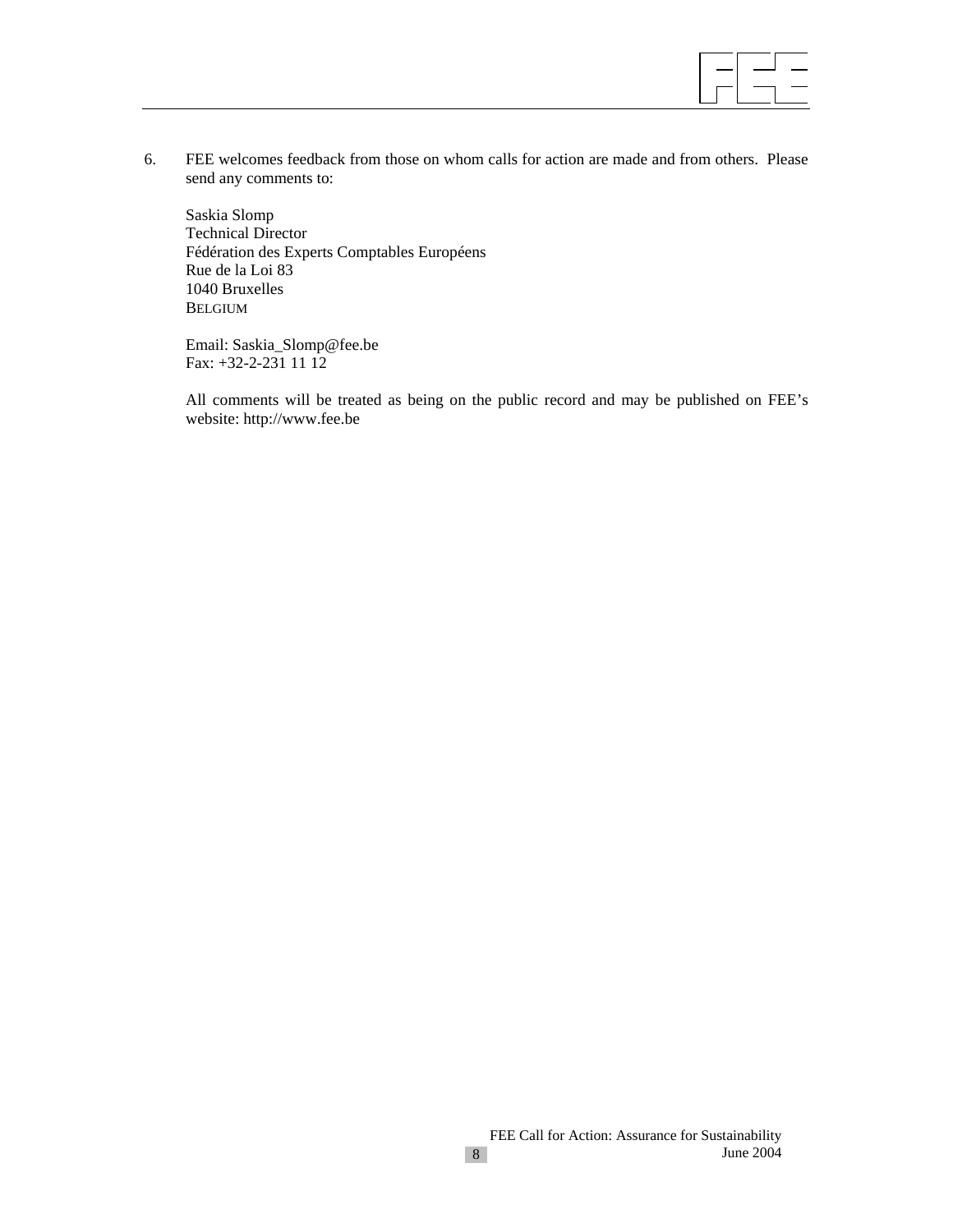

## **2. OBSTACLES TO ASSURANCE**

- 7. Capital markets place considerable emphasis on companies needing to satisfy an independent auditor that the financial results and position are properly reported. As discussed in Section 7 *Current State of Assurance*, this is not currently the case, however, for other forms of corporate reporting.
- 8. There are two main reasons for this, which are both related to the fact that, as illustrated by the discussion in sub-section 7.4 *Issues arising from current assurance practice,* sustainability reporting and assurance are not as mature as the disciplines of financial reporting and auditing. The first reason is that there are technical issues that deter assurers from providing assurance reports on sustainability reports. The second, and more important, reason is that the business case for sustainability reporting and assurance is not yet fully accepted: direct costs can be ascertained but benefits are difficult to establish because they accrue to a wide range of stakeholders and are not all measurable in financial terms.

## *2.1 Technical Issues*

- 9. The technical issues that deter assurers from providing assurance on sustainability were dealt with in depth in the 2002 FEE Discussion Paper *Providing Assurance on Sustainability Reports*. They are important to an understanding of the topic, but they do not present an insurmountable barrier. These technical issues include the absence of generally accepted authoritative standards for sustainability reporting*.*
- 10. It is not realistic to expect appropriate standards for sustainability reporting and assurance to emerge before practice is sufficiently developed. Indeed, documents issued as standards, unless given legal force, have to be generally accepted by their intended users before truly becoming acknowledged as authoritative standards. Nevertheless, FEE calls for action to quicken progress towards such standards, as they are a key element in resolving both the technical issues and in convincing those for whom the business case is as yet undecided.
- 11. Even if generally accepted standards were to be available, sustainability reporting is considerably more qualitative than financial reporting and this introduces difficulties for reporters and assurance providers. For example:
	- While financial statement disclosures can generally be related to a common unit (e.g. the euro), there is no agreed unit for the measurement of sustainability performance
	- Financial statements are prepared principally for the primary users (shareholders) but sustainability reports acknowledge many groups of stakeholders whose relative importance varies from company to company
	- Sustainability reports can include matters, such as reporting company policies or stakeholder dialogue, which are intrinsically different to reporting outcomes
	- Sustainability reports can involve highly subjective judgements over their scope (e.g. the extent to which secondary impacts are reported, or stakeholders are acknowledged) as well as over the disclosures themselves (e.g. assessing unquantifiable social impacts)
	- Some disclosures in sustainability reports depend on external information (such as country or industry-wide performance figures).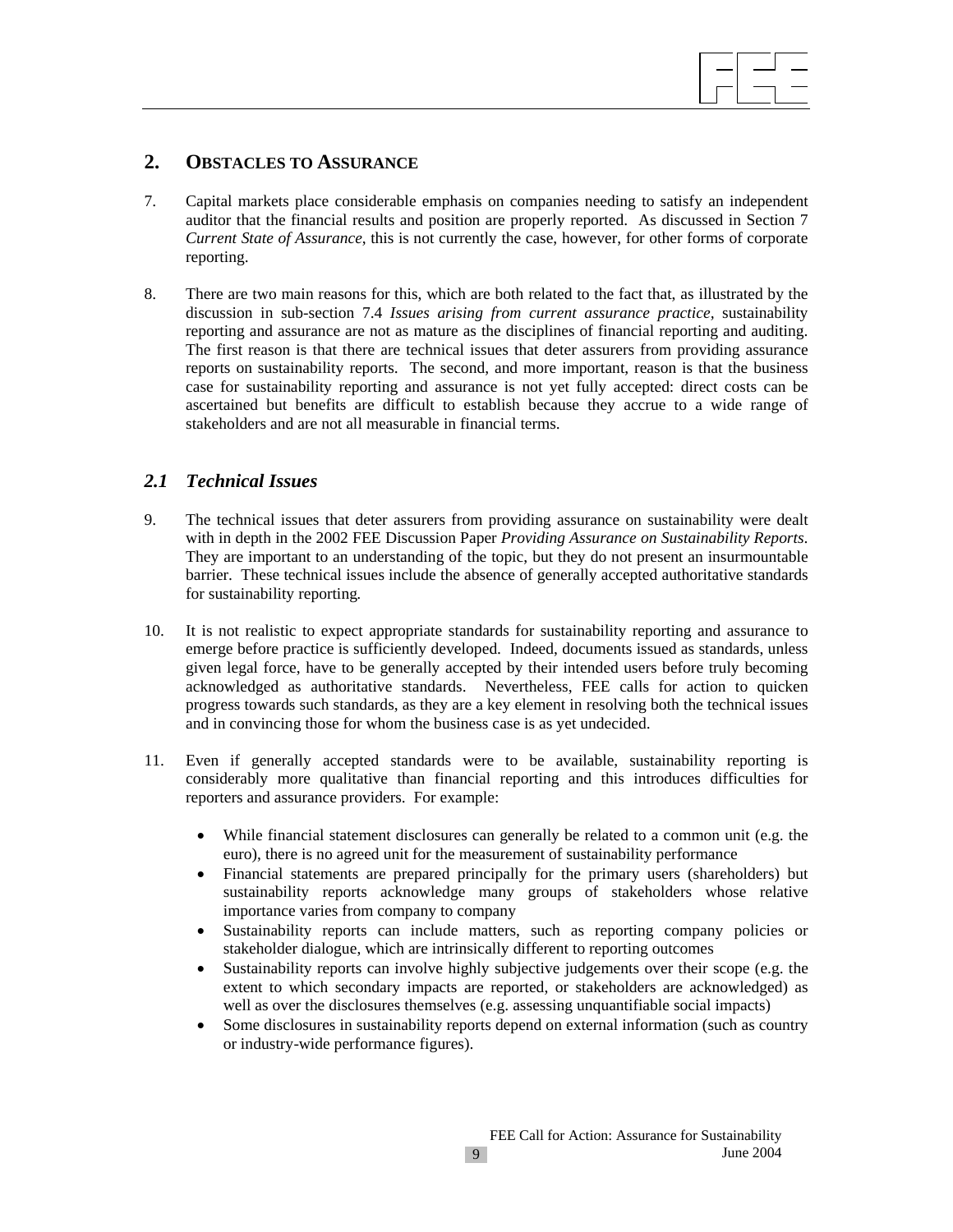

12. Further difficulties arise because companies may report only part of their impacts as a step towards full sustainability reporting, either because they have not yet put in place all necessary management systems or because they choose to report first those impacts that they judge to be the most important. Assurers may encounter problems with immature systems and procedures, incomplete reporting or lack of comparative information.

## *2.2 Establishing the Business Case for Reporting and Assurance*

- 13. The limited company often separates the owners of assets (the shareholders) from those with effective control over them on a day-to-day basis (the directors). Lack of trust of directors was an important factor in the development of financial reporting and auditing. Shareholders had a real and direct interest in the stewardship of their assets, the maintenance of their capital and the continuing profitability of the business. The direct costs of financial reporting and auditing were regarded as a cost of raising capital and, once legislation gave recognition to the value to society of financial regulation, a cost of legal or regulatory compliance.
- 14. The concept of corporate trust has assumed greater importance and a wider range of parties are now interested in how directors and their companies behave. The concept of capital maintenance can be extended to the maintenance and stewardship of human or environmental capital. Sustainability reporting addresses these issues and can contribute to the maintenance of brand value or the mitigation of risks, such as adverse media comment, product boycotting and ethical investors investing elsewhere. This is one reason why companies with significant environmental impacts have been 'early reporters' and why they place value on independent assurance.
- 15. In several jurisdictions, legislation or capital market rules have required some disclosure of sustainability information. In most instances, however, sustainability reporting has been voluntary.
- 16. Some stakeholders may have no interest in the direct financial costs of companies' sustainability actions or reporting but the business case has to be judged and accepted by those who do. In the absence of mandatory measures, investors have to be convinced by a business case that sustainability reporting contributes to good financial performance. This is because investors assess the benefits of improved sustainability performance at a secondary level, such as through the mitigation of reputational risk. Investors assess companies that comply with good labour practices are being assessed not on the benefits to their workers but on the reduced reputation risk. The potential damage to sales, for example if a company is found employing child labour, will act as a powerful driver towards better behaviour and its reporting and assurance. This is a simplistic analysis because individual shareholders can interact with a company in other ways and shareholders can, for example be as altruistic as any pressure group concerned with workers' rights. Nevertheless, proponents of sustainability reporting and assurance have a primary need to convert investors, regulators and legislators to their way of thinking.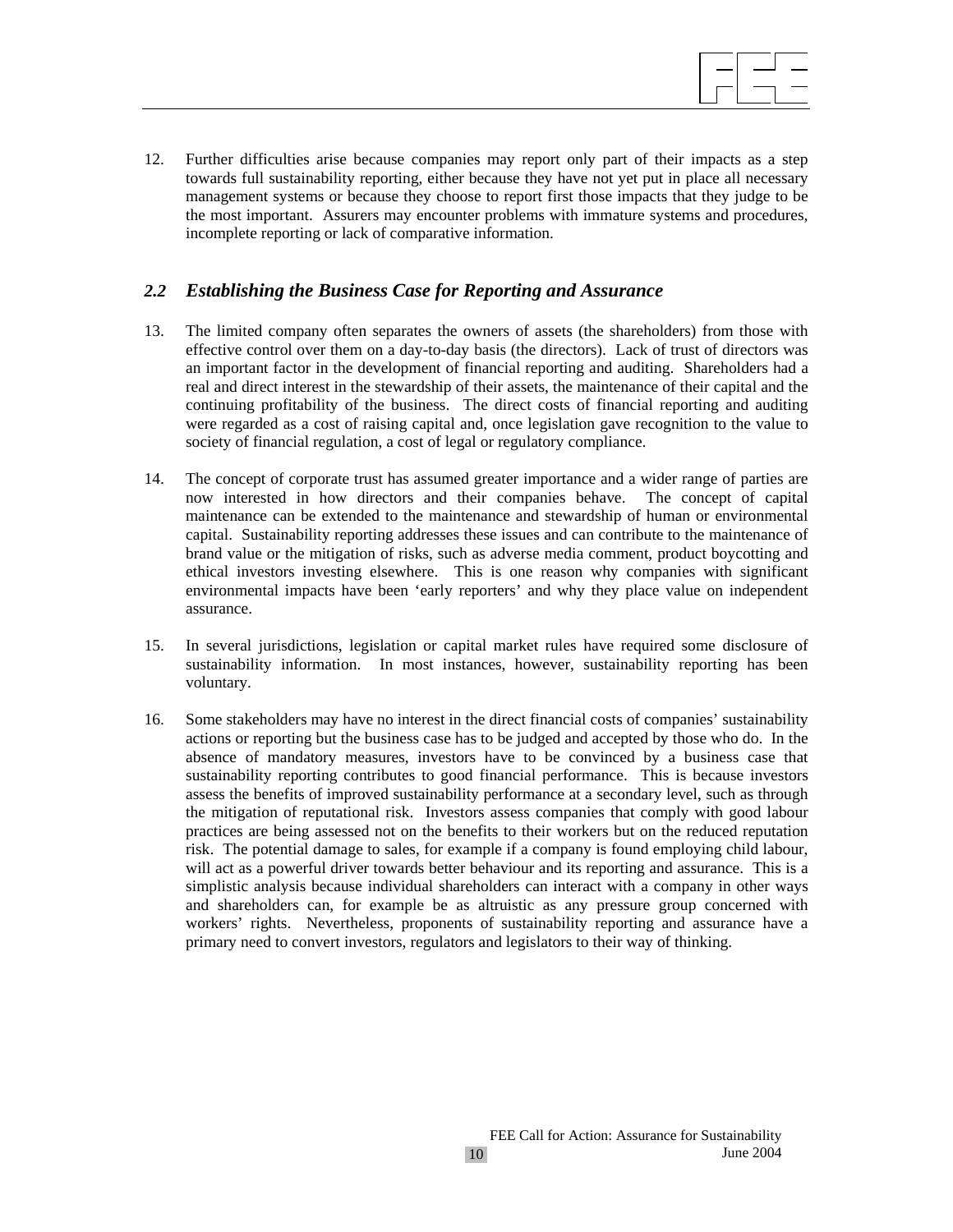## **3. REPORTING AND REPORTERS**

17. Corporate sustainability reporting has developed from the environmental and health and safety reporting which first achieved widespread notice in the late 1980s. After the 1992 UN Conference on Environment and Development in Rio de Janeiro, sustainable development became a term in general use prompting the addition of the social dimension to corporate reporting. Histories of the development of reporting are available, as are current surveys (see Appendix 1 – *References and sources*).

 $\overline{a}$ 

- 18. Environmental information had been made available as part of annual financial reports and in separate environmental reports aimed at informing those with a particular interest in such matters. The reasons for reporting varied across the world. In Europe, shaken by the Chernobyl nuclear disaster in 1986, companies were prompted by environmental concerns as well as legal compliance, competitive advantage and public relations. Improving a company's standing with the media, campaign groups, local communities, customers and regulators was seen as important. The needs of investors were not felt to be as important as in North America where widespread shareholding gave investors a higher level of involvement in the environmental impacts of a company.
- 19. Historically, the companies that first chose to report were in those industries perceived as having the most direct impact on the environment: manufacturing and extraction (mining, oil and gas) and with the social element becoming more prominent, those with a high social impact, particularly those with operations in developing countries. Users of such reports were naturally concerned to have assurance that the material reported was balanced so as not to unduly favour the interests of the reporting company.
- 20. As the number of companies reporting has grown, the way in which they report has changed. All reporting depends on the development of management reporting systems that can provide the necessary data and this introduces a lag between management's desire to report and the capability to do so. While there are some jurisdictions where disclosure in relation to financial statements is required by law, standalone reports have evolved in line with:
	- Stakeholder expectations
	- Emerging practice, developing through consideration of what other companies are doing (informed by well-publicised surveys)
	- Voluntary reporting guidelines.
- 21. Stakeholder expectations not only drive reporting but are also, in turn, influenced by it. A 'virtuous circle' develops which acts to improve the quality of reporting. Stakeholders and their influence are further described in Section 4 *Stakeholders* below. There has been a very considerable degree of co-operation amongst companies, stakeholder organisations and standard setters. People have, to a remarkable extent, given their time and shared their knowledge and experience to enhance the quality of sustainability reporting.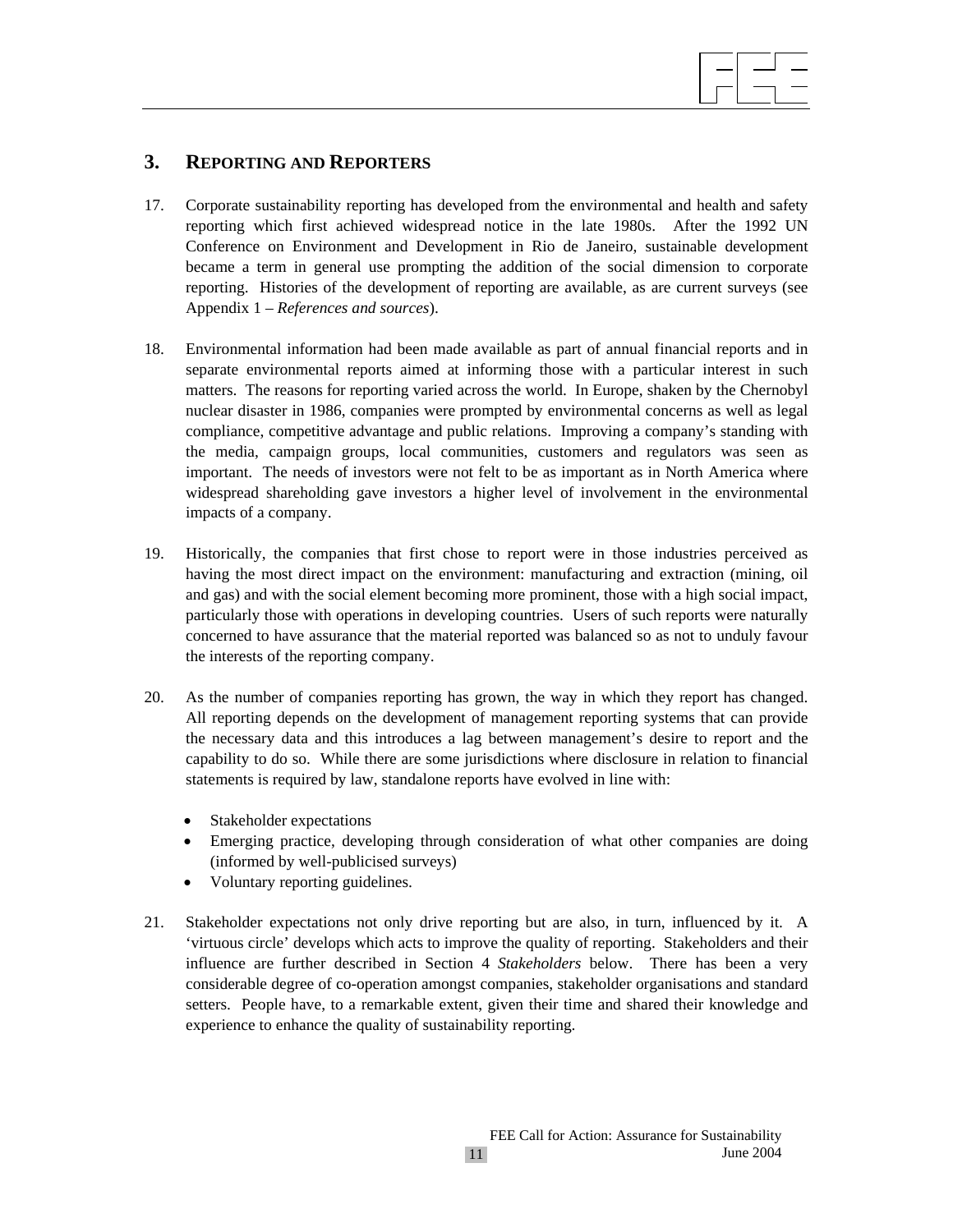

- 22. The efforts of business associations and those promoting surveys and awards have complemented those of individual companies. The World Business Council for Sustainable Development (WBCSD) is a coalition of 170 international companies united by a shared commitment to sustainable development. WBCSD has had accountability and reporting as one of its key projects. It operates a Web portal showcasing reporting practices and provides a guide to help companies to develop their reports.
- 23. Reporting awards, first for environmental reporting and latterly for sustainability reporting, have motivated reporters and spread good practice in Europe and elsewhere. In 2002, 38 reports that had won national awards were submitted for the seventh year of the European Sustainability Reporting Awards (ESRA). There are 15 participating countries and each year a report of the judges is written which highlights the strengths of the winning reports and improvements that can be made.
- 24. There is not yet a generally accepted standard for sustainability reporting. However, the form of reporting has been increasingly determined by the influence of those issuing pronouncements. For comprehensive reporting, the most influential is the Global Reporting Initiative (GRI). Started in 1997 by the Coalition for Environmentally Responsible Economies (CERES), the GRI became independent in 2002, and is an official collaborating centre of the United Nations Environment Programme (UNEP) and works in co-operation with UN Secretary-General Kofi Annan's Global Compact.
- 25. The GRI Sustainability Reporting Guidelines (2002) are for voluntary use by organisations for reporting on the economic, environmental, and social dimensions of their activities, products, and services. They outline core content that is broadly relevant to all organisations regardless of size, sector or location. The full GRI Reporting Framework comprises the Guidelines, technical protocols on indicator measurement, sector supplements (e.g. mining, automotive and banking), further reporting guidance documents (e.g. on diversity) and other resource documents. By the end of April 2004, GRI was able to list 429 organisations using the Guidelines in some way, including prominent European companies such as: British Airways, Carrefour, Deutsche Telekom, Shell and Volvo.
- 26. Legal requirements for sustainability reporting have been introduced in some countries, but these are generally for disclosure in, or in connection, with the financial statements. Perhaps of greater importance is the strong encouragement provided by governments for disclosure.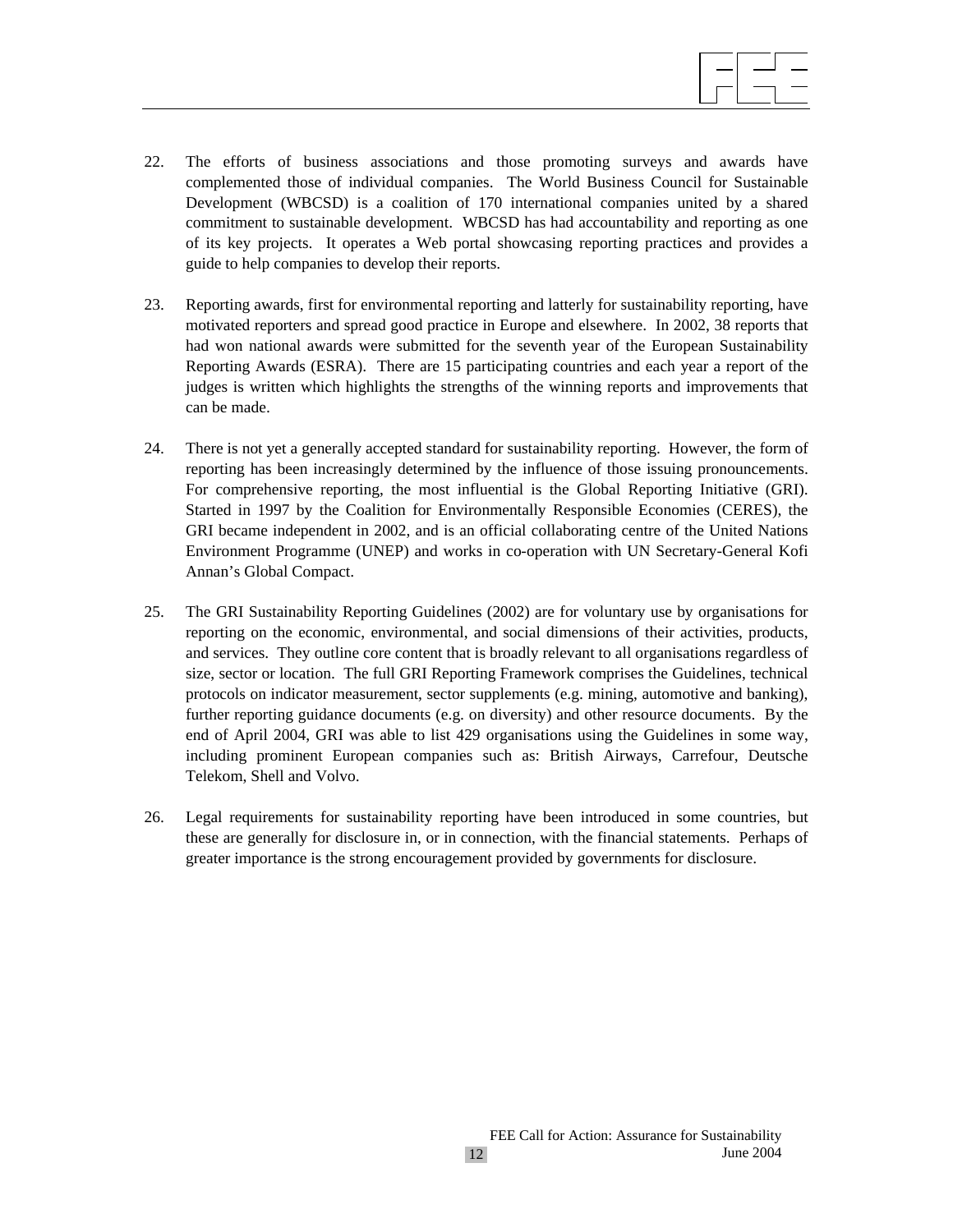

## **4. STAKEHOLDERS IN THE DEVELOPMENT OF ASSURANCE**

## *4.1 Introduction*

- 27. In the context of sustainability reporting, the term 'stakeholders' refers to individuals or organisations that have, or could have, a valid interest in a sustainable development decision of a company. The interest could be in influencing the decision or simply through being affected by the outcomes of a decision. For a company, stakeholders include investors and other providers of capital, governments, employees, suppliers, customers, and others potentially affected by environmental and other impacts (often represented by non-governmental organisations (NGOs)).
- 28. Some company stakeholders also have an interest in reporting and assurance in a wider context. This section focuses on investors, governments and NGOs as they have considerable influence over the development of reporting and assurance.

## *4.2 Investors*

- 29. Companies wishing to attract and retain investors are motivated to provide the information they demand for investment decisions. Investors, perhaps informed by advisers, may invest directly or through intermediaries such as investment funds. Their investment decisions are vital to those they invest in and their understanding of and support for sustainability reporting and assurance is vital to its development. Large institutional investors may pursue 'ethical' investment policies, either individually or together through a trade association. Several indexes have arisen that identify companies as 'good citizens' and rate them against standards of conduct and reporting.
- 30. It is not just through investment decisions that the influence of investors is felt. Active investors and intermediaries often engage with companies to encourage them to meet their corporate responsibility standards. These standards can include obtaining assurance as an element of policy and reporting practices.
- 31. Appendix 1 *References and Sources* provides examples of investor-related stakeholders in sustainability reporting and assurance including an ethical investor, a trade association, an ethical fund manager and an ethical investment index.

## *4.3 Governments*

32. Governments increasingly work together, either through the UN or regional bodies to further the public interest. There is a general commitment to sustainable development through which stems the desire to influence businesses for the common good. At the 2002 UN World Summit on Sustainable Development (WSSD) held in Johannesburg, governments agreed *'to encourage industry to improve social and environmental performance through voluntary initiatives'*.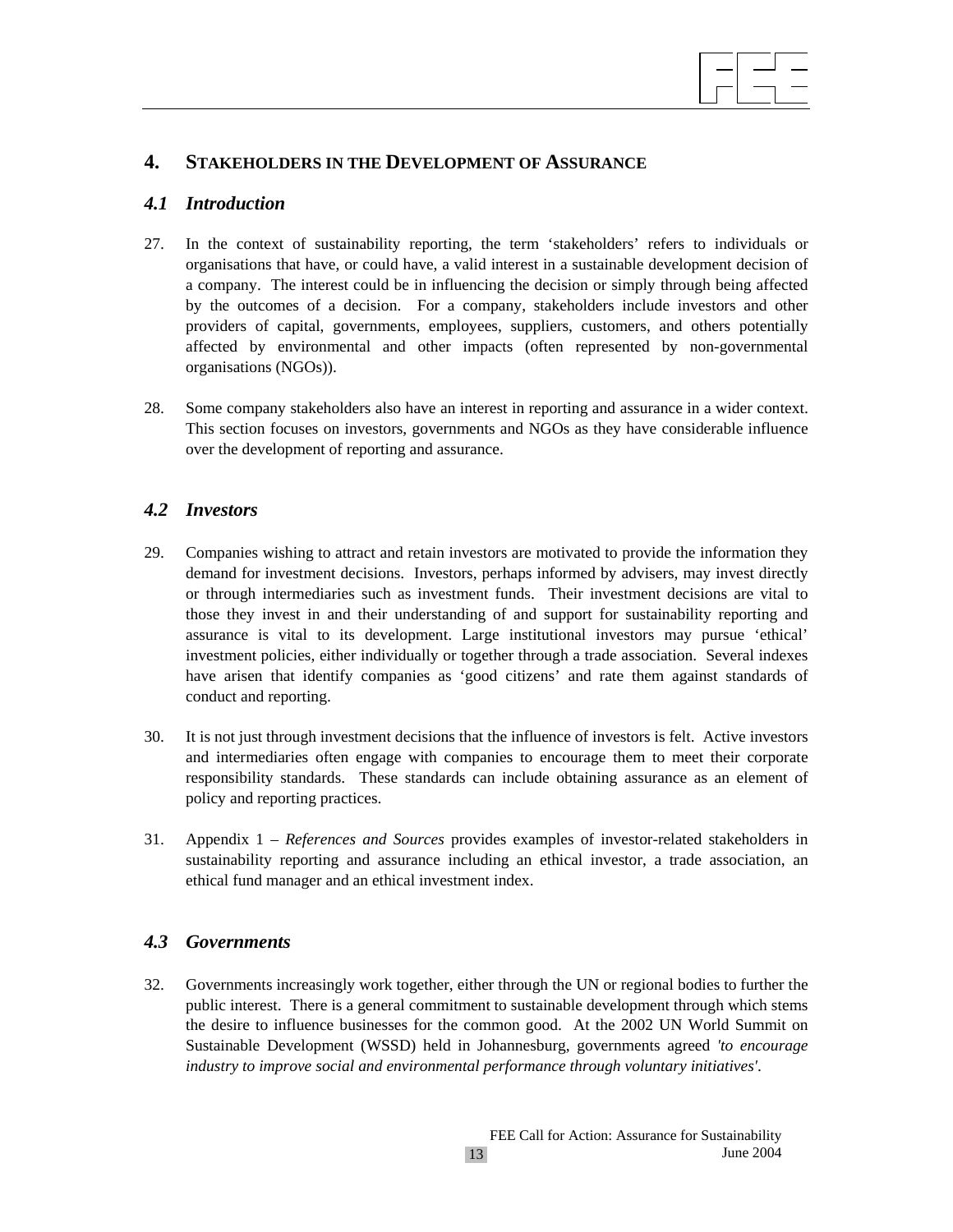

33. Government voluntary initiatives to promote sustainability reporting can vary from simple statements that such reporting should be undertaken, through to the issue of comprehensive guidance on the form of such reporting. Voluntary initiatives may be successful and involve little cost to government but where there is insufficient take up, legal requirements may follow. Legal requirements may be direct – specifying how reporting is to be done – or indirect, for example requiring major investors (such as pension schemes) to disclose in their own financial reports the extent to which their investment policy has been responsive to sustainability issues. The importance of indirect legislation is that it is a strong encouragement for sustainability reporting but it still allows flexibility in reporting at a time when practice is still developing. A legal mandate for assurance is more in keeping with a direct legal requirement. Appendix 1 – *References and sources* provides information on inter-governmental agencies.

## *4.4 NGOs*

- 34. The term 'non-governmental organisation' (NGO) describes many different organisations that aim to represent private citizens and which are independent of government (and political parties). NGOs are generally not-for-profit organisations. Some are recognised by the United Nations and are consulted over policy issues. NGOs are advocates of human rights, animal welfare and conservation, the environment, social programmes, women's rights, fair labour policies and more. Appendix 1 – *References and sources* provides further information on NGOs.
- 35. NGOs demand information from companies; their campaigns influence investors, governments and individual stakeholders who also demand greater reporting. Companies may even begin reporting to counter, with what they feel is more balanced information, potentially damaging reports from NGOs.
- 36. NGOs may have the resources to obtain or to verify the information they need without recourse to a company. Where company reports are used, NGOs may be well placed to reject or challenge information that is not verified. NGOs are also demanding of assurance providers, evaluating their independence and competence before giving credence to their reports.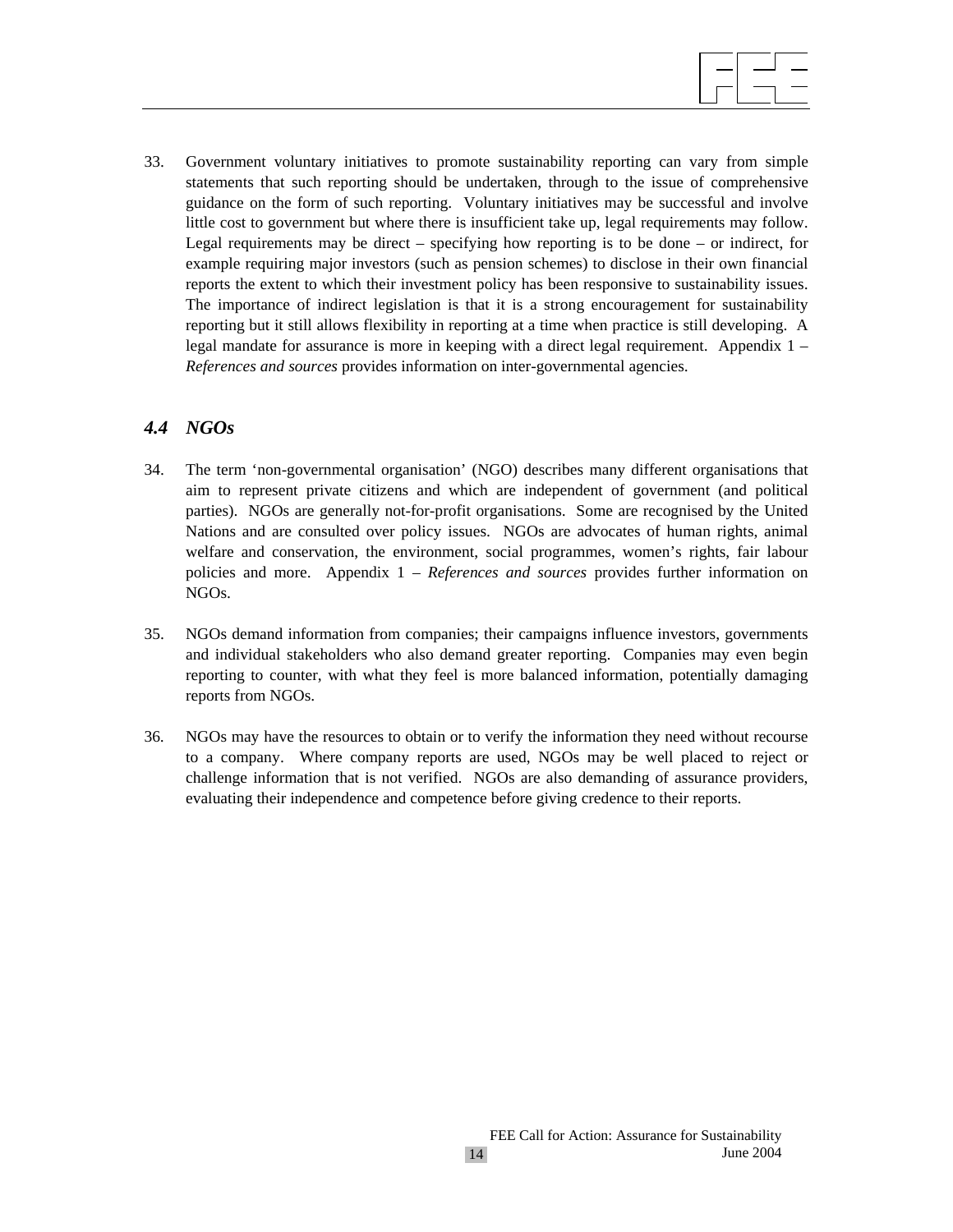# $\overline{a}$

## **5. INTERNATIONAL BODIES AND PRONOUNCEMENTS FOR ASSURANCE**

## *5.1 Introduction*

- 37. This section deals with international bodies associated with assurance issues and their pronouncements or standards. Assurance cannot be divorced from reporting or from the subject matter that is reported. It is not just the existence of a generally accepted reporting framework that is important, so too are standards for individual aspects of reported performance where that performance cannot easily be reported through simple facts. For example, a company may want to report on the employment conditions of its agricultural workers in a developing country. Describing the policies and procedures in detail could do this, but it may be more informative for the company to assert that it meets the minimum standards laid down in the International Labour Organization 2001 Convention and Recommendation on Safety and Health in Agriculture. As explained later in this section, detailed reporting standards can feature directly in related assurance standards.
- 38. Financial statement auditing is generally highly regulated around the world. In the EU, the audit is required by law, those allowed to audit have to be appropriately experienced members of a professional body with high technical and ethical standards, and there are disciplinary mechanisms to enforce those high standards. Oversight or supervision by independent bodies is an additional layer of protection for users of the work of auditors. In contrast, the law does not control sustainability assurance; anyone may provide assurance and process standards are not well developed.
- 39. Some sustainability assurance pronouncements are directly relevant to the assurance process, whereas others provide the context in which it exists. For assurance providers from the accountancy profession, the context is subject to quality control and ethical standards that are as rigorous as the standards applying to the process.

## *5.2 International Bodies*

- 40. Pronouncements and standards have been and are being developed for sustainability assurance. These standards may draw on a body of standards developed for assurance on other subject matters, particularly financial statements and environmental reports. The following international bodies are relevant:
	- The International Federation of Accountants
	- AccountAbility
	- The International Organization for Standardization
	- Social Accountability International.
- 41. The first two organisations issue pronouncements for the work of independent assurers. Further details are given in sub-sections 5.3 *IFAC and its standards* and 5.4 *AccountAbility.* The standards issued by IFAC are particularly relevant to the accountancy profession. As described below, the other two organisations issue pronouncements that are only indirectly relevant to independent assurance.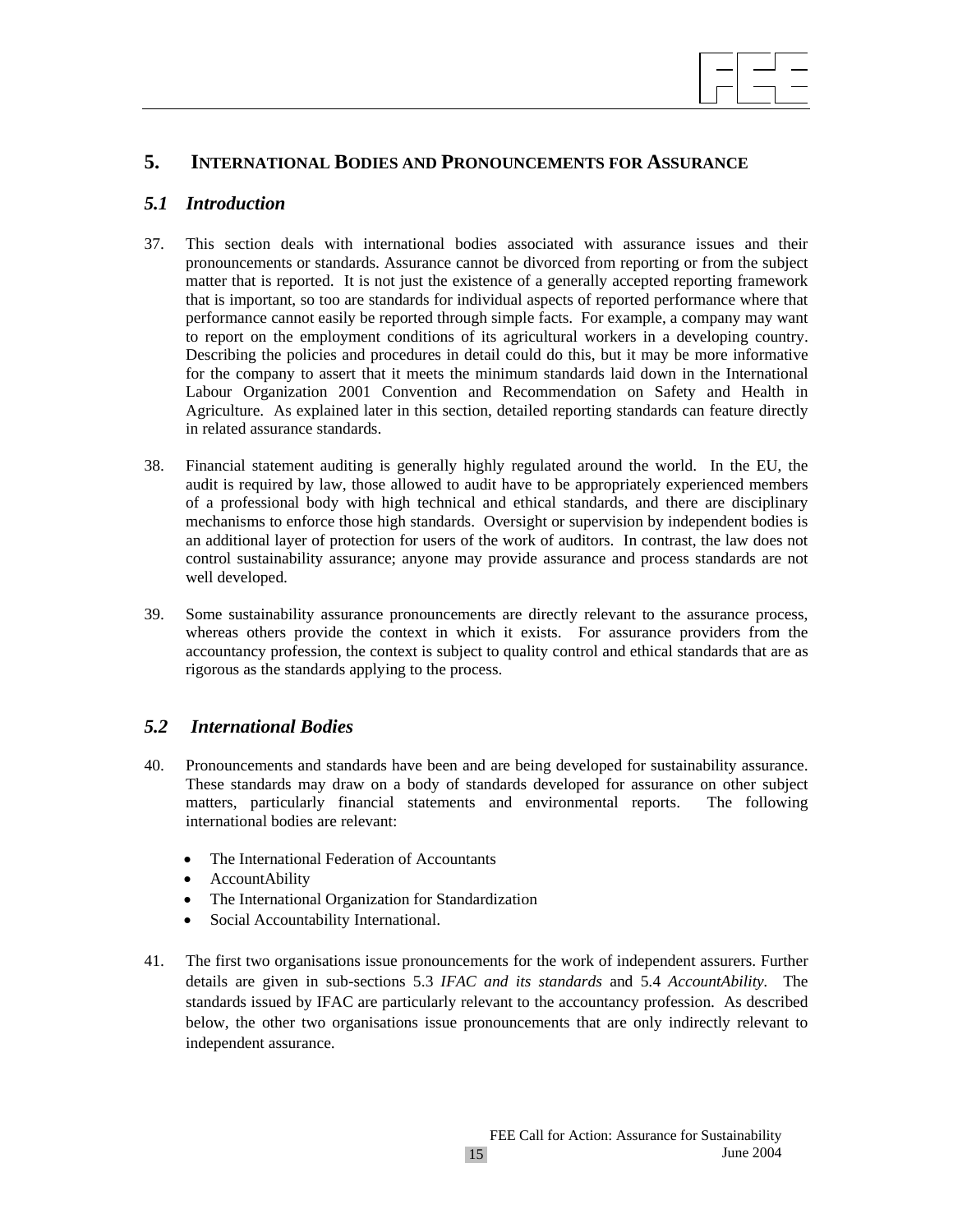

- 42. The International Federation of Accountants (IFAC) is the global organisation for the accountancy profession. Its current membership consists of 158 professional accountancy bodies in 118 countries, representing 2.5 million accountants in public practice, industry and commerce, government, and education. Its structure and governance provide for the representation of and interaction with external groups that rely on or influence the work of accountants. The International Auditing and Assurance Standards Board (IAASB) functions as an independent standard setting body under the auspices of IFAC. IAASB issues standards for assurance (including auditing) and quality control. IAASB has issued the International Standard on Assurance Engagements 3000 Revised *Assurance Engagements Other Than Audits or Reviews of Historical Financial Information* (ISAE 3000 Revised). This is an 'umbrella' standard, which provides basic principles and essential procedures that could be used for assurance engagements on sustainability reports.
- 43. The Institute of Social and Ethical AccountAbility (known generally as AccountAbility) is a not-for-profit, professional institute dedicated to the promotion of social, ethical and overall organisational accountability, a precondition for achieving sustainable development. Accountability has issued the AA1000 Series. This comprises the AA1000 Framework, which is designed to improve accountability and performance through stakeholder engagement, and further specialised 'modules'. The first specialised module is the AA1000 Assurance Standard for sustainability reporting. Guidance notes and other materials, some of which are currently under development, will accompany the Standard, which was issued in March 2003.
- 44. The International Organization for Standardization (ISO) is a worldwide federation of the national standards institutes of 148 countries. ISO standards are produced in many fields. The ones that are most important in the context of sustainability are the ISO 9000 (quality management) and ISO 14000 (environmental management) series. A company whose system satisfies an ISO standard may publicise that fact by referring to or displaying a certificate awarded by an independent certification body.
- 45. In the EU, ISO 14000 is closely related to the Eco-Management and Audit Scheme (EMAS), a voluntary initiative controlled by EU Regulation 761/2001. By the middle of 2003, there were almost 4000 EMAS registered organisations. EMAS includes the publication of a public environmental statement that is intended to be an accurate and fair presentation of a company's environmental position. Once verified this allows the company to be listed on the public register of the EMAS National Competent Body. In each country an accreditation body (such as the national ISO member) accredits other bodies to deliver EMAS verification.
- 46. The users of a sustainability report may believe that they gain some assurance from the fact that the reporting company has achieved ISO certification or EMAS registration. The assurance work involved in awarding a certificate is not subject to standards directly. It is responsive to standards in an indirect way, however, as a certification body must prove that it is capable of assessing companies. It must meet stringent criteria that accreditation bodies use to assess certification bodies for suitability. For example, the European co-operation for Accreditation (EA) *Guidelines for the Accreditation of Certification Bodies for Environmental Management Systems* include competency standards which are sufficiently detailed to be used as process standards by those actually performing certification work. In other words, while there are no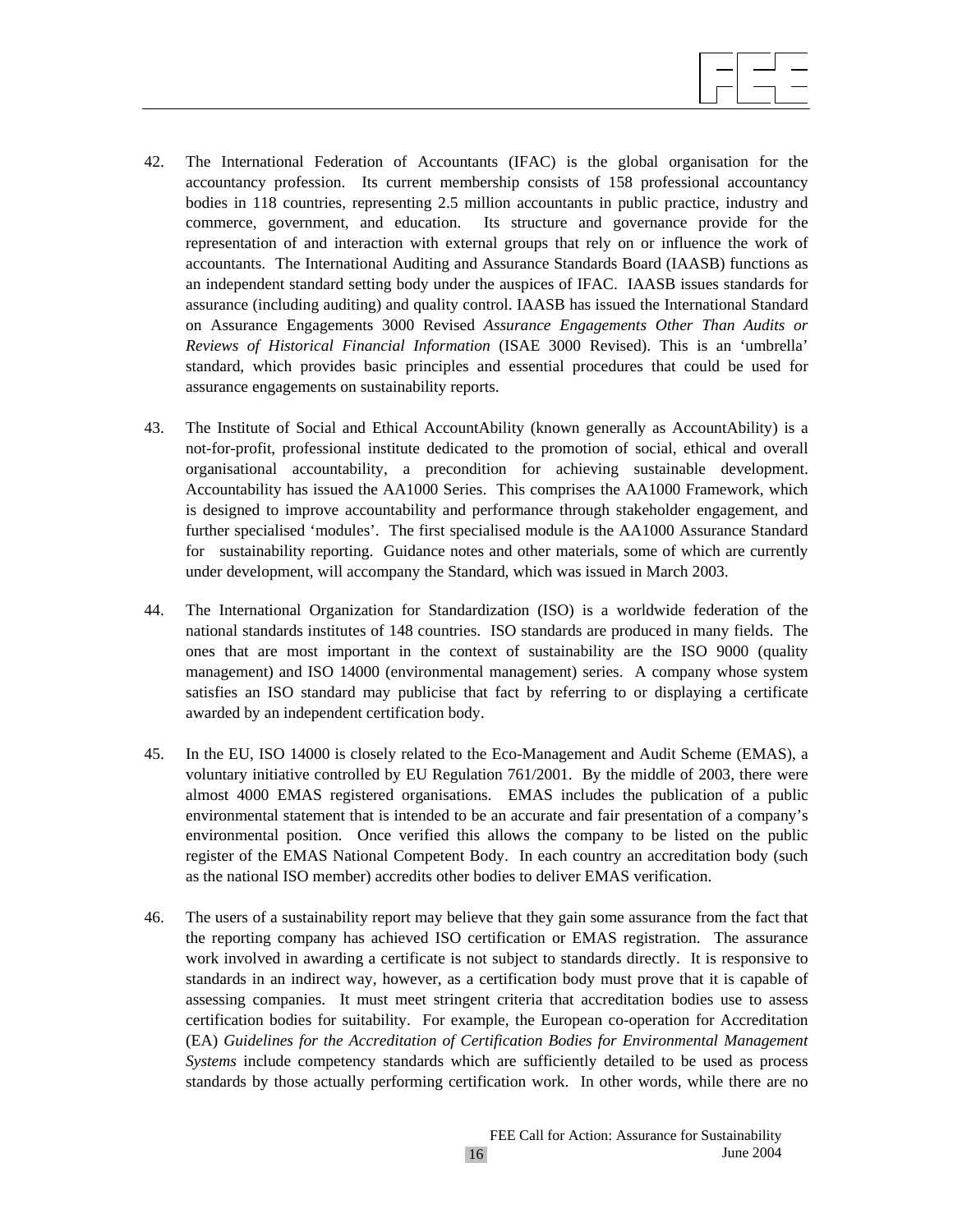explicit assurance process standards, their content is implicit in other documents. This also provides an enforcement mechanism, as a certification body that fails to meet the criteria will lose its entitlement to issue certificates.

- 47. ISO has established an advisory group, whose membership extends to consumers and labour, to examine whether ISO should initiate projects to address corporate social responsibility. It is expected that related decisions will be taken in mid 2004, following an ISO international conference in Sweden. ISO groups are continuing detailed work on environmental communication and aspects of climate change (including emissions trading). It is expected that revisions to ISO 14001 and ISO 14004 (part of the environmental management series) will be implemented for 2005.
- 48. Social Accountability International (SAI) is a not-for-profit, human rights organisation dedicated to improving workplaces and communities by developing and implementing standards. It has issued Social Accountability 8000 (SA8000), a widely used workplace standard that covers all key labour rights (including ILO Conventions). This is an example of an assurance standard that is inexorably bound up with a related standard for the subject matter an organisation will issue a code and certify compliance with that code providing companies undergo a prescribed assurance regime. SAI certifies compliance through accredited auditors using an independent verification method similar to that employed in ISO certification.

## *5.3 IFAC and its Standards*

## *5.3.1 General*

- 49. IFAC occupies a unique position of strength, because it has issued a comprehensive set of standards for financial statements auditing which are widely accepted around the world. It is currently expected that such International Standards on Auditing (ISAs) will be implemented throughout the EU from 2005 and become mandatory under a revised 8th Directive.
- 50. ISAs include detailed standards covering the concepts (e.g. materiality) and techniques (e.g. sampling) relevant to auditing as well as the process itself. Standards extend to using the work of experts and internal audit. This guidance may be referred to by those carrying out assurance engagements. IFAC has issued an *International Framework for Assurance Engagements* (the Framework) and a general 'umbrella' standard - the International Standard on Assurance Engagements 3000 Revised *Assurance Engagements Other Than Audits or Reviews of Historical Financial Information* (ISAE 3000 Revised). The latter provides basic principles and essential procedures that could be used for assurance engagements on sustainability reports.

## *5.3.2 Professional Pronouncements*

51. IFAC has issued a *Code of Ethics for Professional Accountants* which serves as a model for all codes of ethics developed and used by national accountancy organizations. Such bodies also act as a conduit for IFAC assurance standards where these are not adopted directly so that all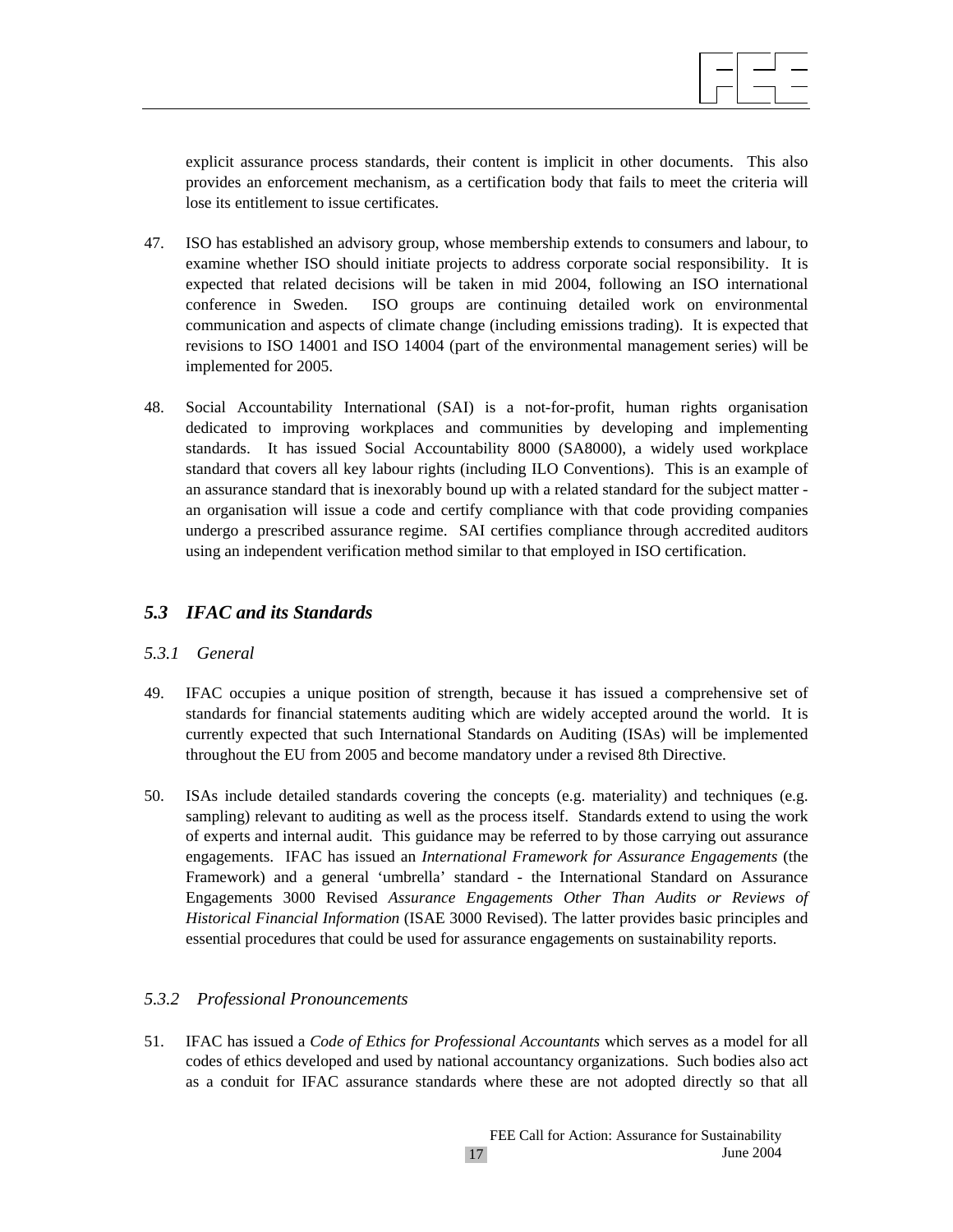

members of accountancy bodies have to follow them. The IFAC Code of Ethics endorses the concepts of objectivity, integrity, and professional competence and highlights how all accountants can attain the highest levels of performance in meeting their responsibilities to the public. The IFAC Code applies to all accountants, including those in public practice, industry and commerce, government, and education. It deals extensively with independence for assurance engagements. Independence is, in essence, a public demonstration of the avoidance of factors that may compromise objectivity when making judgements. IFAC's Ethics Committee is considering responses to a wide-ranging exposure draft that proposes to put the whole Code on a principles basis (rather than rules, which can be circumvented) and to raise its status from that of a model to a true global standard.

- 52. ISA 220 *Quality Control for Audit Engagements* provides standards that are relevant both for individual engagements and for an audit firm's organisation. Recent revisions to ISA 220 provide additional guidance on quality control matters specific to engagements to audit financial statements. Firm-wide quality control matters are dealt with in a new International Standard on Quality Control *Quality Control for Firms that perform Audits and Reviews of Historical Financial Information and other Assurance and Related Services Engagements* (ISQC 1).
- 53. ISQC 1 deals comprehensively with firms' quality control practices in the area of assurance and related services engagements. It puts an obligation on firms and practitioners to establish a system of quality control designed to provide reasonable assurance that the firm and its personnel comply with professional standards (for example competence and independence) and applicable regulatory and legal requirements. The system of quality control is required to include documented policies and procedures addressing:
	- Leadership and responsibilities within the firm
	- Ethical requirements
	- Acceptance and continuance of client relationships and specific engagements
	- Human resources
	- Engagement performance
	- Engagement quality review
	- Monitoring.

ISQC1 and the IFAC Code of Ethics apply to assurance engagements, including assurance for sustainability, as well as audits and provide necessary foundations for assurance process standards.

## *5.3.3 Technical Standards*

54. Having issued an *International Standard on Assurance Engagements* (ISA 100)<sup>1</sup>, IAASB continued its discussion of, and research into, concepts for assurance, particularly 'reasonable assurance'. In March 2003, FEE was able to contribute to this process by the publication of an Issues Paper *Principles of Assurance: Fundamental Theoretical Issues with Respect to Assurance in Assurance Engagements*. The paper argued *inter alia* that this concept, which had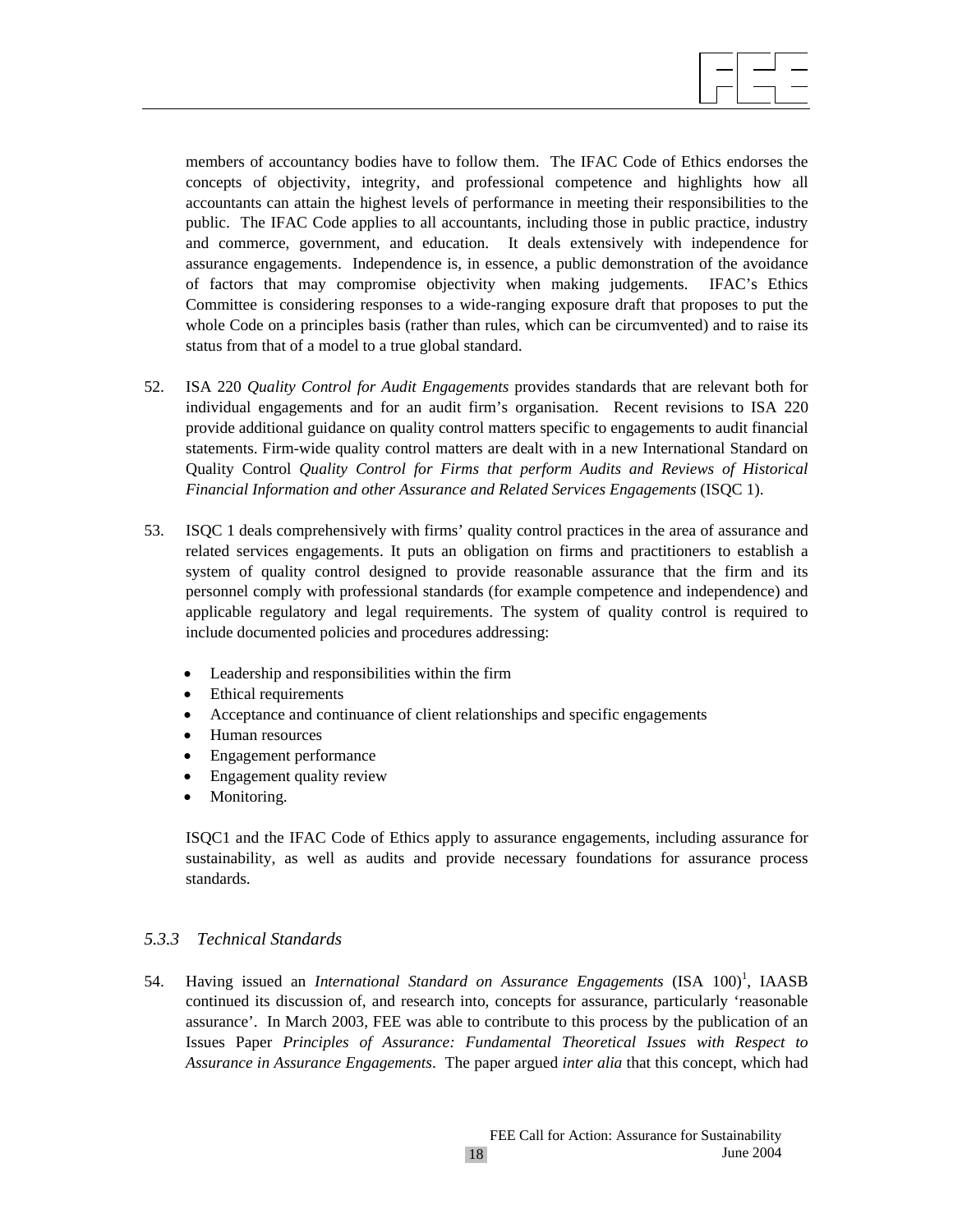$\overline{a}$ 

long been central to the audit of financial statements, should be the basis for all assurance standards, including standards with respect to non-financial subject matters.

55. In January 2004, IAASB issued an *International Framework for Assurance Engagements* (the Framework) and the International Standard on Assurance Engagements 3000 Revised *Assurance Engagements Other Than Audits or Reviews of Historical Financial Information* (ISAE 3000 Revised) to replace ISA 100 and ISA 120. The new concepts in the Framework and ISAE 3000 Revised are designed as a basis for the accounting profession to obtain assurance on a broad range of non-financial subject matters, including assurance on sustainability. The Framework defines and describes the elements and objectives of an assurance engagement and identifies engagements to which ISAs and ISAEs apply. ISAE 3000 Revised is effective for engagements where the assurance statement is dated on or after January 1, 2005. While ISAE 3000 Revised has been written for general application, it is intended to serve as an 'umbrella' standard for assurance engagements on non-financial information. IAASB expects to develop further ISAEs to provide detailed guidance on specific subject matters and has stated that it will consider possible projects dealing with assurance on internal control and assurance on sustainability reports.

## *5.3.4 Implications for Sustainability Assurance*

- 56. ISAE 3000 Revised requires compliance with a system of quality control (in accordance with ISQC 1) and relevant parts of the IFAC Code of Ethics, including independence.
- 57. The Framework identifies those engagements to which ISAEs apply. There are two types of assurance engagements: a reasonable assurance engagement and a limited assurance engagement. The concept of reasonable assurance is very important in the circumstances of an engagement to issue an assurance statement on a sustainability report. Reasonable assurance is not absolute assurance. The objective of a reasonable assurance engagement is a reduction in the risk of not detecting material misstatement to an acceptably low level in the circumstances of the engagement. A higher risk of not detecting material misstatement is accepted in a limited assurance engagement which, nevertheless, still results in a meaningful level of assurance being obtained. The two types of engagement are clearly differentiated by the form of assurance statement used by the independent assurance provider. A negative form of expression is used to communicate limited assurance.
- 58. Under the Framework, the assurers for whom it is mandatory are allowed to accept assurance engagements that fall into one of these two categories. As these two categories are defined, they are intended to convey a clear understanding of the characteristics and limitations of assurance to the intended user. Consulting engagements are excluded, because they are not assurance engagements, but the Framework still applies to an assurance engagement that is part of a larger engagement. A further requirement of the Framework and ISAE 3000 Revised is that engagements cannot be accepted unless the subject matter is appropriate and the criteria used to evaluate the contents of the report are suitable. Although the subject matter, such as a sustainability report, may be identifiable and evidence is available to support it, the criteria used by the reporting company may cause problems for the assurer. To be suitable, criteria have to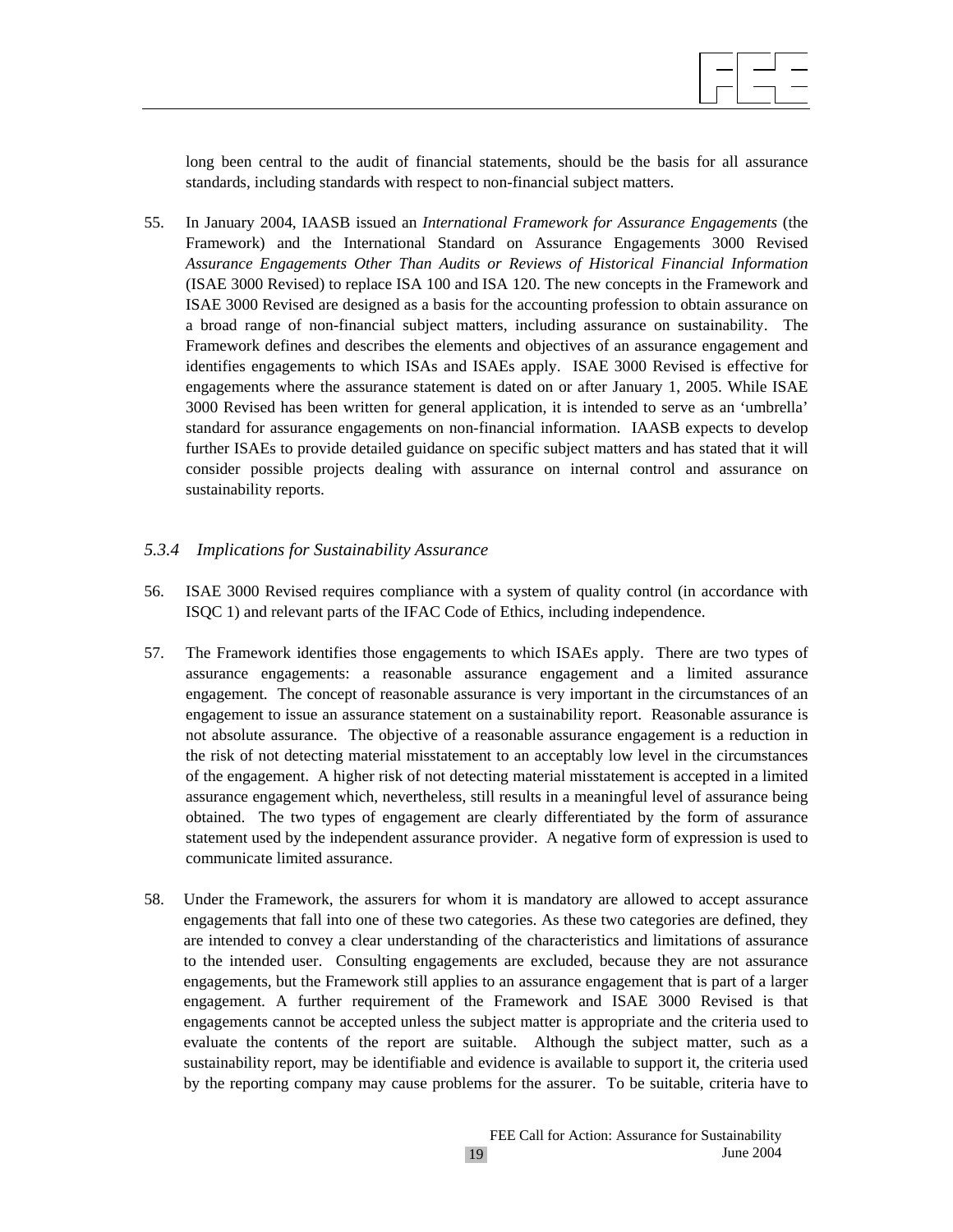be relevant, complete, reliable, neutral and understandable. Suitable criteria are a basic condition for the accountancy profession to provide assurance. As a result, this might prevent sustainability reports being turned into or used as mainly a 'public relations exercise'.

## *5.4 AccountAbility*

- 59. The AccountAbility AA1000 *Assurance Standard* is a generally applicable standard for assessing, attesting to, and strengthening the credibility and quality of organisations' sustainability reporting, and their underlying processes, systems and competencies. It describes key elements of the assurance process.
- 60. AA1000 covers the whole range of organisational sustainability performance and focuses on the materiality of subject matter to stakeholders. It provides the basis for assuring a sustainability report and underlying processes, systems and competencies against the AA1000 Series definition of accountability and associated principles. The core assurance principles in it are equivalent to the accountability principles underpinning the overall AA1000 Series. These are materiality, completeness and responsiveness, which are part of an overall commitment to 'inclusivity'. A company may use the AA1000 Framework to guide it in establishing systematic accountability processes and, where that is done, management may understand and welcome the use of the related Assurance Standard.
- 61. The AA1000 *Assurance Standard* includes consideration of levels of assurance and the required assurer competencies (individual and organisational) and independence. It is, however, written at a high level and it is intended to be supplemented by Guidance Notes. The first of these is on materiality. This includes a broader definition of materiality to ensure that companies are sensitive to stakeholder concerns. The related issues were first aired in a separate AccountAbility publication *Redefining Materiality.* This is an example of parallel development as a working party has also been set up in the UK to consider the issue of materiality for the expanded Operating and Financial Review (see paragraph 78 below). Overlap in membership between the two projects has contributed to a co-ordination of thinking. This may in turn influence IAASB in a revision of its ISA on materiality for audits and when considering materiality in relation to future ISAEs.
- 62. AccountAbility has not issued a code of ethics or quality control standards similar to those issued by IFAC. As stated above AA 1000 *Assurance Standard* is written in framework language allowing for some discretion in its application. For example, the concept of 'assurance' or 'an assurance engagement' is not clearly defined nor is there consideration of need for stringent reporting criteria. If not supplemented by the planned Application Guidance Notes there is a risk of inconsistent application of AA 1000 *Assurance Standard*.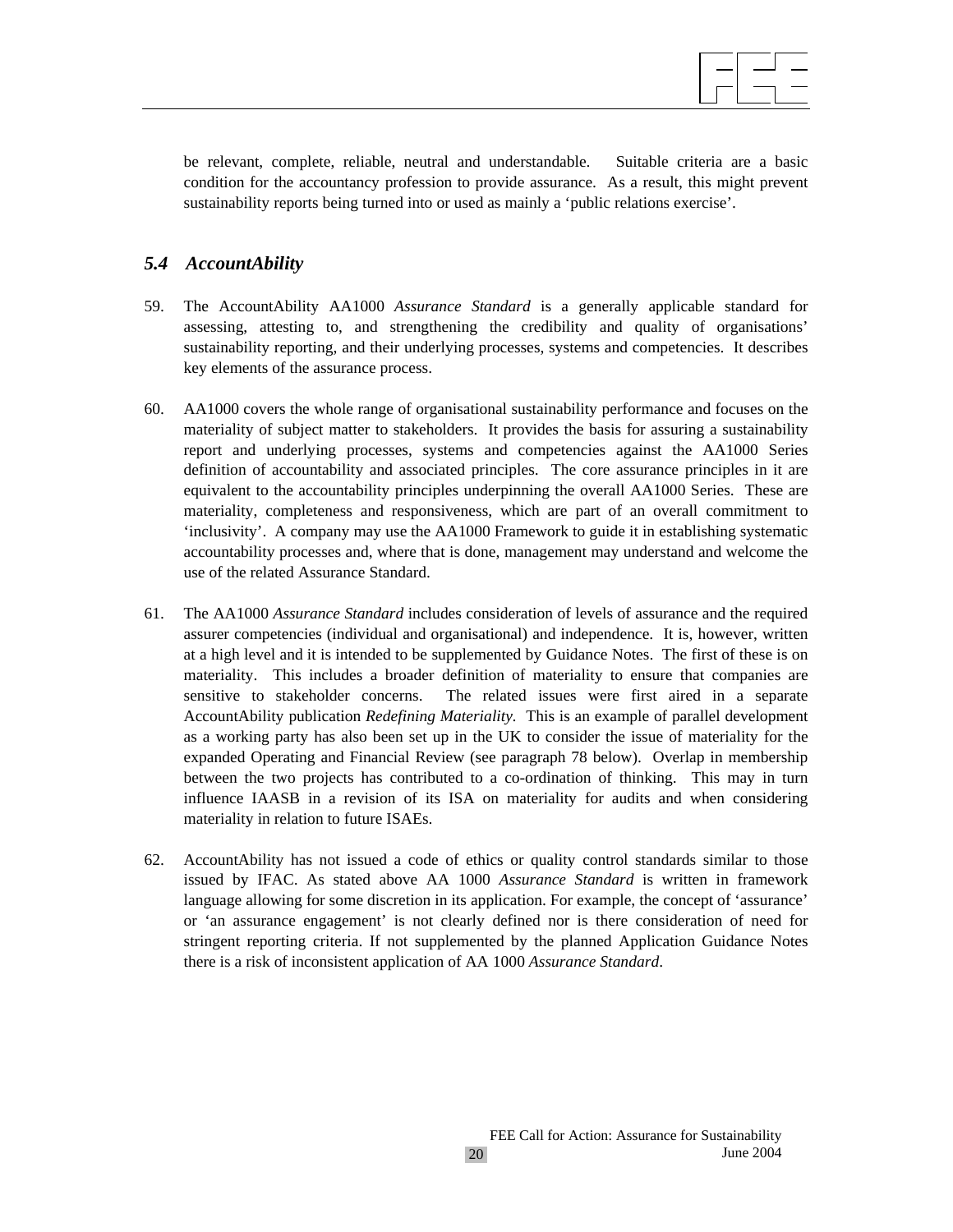

## **6. VISION OF THE LONG-TERM FUTURE**

*'…all of us, coming from every corner of the world, informed by different life experiences, are united and moved by a deeply felt sense that we urgently need to create a new and brighter world of hope…* 

*We commit ourselves to act together, united by a common determination to save our planet, promote human development and achieve universal prosperity and peace.'* 

*(Source: Declaration World Summit on Sustainable Development, Johannesburg, South Africa; 2002)* 

- 63. All sectors of society have a role to play in building a future in which global resources are protected, and prosperity and health are within the reach of everyone. The World Summit on Sustainable Development, held in 2002 in Johannesburg, South Africa afforded an opportunity for representatives of governments, NGOs, business and industry, trade unions, and other sectors of society to take stock and to direct future action toward meeting important challenges. The quotation above from the Summit Declaration expresses the shared commitment.
- 64. For the private sector the Summit Declaration stated that:

*'We agree that in pursuit of its legitimate activities the private sector, including both large and small companies, has a duty to contribute to the evolution of equitable and sustainable communities and societies.* 

*We agree that there is a need for private sector corporations to enforce corporate accountability, which should take place within a transparent and stable regulatory environment.'* 

- 65. The long-term ideal future for reporting and for assurance is one where sustainability reporting can be as established as financial reporting is now and where assured corporate reports allow stakeholders to assess with confidence the extent to which private sector corporations actually contribute to the evolution of equitable and sustainable communities and societies.
- 66. Implicit in this is the use of widely accepted reporting criteria, a trustworthy assurance profession and effective standards for assurance work.
- 67. This is not to say that every enterprise will produce a sustainability report. Cost and benefit, even judged in non-financial terms, might dictate that the public interest is adequately served by reporting by only those entities that have higher impacts.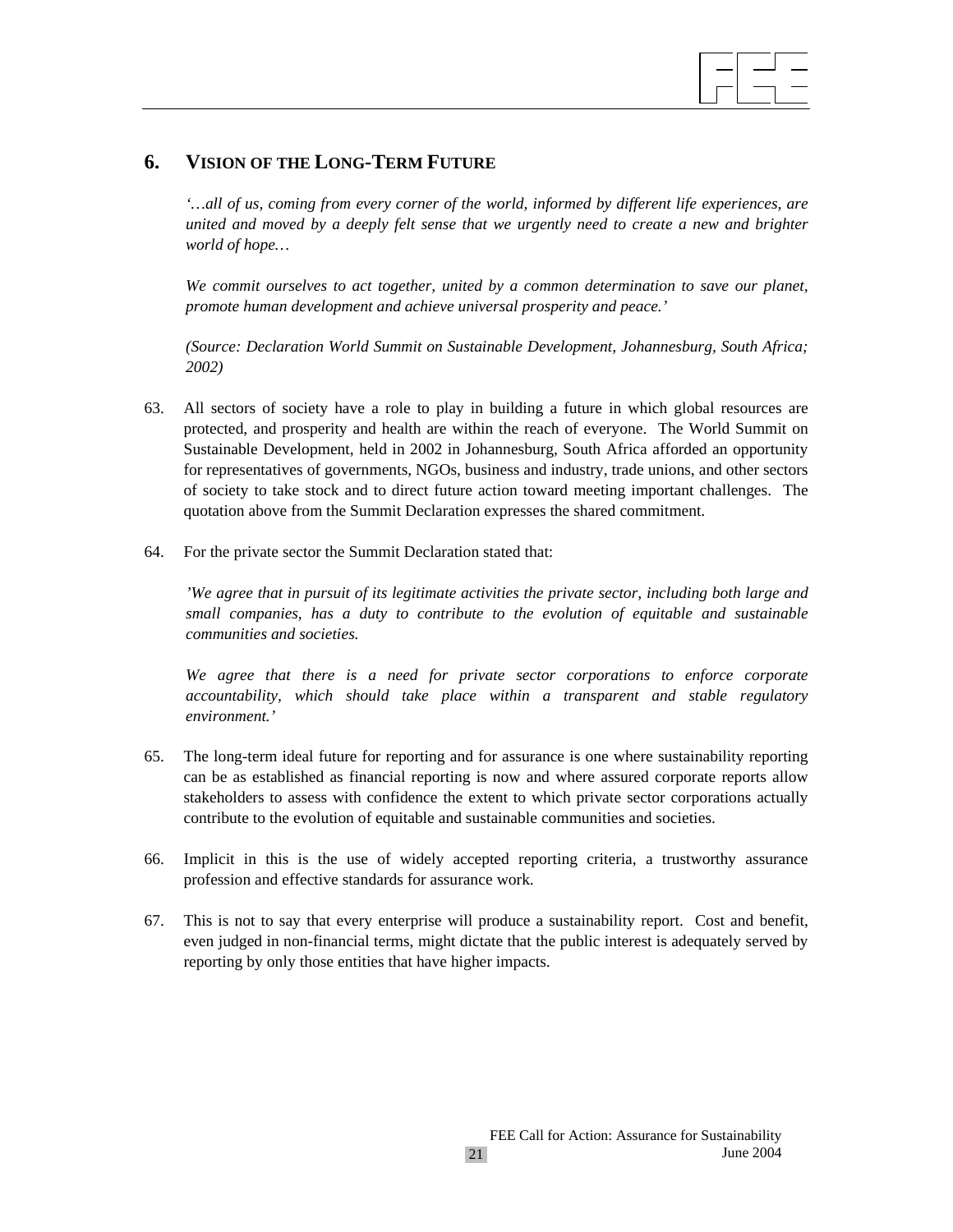## **7. CURRENT STATE OF ASSURANCE**

## *7.1 Introduction*

68. The first part of this section sets out the bodies or individuals that are providing assurance. This is followed by a consideration of developments in assurance related to financial statements because these may also be relevant to assurance for sustainability. The section then continues with a review of the actions of standards setters in relation to sustainability assurance.

 $\overline{a}$ 

69. The section concludes with a discussion of issues arising from current practice (7.4 onwards). The discussion is illustrated by examples drawn from assurers at the leading edge of the discipline. It is not possible in a paper of this length to cover reporting and assurance in practice in great depth, so Appendix 1 – *References and sources* provides the reader with access to further information. In particular, a research study commissioned by CPA Australia, Triple Bottom Line: A study of Assurance Statements Worldwide, is recommended reading.

## *7.2 The Assurers*

- 70. In theory, in exceptional circumstances, some categories of stakeholders could undertake their own procedures, for example by inspecting a production facility. This option may not be feasible for an ordinary citizen or investor, but may be attractive to an NGO that has the resources to take such action. An investigation of a company or an industry sector by an NGO may result in a published report of findings relevant to the particular objectives of the NGO concerned. For example, in January 2004 major computer production companies HP, IBM and Dell were forced to react to criticism from the Catholic Agency for Overseas Development after an investigation revealed 'dire working conditions' at sites in Mexico, China and Thailand. Direct stakeholder investigation/assurance is not dealt with further in this paper; however, as it need not relate to information disclosed by a company and each instance is different.
- 71. Where sustainability information is presented in the annual report containing the financial statements there may be some assurance albeit 'hidden' in the report of the financial statement auditors. Auditors are concerned with the whole of the annual report that includes the financial statements. They report on the financial statements in terms of 'truth and fairness' and compliance with the applicable law and financial reporting framework. Auditors' responsibility for other information in the report, in their capacity as financial statement auditors, is generally less: they are normally only required to consider if it is misleading, or whether it is inconsistent with the financial statements. Nevertheless, they consider the implications for their report if they become aware of any misstatements or material inconsistencies with the financial statements. Thus to a very limited extent, the financial statement auditor is also a sustainability information assurer. Auditors may, however, provide further separate assurance.
- 72. Users may believe that they derive some comfort in relation to a sustainability report, even in the absence of explicit third party assurance. This can be through disclosure of an internal mechanism for assurance, such as the involvement of an internal audit function, or disclosure that a company reports has adopted a particular code of conduct or been awarded certificates for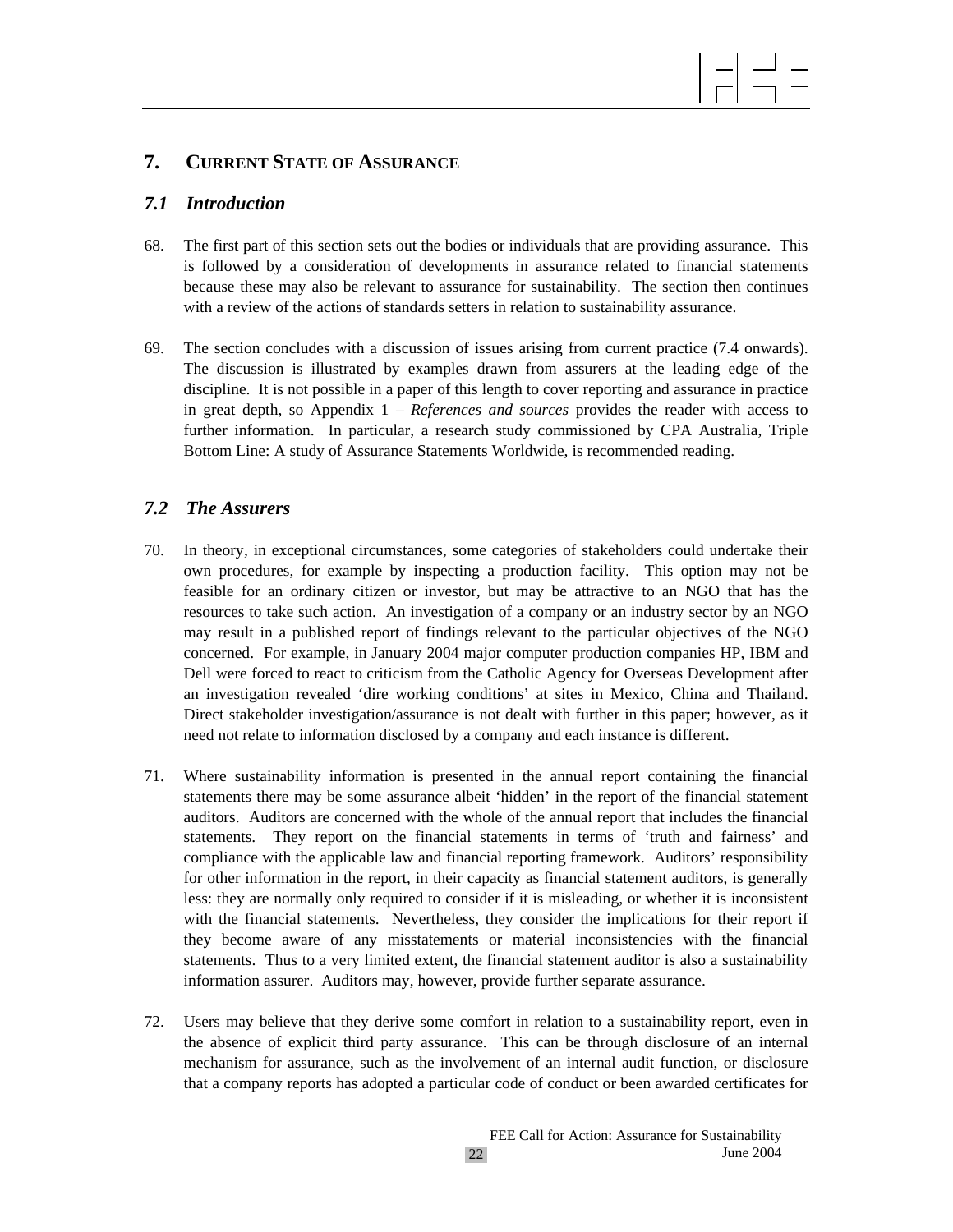

its management systems. The value of such disclosures is difficult to ascertain, especially since, in the absence of independent assurance, their validity is not established.

- 73. Explicit external assurance may be from a well-known person, a 'famous face', providing some sort of comment on the report (although the value of such comments is open to question), a council or committee appointed to provide oversight, or an independent assurance specialist.
- 74. Different forms of internal and external assurance can be associated with one report and even where independent assurance is sought there may be more than one such assurer. For example, one assurer may verify quantified disclosures while another gives a commentary on stakeholder engagement.
- 75. Reporting is currently done mainly by listed or larger companies, which puts a constraint on assurers as they may be called upon to carry out assurance procedures to a tight deadline in many locations. When a full sustainability report is to be assured, the assurance provider has to have the capacity to perform work at many different locations as well as the expertise to address the many technical issues arising. As a result, large international accountancy firms, consultancies and certification organisations are at the forefront of assurance provision. Nevertheless, some assurance is provided by smaller entities including individuals who are recognised as assurance experts.

## *7.3 Developments in Assurance related to Financial Statements*

- 76. Developments for annual reports containing financial statements will require auditors and auditing standard setters to address several of the technical issues that are currently seen as barriers to assurance on sustainability. These developments affect the financial statements and also other material, such as narrative commentary or disclosures about internal control.
- 77. Auditors are faced with considerable change in the content of financial statements as International Financial Reporting Standards (which are to be used in the EU for listed companies from (generally) 2005) require many assets and liabilities to be measured subjectively at 'fair value', rather than simply reported at their depreciated historical cost. Some sustainabilityrelated information is now necessary in financial statements because it has a direct financial impact, for example a balance sheet may include financial instruments related to greenhouse gas emission trading. The recognition in financial statements of the importance of sustainability information may enhance the value that shareholders and other stakeholders place on comprehensive reporting by the company thereby furthering its business case. However, financial statements should be free from 'information overload'.
- 78. A development over the last ten years, which has implications for the future of assurance for sustainability, is the inclusion in annual reports of material discussing and interpreting the business. In the UK for example, listed companies have been preparing an Operating and Financial Review (OFR), which includes a review of the business and its risks. This can include environmental and other sustainability issues. Hitherto, there has been no requirement for the OFR to be audited though auditors have had a responsibility to consider its consistency with the financial statements. The UK government has consulted over an expansion of the OFR and the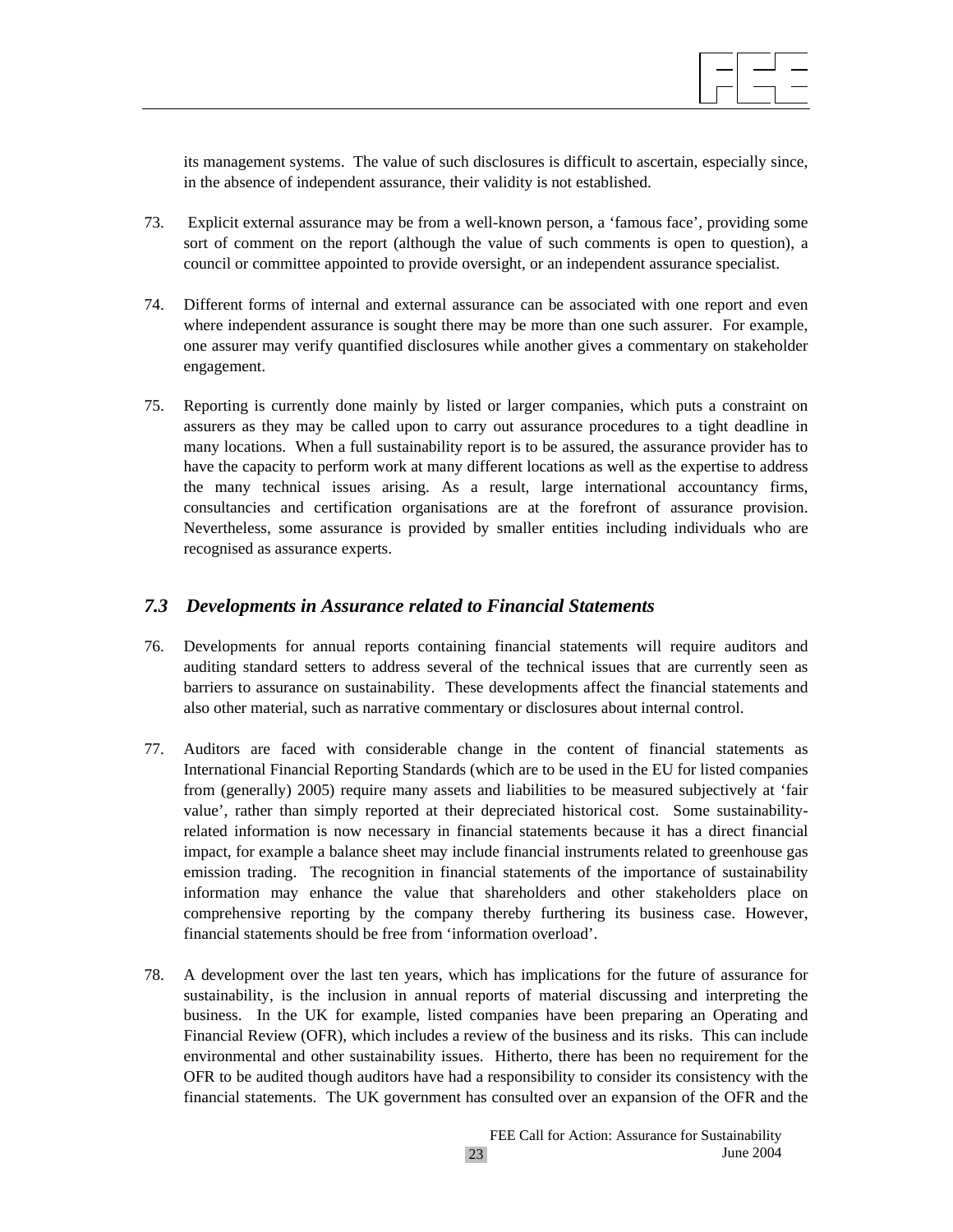

extent to which some form of assurance should be required. Draft Regulations on the OFR and directors' report were issued for consultation in May 2004 along with a publication, *Practical Guidance for Directors*, to help directors decide what principles and processes to follow in preparing an OFR. It is proposed that auditors should express an opinion on the process that is followed in producing the OFR, as distinct from its content.

- 79. A further change in auditors' responsibilities relates to the disclosure of information about a company's financial control system. In the UK, the Cadbury Committee (1992) recommended that directors should report on the effectiveness of a company's internal control system and that the auditors should report on their statement. This proved to be too controversial and by 1999 the Stock Exchange was looking for directors to report only that they had assessed the system of internal control; i.e. there was no judgement as to its effectiveness. Auditors have had to report that this statement is correct. A similar approach could be adopted for aspects of sustainability reports where stakeholders are interested in whether a relevant process has actually taken place.
- 80. The Sarbanes-Oxley Act of 2002 was enacted in the United States as a direct result of the Enron collapse. Under the Act and the rules of the body it set up (which in effect become rules of the Securities and Exchange Commission), directors have to certify the effectiveness of the internal financial control (a narrower concept than internal control). Auditors should provide an opinion that, in all material respects, the company maintained effective internal control over financial reporting. This amounts to an audit of the control processes as well as their outcomes. These proposals will have a considerable impact outside the US as many of the companies concerned have overseas operations that will be affected. In addition, some EU countries have introduced similar requirements affecting companies outside the sphere of Sarbanes-Oxley. For example, in December 2003, a corporate governance code was issued in the Netherlands that requires management to declare in the director's report that the company's internal risk management and control systems are adequate and effective and provide clear substantiation of this.
- 81. Some EU countries have also introduced requirements for sustainability information to be disclosed in the annual report that includes the financial statements. The nature of such disclosures and the degree to which they are audited show wide variations. In France, regulations under the Nouvelles Régulations Economiques require listed companies to provide a report on sustainability issues which is included in (or referenced from) their annual report. While the requirement is not as extensive as that of the GRI Guidelines, it provides a statutory underpinning for further voluntary disclosure. In the Netherlands, there is a recommendation that sustainability information is disclosed in the report of the directors that accompanies the financial statements. The Dutch Accounting Standards Board based its requirements on the GRI Guidelines but at a much higher level with reduced detail. Since 2002 the Danish Financial Statements Act has required the management review statement (which is considered part of the annual report) to include information about environmental issues and intellectual capital. The statement is required to give a true and fair view and is subject to audit. Similar requirements exist in Sweden. This trend will be increased through the implementation of the modernisation of the Fourth and Seventh Directives.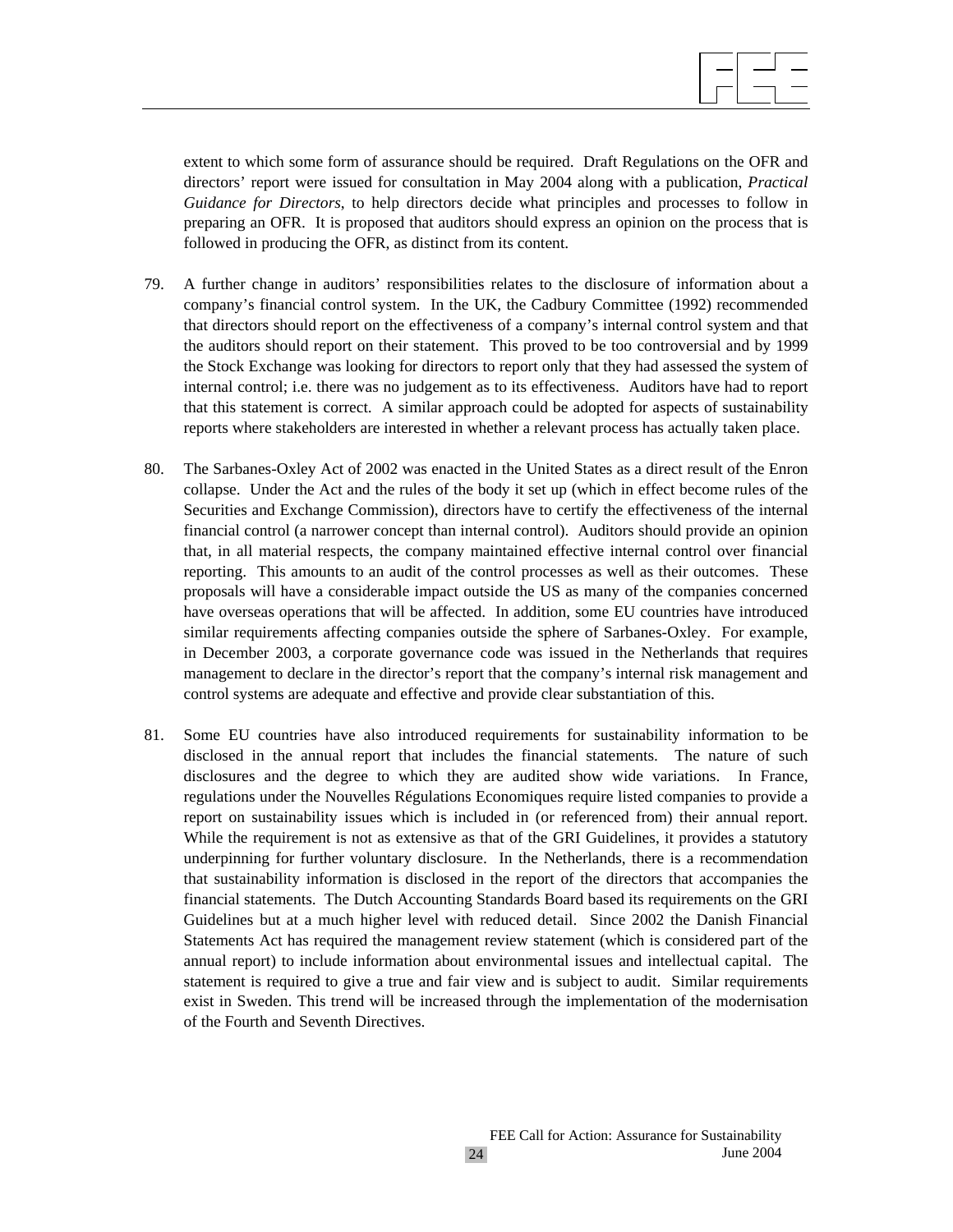

## *7.4 Issues arising from Current Assurance Practice*

- 82. In the first instance, assurance depends on what is reported and how it is reported: sustainability reporting may be done on paper, or on the Internet, and may be more frequent than once each year. Sustainability reporting can range from a full stand-alone report, through separate reports on aspects of sustainability (e.g. an environmental report), down (or up) to the inclusion of information in the annual report that contains the financial statements. Indeed, some information can be in the financial statements themselves (e.g. in relation to trading of greenhouse gas emission financial instruments).
- 83. It is not appropriate in a paper of this nature to provide a full survey of current practice. Instead, readers are invited to refer to the research study mentioned in paragraph 72 and to read in detail the assurance statements reproduced in Appendix 1 - *References and sources.* These have mainly been selected because the associated sustainability (or environmental) report was on the published short-list for the 2003 European Sustainability Reporting Awards (ESRA). Two assurance statements are included for Novo Nordisk: one relating to a report included in ESRA and one more recently issued. The ESRA companies are all winners of national awards and their reports can be seen as representative of 'best practice in sustainability reporting' in 2003. The ESRA 2003 winners are: Aalborg Portland AIS for best environmental report, and Novo Nordisk AIS for best sustainability report.
- 84. The assurance statements themselves have not been assessed by ESRA for technical merit (nor does their inclusion in this paper represent any comment by FEE on their quality). In relation to their consideration of the sustainability or environmental report, the ESRA judges have regard only to the following principle regarding the presence of an assurance statement:

*'The inclusion of a verification statement is an important aspect of report credibility. Issues to consider are: remit and scope, indication of site visits and site specific testing, use of verification standards and guidance literature (for example: IDW, FEE, GRI).'* 

## *7.4.1 Overall View*

- 85. Readers of the assurance statements in Appendix 1 *References and sources*, and indeed other reports currently available, cannot fail to notice the wide diversity in approach. This is partly because the scope of an assurance statement can vary depending on the precise nature of the assurance engagement and the sustainability report itself. This is particularly the case where a website is used for the main sustainability report. Such a presentation provides a much more flexible method of providing information, which can extend to the assurer's own website, where for example details of the assurer's competencies can be found.
- 86. The lack of standardisation may also be explained by the lack of standards for assurance. Reports that are very recently published (and which have not had time to be assessed for reporting awards) are more likely to refer to recently issued standards than reports relating to the year 2002. But even where more recent standards are used, the variation in reporting is considerable.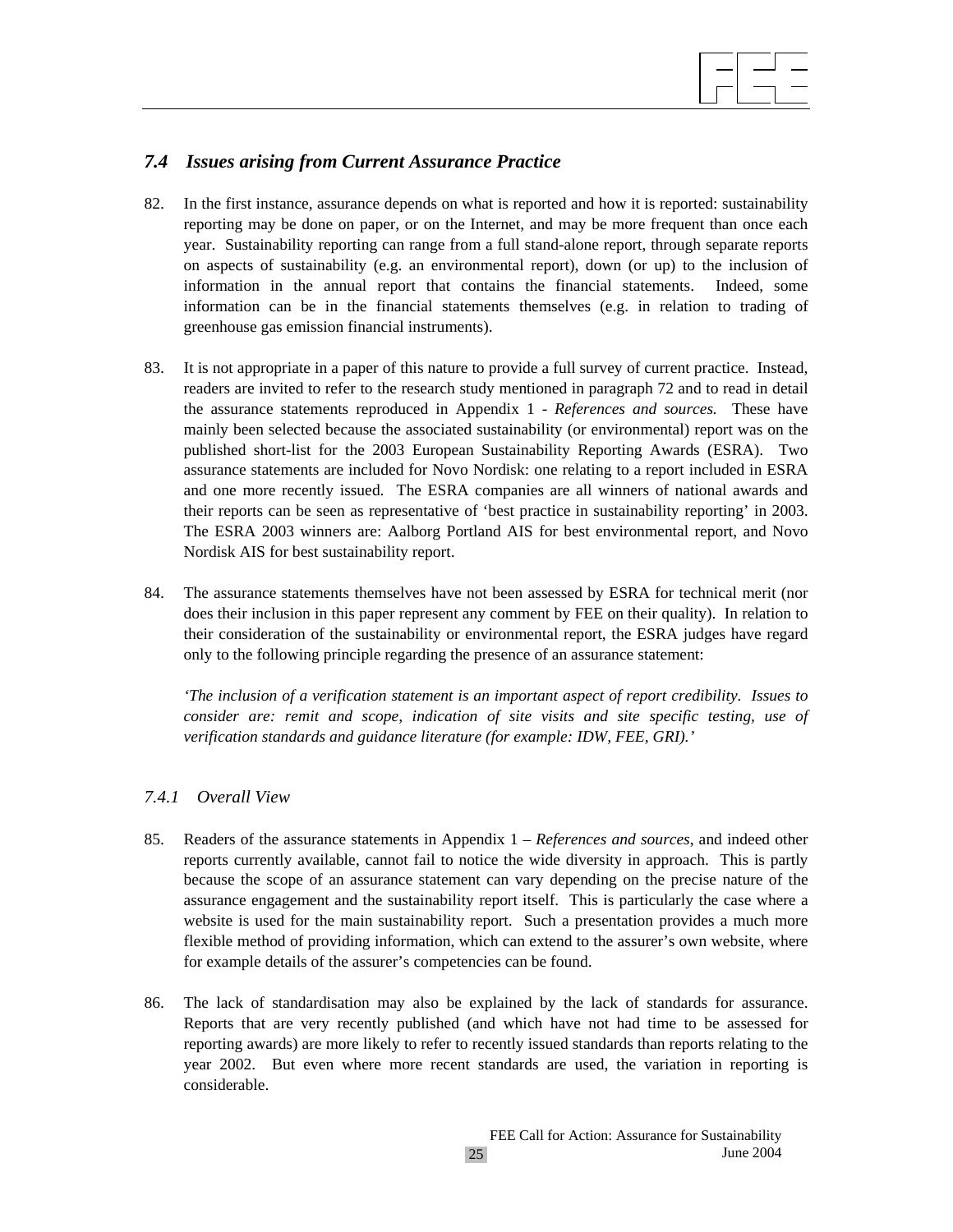

87. Each of the assurance statements reproduced in the appendix reveals much about the conduct of the assurance engagement and also the importance attached to elements of assurance by the reporting company and assurer. This may be illustrated in a very simple way by examining the titles given to some statements:

*Your Assurance – External Verification Statement (BAA) Independent Assurance Statement to Executive Management (Novo Nordisk 2002) Moderate-Level Assurance Report on Certain Environmental Data (VE) Assurance Statement (Wärtsilä).* 

- 88. The recent ISAE 3000 Revised requires that a statement has an addressee and that it gives a clear indication that the report is an independent assurance statement. Only one of the above reports satisfies both of these requirements, although one 'verifier' may have used the word 'external' as an alternative.
- 89. Clearly, IAASB feels that independence is of vital importance. Others may take the view, however, that the fact that a statement provides 'moderate-levelassurance' is more important and so choose to highlight it in the title. There may also be divergence of views as to whether inclusion in the title is highlighting a matter or otherwise (a title being easily passed over by a reader).
- 90. In essence, a user of an assurance statement is interested in two things: whether the assurer may be trusted and what the assurer reports about the sustainability report. For financial statement auditors, used to a high degree of regulation, the former is often assumed to be taken for granted by users. Disclosure of the fact that the auditor is independent of the reporting company is the only relevant matter that is disclosed. In the sustainability field this no longer holds true. As discussed below, the same applies to the opinion the assurer provides.

## *7.4.2 Trust in the Assurer*

91. The sceptical user of a sustainability report may assume that the reporting company is presenting only favourable information, or is in some way distorting what is reported to achieve the same end. Unless the user can place some trust in the assurer, then any assurance statement by the assurer has little value. Assurers can build trust through transparency and accountability in the same way as the companies that are their clients. Disclosure is an important aspect of this and the assurance statement is the most important way in which the disclosure can be made. Users can be expected to be concerned with honesty and integrity, with independence from the particular client and with competence to undertake the engagement. Competence can be broken down into expertise in assurance (linked to compliance with applicable standards) and the diverse technical issues associated with the subject matter and also the physical capability to carry out an engagement that may be global in scope.

*'The verifier is completely independent from BAA and any of its stakeholders or other conflicts of interest. The verifier exclusively is responsible for the contents of the verification statement which has been published in full by BAA.'*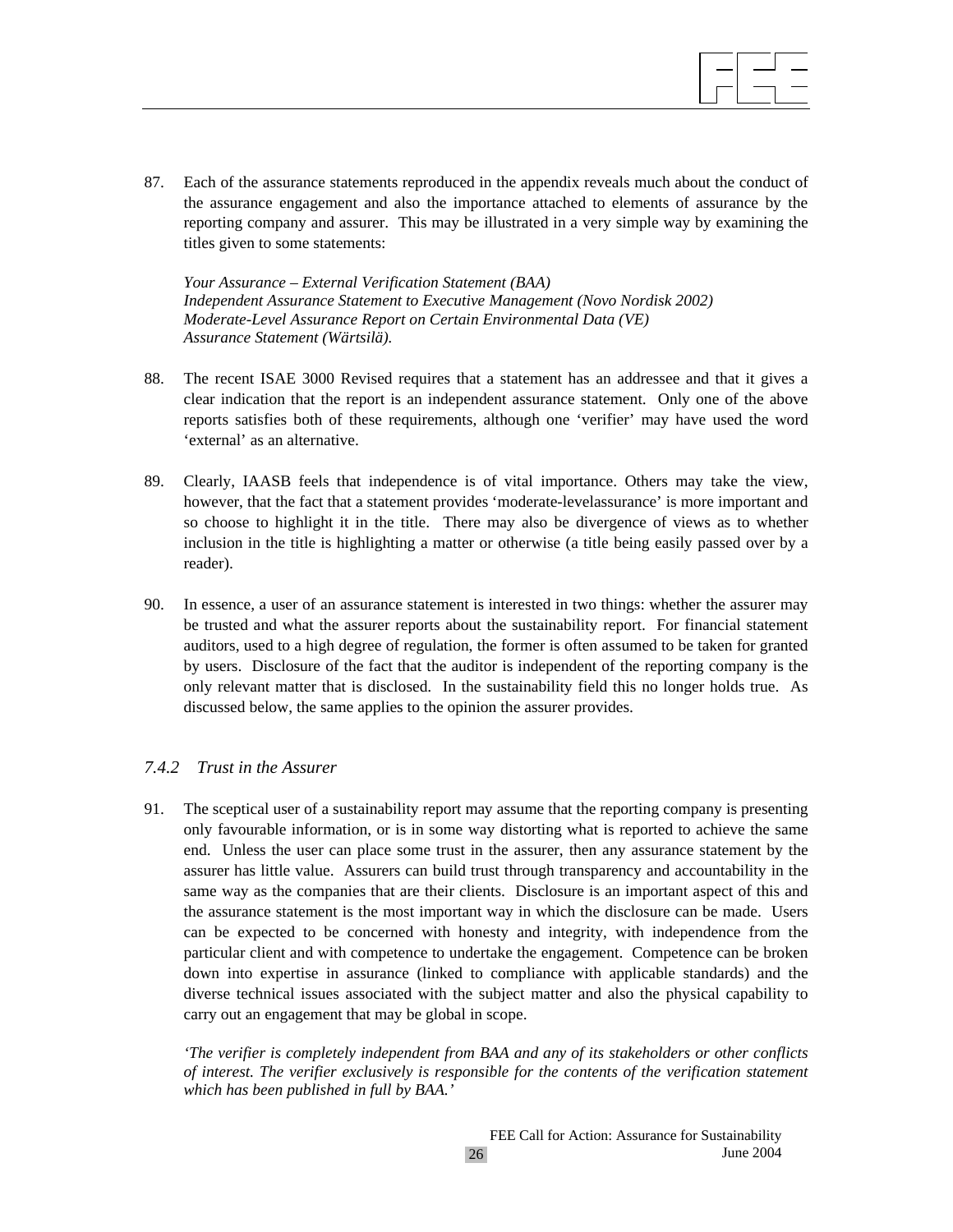*As statutory auditors of VE and specialists in the area of sustainable development, …* (report signed jointly by professionals of Ernst  $\&$  Young (namely the financial auditors and sustainability experts) Jean Bouquot and Alain Grosmann, Barbier Frinault et Compagnie Ernst & Young and Eric Duvaud, Ernst & Young Environment and Sustainability)

*'We have based our approach on emerging best practice for independent assurance on sustainability reporting, including the AA1000 Assurance Standard, Guiding Principles, Consultation Document, June 2002, and ISA 100 Assurance Engagements, issued by the International Auditing and Assurance Standards Board.' (Novo Nordisk 2002)* 

## *7.4.3 Reporting on the Sustainability Information*

- 92. The user looks for assurance that a report contains information that is true and that it has not left out anything important. Establishing the truth of simple facts is uncomplicated but the truth of many disclosures has to be judged against criteria for measurement and disclosure. Similarly, unless there are appropriate criteria it is difficult to judge the boundaries or acceptability for inclusion of potential disclosures. The assurer may be able to refer to known criteria but may also have to provide more explanation. The concept of 'materiality' assumes considerable importance.
- 93. A further issue for users of an assurance statement is the degree of trust they can have in the opinion of the assurer. This is not just a matter of the trust they place in the assurer but also depends on the degree of certainty with which the assurer gives their opinion, based on the work they have done; this is often referred to as the 'level of assurance'. This degree of certainty may be communicated by the wording of the assurance statement.

## *7.4.4 Recommendations and Commentary*

94. Users of sustainability reports may also be concerned to know what the assurer has found during the course of an engagement that does not relate directly to the subject matter of the sustainability report, for example recommendations to management on sustainability-related aspects of operations. The value of such material in sustainability reports is enhanced if the assurer can demonstrate expertise in the matter reported. Such disclosures are not normal in financial reporting where, generally, constructive suggestions to management are made privately.

*'Our detailed recommendations for management … are available in the internet version of the Report'* 

And (in the commentary section of the report):

*'We recommend that Novo Nordisk clarifies whether issues of business ethics, such as competitiveness behaviour, bribery and corruption, should be part of the Triple Bottom Line approach.*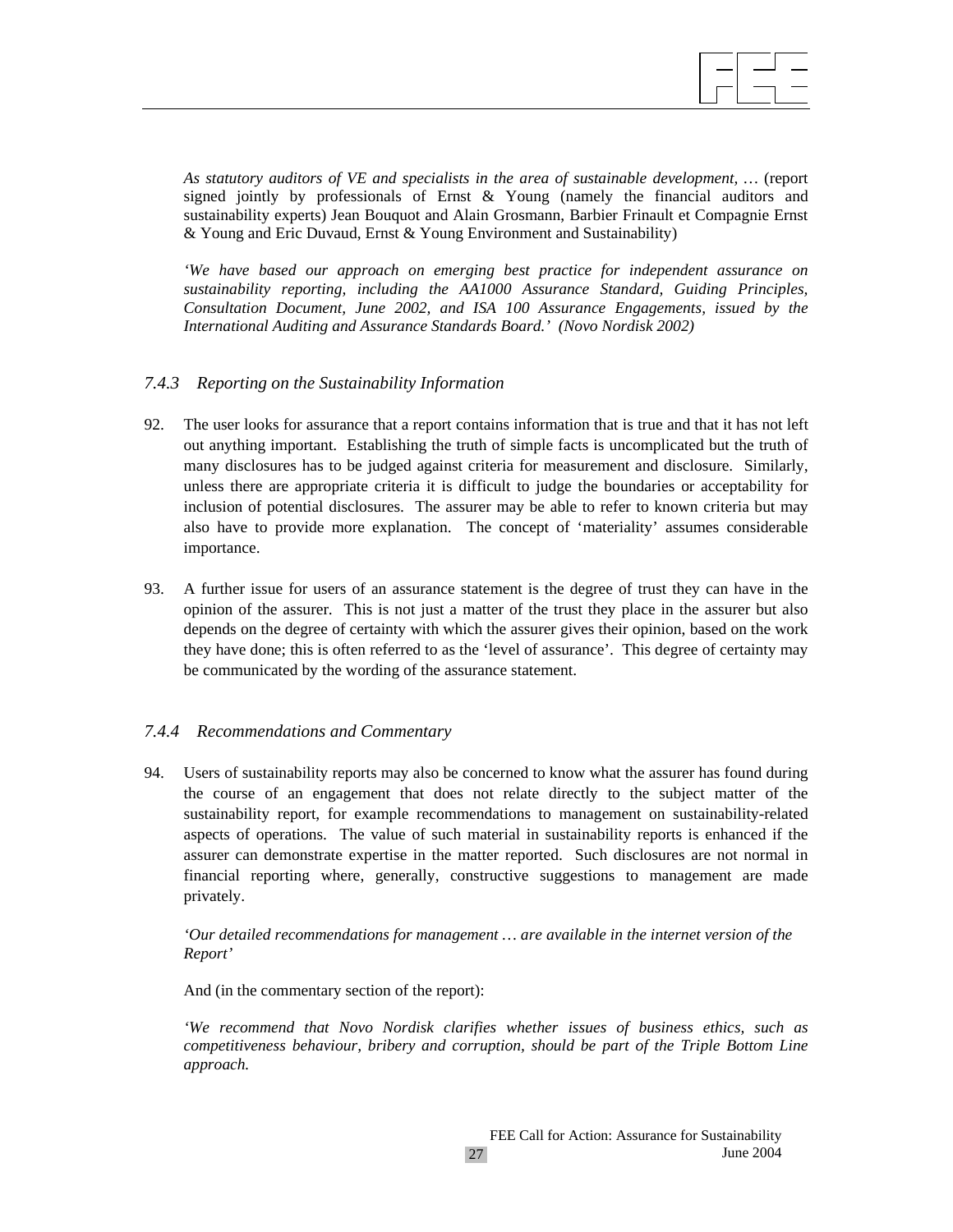

*We have observed noticeable improvements in the Report's presentation on how Novo Nordisk*  deals with dilemmas and embeds actions in the context of global health and social *responsibility.* 

*We recommend further development of reporting measures on the 'Economic footprint' emphasising the societal value of Novo Nordisk's products and services to be a particular area of focus.' (Novo Nordisk 2002)* 

## *7.4.5 Changes over Time*

95. The two Novo Nordisk assurance statements show considerable change between February 2003 and February 2004. The reports refer to different standards and the more recent report adopts a structure that highlights the differences between conclusions with a high level of assurance and those where the level is moderate.

*'We have based our approach on emerging best practice for independent assurance on sustainability reporting, including the AA1000 Assurance Standard, Guiding Principles, Consultation Document, June 2002, and ISA 100 Assurance Engagements, issued by the International Auditing and Assurance Standards Board.'* (Novo Nordisk 2002)

*'We have based our approach on emerging best practice for independent assurance on sustainability reporting, including the AA1000 Assurance Standard (AA1000AS) issued by AccountAbility; and the International Standard on Assurance Engagements (ISAE 100), issued*  by the International Auditing and Assurance Standards Board.<sup>22</sup> (Novo Nordisk 2003)

96. Unless a more-specific assurance standard is issued by IAASB, an assurance statement issued in 2005 is likely to refer instead to ISAE 3000 Revised, *Assurance Engagements Other Than Audits or Reviews of Historical Financial Information* as it is effective where the assurance statement is dated on or after 1 January 2005. That document also ends references to high or moderate levels of assurance. Instead, each conclusion is to be expressed in the form that is appropriate to either a reasonable assurance or a limited assurance engagement.

## *7.4.6 Assurance Implicit in Sustainability Reports*

 $\overline{a}$ 

97. As mentioned in relation to 7.2 *The assurers* above, sustainability reports can contain disclosures from which users may believe that they derive some assurance. These have not been reproduced in Appendix 1 – *References and sources* but may be read in the sustainability reports, which are generally available on the Internet. There can be several forms of disclosure, including:

 $2$  ISA 100 and ISAE 100 are alternative ways of referring to the same document. Its name was changed either when ISAE 3000 Revised was issued (23 January 2004) or on publication of the 2004 IFAC Handbook (February 2004) and is now *International Standard on Assurance Engagements 3000 Revised (Previously ISAE 100) Assurance Engagements*.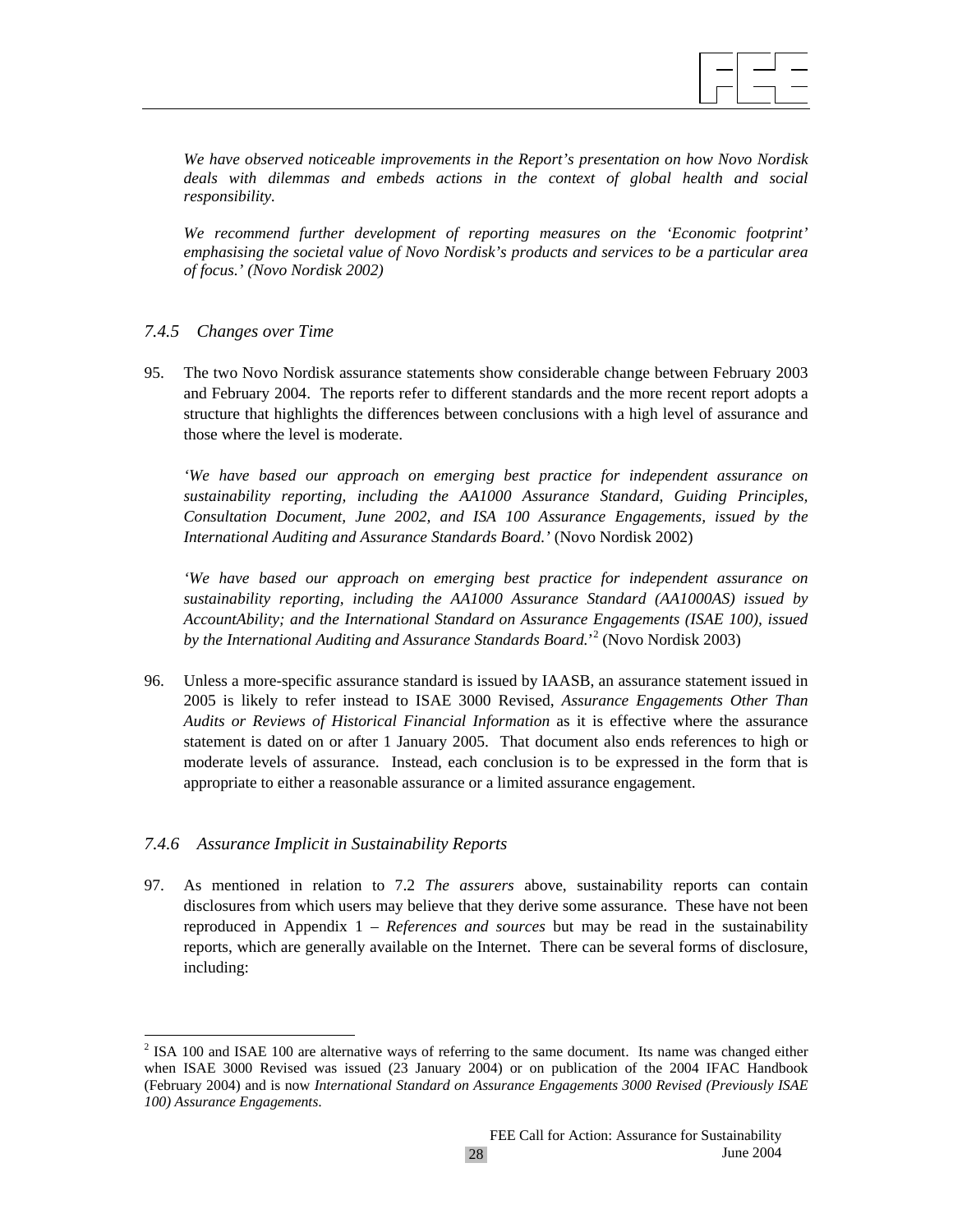

- Compliance with a code of conduct or signing of a relevant undertaking, such as the UN Global Compact action program
- The involvement of an internal audit department
- Senior management commentary on performance
- Outcomes of stakeholder dialogue
- Membership of ethical investment indices
- The involvement in systems development of a respected environmental consultancy
- Receipt of awards
- Involvement of an industry regulatory body
- Entry on a relevant register, for example EMAS
- Possession of ISO certificates, such as for environmental management systems.
- 98. The implications of this particular feature of sustainability reports deserve fuller consideration. For example, in respect of codes of conduct, some codes are developed for particular industries and are not of general application, others may have been developed by organisations seeking to act as their verifiers. In some cases the disclosure will be within the scope of the assurance statement, but the user is generally left in doubt as to the importance of such disclosures, their relationship with the work of the external assurer and hence the degree of trust that can be placed in the sustainability report.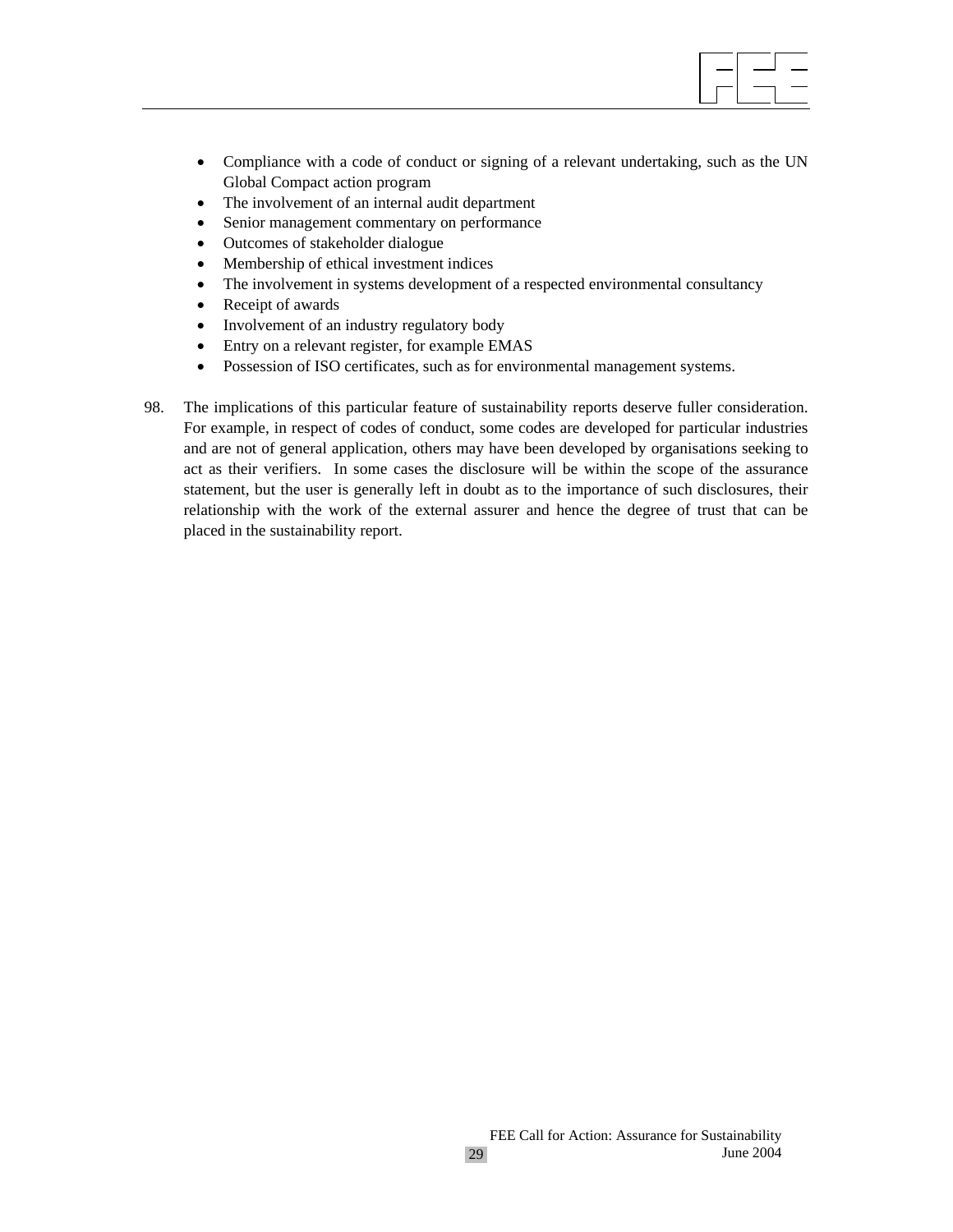## **8. CALL FOR ACTION**

99. There is clearly a progression towards a global understanding that corporate entities should report their sustainability performance and that assurance is a vital part of that reporting. Progress is naturally limited by the need for reporters and assurers to have access to the tools necessary for the task – appropriate standards and methodologies, and for all parties to develop expertise in preparing, assuring and using such reports. In addition, the cost and benefit of sustainability reporting has to be assessed by society; either governments legislate or markets determine which entities report and the nature of that reporting.

 $\overline{a}$ 

- 100. In this section of the paper, we call for action on the many parties involved in assurance for sustainability. We believe that continuous action over the next few years is necessary so that progress can continue to be made towards the long-term future set out in Section 6 *Vision of the long-term future* above. Although we attempt to direct each call to an appropriate party, there is much interaction and developments are facilitated if they are supported by those not directly concerned.
- 101. It is clear that much progress has been achieved so far through the sharing of ideas and expertise. It is through such sharing, across national, corporate and professional boundaries, that real progress can continue towards a sustainable future. While it is important to focus on corporate reporting and assurance, we must never lose sight of the goal that this is intended to achieve. Through promoting awareness, through education and through co-operation we can continue the evolution towards a sustainable future. **We call on reporters, assurers and all stakeholders in the development of assurance work in the public interest and to co-operate rather than duplicate efforts in the pursuit of sustainable development. This call extends to standard setters both for sustainability reporting and for assurance.**
- 102. **We call on reporters, assurers and all stakeholders in the development of assurance to share their knowledge widely with the objective of informing and educating those in the wider community who are not currently aware of the growing importance of sustainability reporting.**
- 103. For companies, there is no simple solution to the problems associated with sustainable development. Companies necessarily adopt an incremental approach to action and to reporting. Assurers need to be adaptable so that some assurance can be available to stakeholders in circumstances where a company is not yet fully compliant with generally accepted reporting standards. **We call on standard setters for assurance to recognise the need for assurance standards to be applicable in circumstances where companies adopt an incremental approach to sustainability reporting.**
- 104. Reporting companies may disclose information that conveys implicit assurance, for example, the involvement of an internal audit function, or ISO certification of management systems. We do not believe that these matters are well understood by the users of sustainability reports. **We call on reporters and, where appropriate, independent assurers to improve disclosure about implicit assurance so as to provide users with a clearer understanding of its usefulness and the relationship between such matters and the report of the independent assurer.**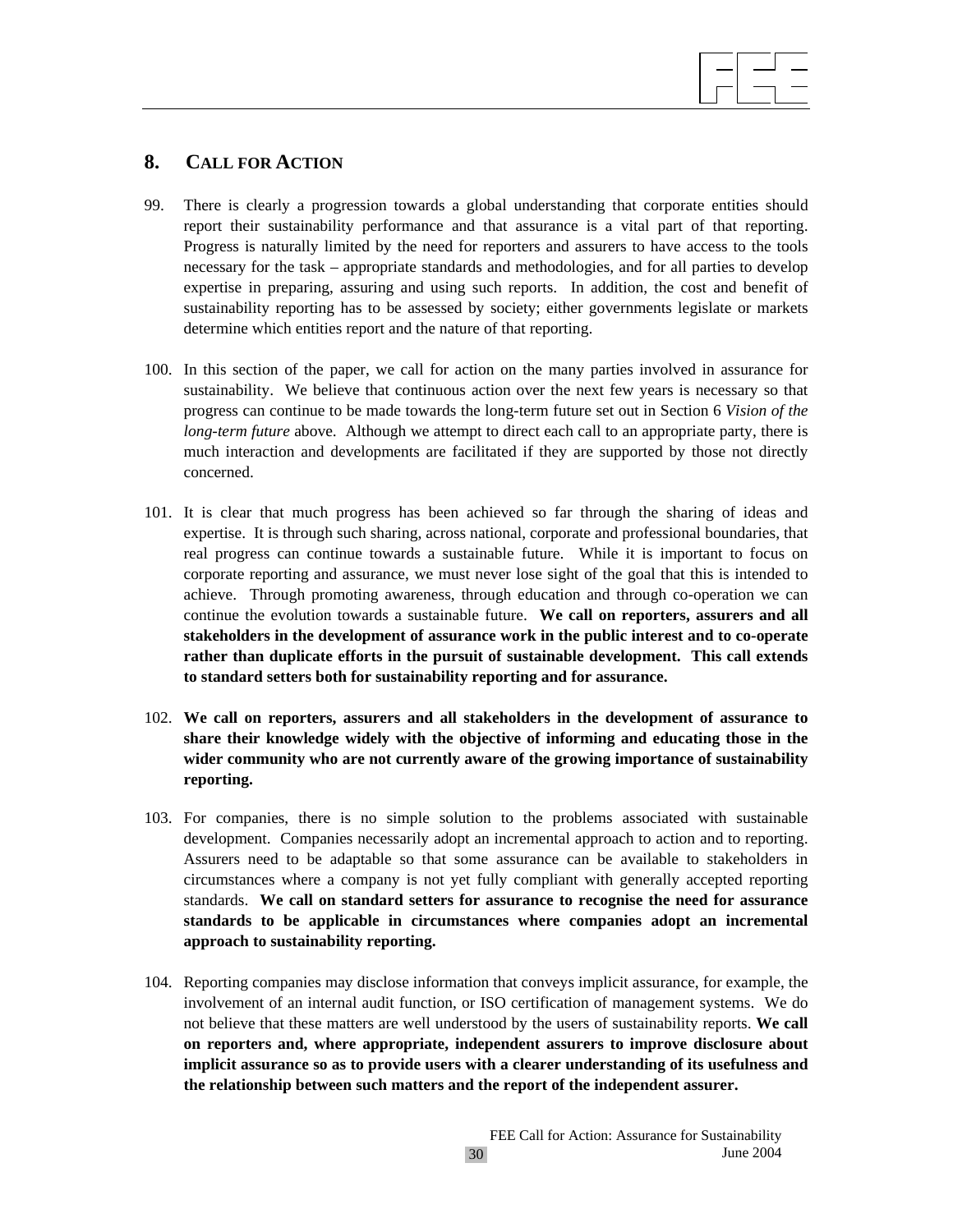- 105. Independence is in essence a public demonstration of the avoidance of factors that may compromise objectivity when making judgements. Independence is a prized quality for auditors of financial statements and, under the IFAC Code of Ethics, independence is necessary for almost all assurance engagements. The Code explains in relation to independence that: *'The use of the word "independence" on its own may create misunderstandings. Standing alone, the word may lead observers to suppose that a person exercising professional judgment ought to be free from all economic, financial and other relationships. This is impossible, as every member of society has relationships with others. Therefore, the significance of economic, financial and other relationships should also be evaluated in the light of what a reasonable and informed third party having knowledge of all relevant information would reasonably conclude to be unacceptable.'*
- 106. Although the above wording acknowledges that degrees of independence exist, we do not believe that users of reports by independent assurers always appreciate the implications of this. This is particularly important at this stage of development of sustainability reporting because the development of sustainability management systems and reporting may be facilitated by the involvement of expert internal auditors or external consultants. If consultants both advise in this way and provide assurance they cannot be wholly independent. **We call on reporters and assurers to disclose sufficient information about circumstances relevant to independence for stakeholders to be able to assess the degree of independence of the assurer and hence the impact that it may have on the assurance communicated.**
- 107. Readers of assurance statements may not be familiar with the technical language used. For example, a statement in an assurance statement that *'quantitative data … are free of material misstatement'* would be of greater value if the term 'material' was explained in the particular context. A simple reference to applicable assurance standards may not be sufficient to inform users, because those standards may not themselves, at this stage of development, contain appropriate explanation. We note that some reporters provide a glossary of terms in their sustainability report and this emphasises the fact that the reporter and assurer working together are best able to promote an understanding of assurance. **We call on reporters and assurers to understand that they should work co-operatively to provide users with a clear understanding of assurance in the context of sustainability reporting.**
- 108. Sustainability reporting and assurance are of interest to a wide range of stakeholders. Many of the stakeholders will not be well versed in the technical issues associated with assurance. For example, the difference between audit and review (or reasonable and limited assurance) or the use of the concepts such as risk and materiality. As well as improving the clarity of assurance standards and associated disclosures in reports, we believe that considerable effort is needed to inform and educate stakeholders generally. **We call on all stakeholders in the development of assurance to work towards increasing the general understanding of assurance issues. Specifically, we call on standard setters for assurance to make available (e.g. on the Internet) simple language explanations of their pronouncements and technical terms so that the majority of users may access and understand them.**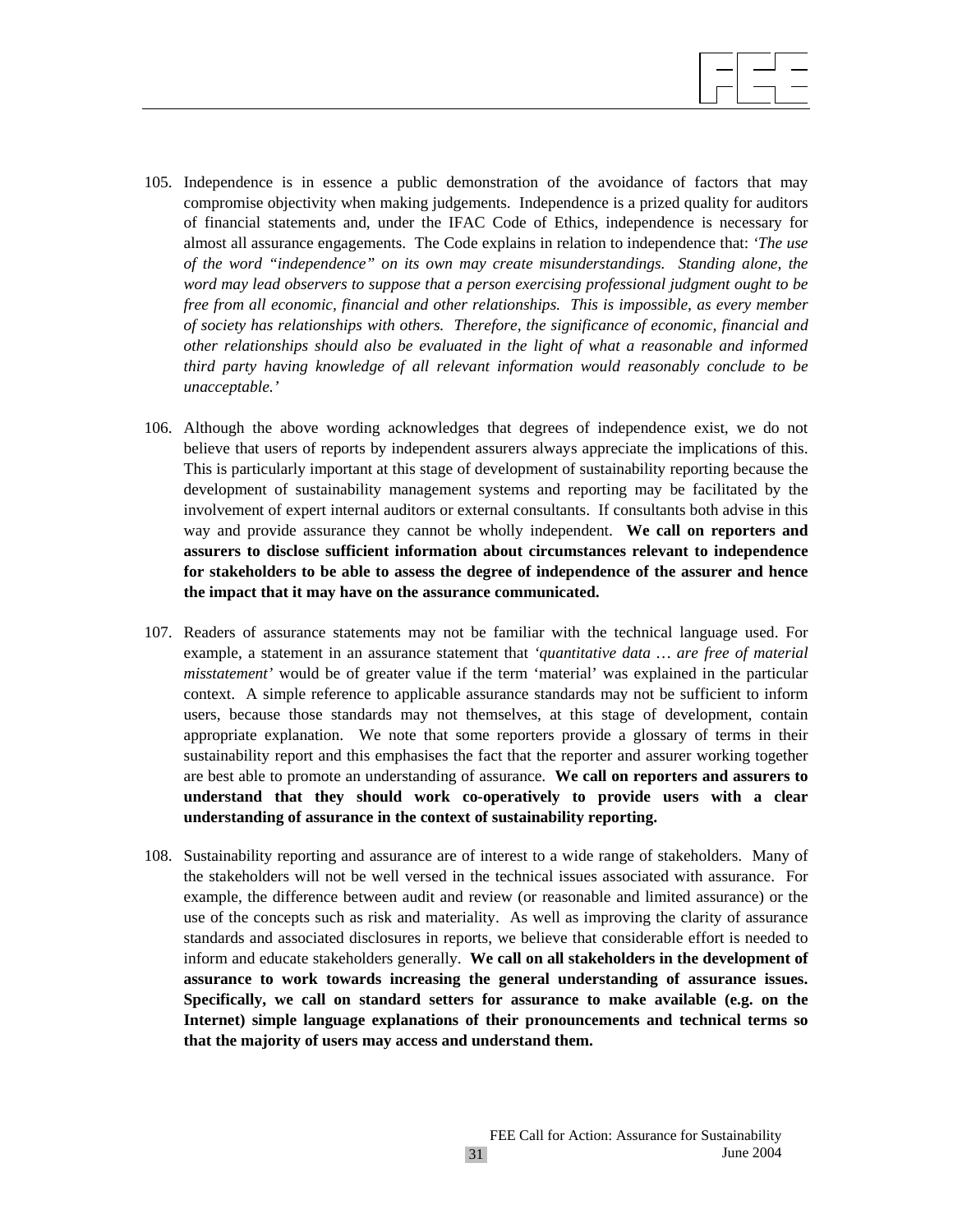

- 109. IFAC has no standard specifically for assurance for sustainability. Only one Guidance Note supports AA1000 Assurance Standard. **We call on IFAC and AccountAbility to co-operate and not to compete so as to move speedily to provide high quality and usable standards for assurance on sustainability.**
- 110. International Standards on Auditing (ISAs) deal with the responsibility that auditors have towards other information in the annual report containing the financial statements. There is a growing trend to include sustainability information in annual reports and financial statement auditors necessarily have to consider such disclosures to discharge their responsibilities. **We call on IFAC to consider whether the guidance in International Auditing Practice Statement 1010** *The consideration of environmental matters in the audit of financial statements* **should be extended to sustainability matters.**
- 111. The majority of companies that prepare a comprehensive sustainability report use the GRI Guidelines to some extent, at least as the most commonly used source of reference material. GRI does not see itself as a standard setter for assurance. It is supportive of assurance and the structured feedback consultation on the 2002 Guidelines asked specific questions of reporters and users about the importance of independent external assurance. The Guidelines recognise that some reporters will report incrementally whereas others will aim to report 'in accordance with' the Guidelines. **We call on GRI to continue to recognise the importance of assurance and to maintain expertise in this area so as to be able to assist standard setters for assurance. We call for proper consideration of assurance issues when determining the form and content of the Guidelines and its sector supplements to ensure that the nature of indicators and other disclosures does not preclude assurance. We further call for GRI to encourage reporters to improve disclosure relating to internal assurance (such as for example the possession of ISO certificates) and its relationship with external assurance.**
- 112. Where reporters do not use the GRI guidelines, it is important for the provision of assurance that the criteria used for reporting are robust and clearly communicated to users. **We call on reporters to meet the information needs of users in communicating reporting criteria.**
- 113. There are a considerable number of codes of conduct that companies may consider and adopt. Indeed, there are so many that a 'code books' has been published to help companies understand the range of codes and their areas of overlap3. Some codes are developed for particular industries and are not of general application. Some codes have been developed by organisations seeking to act as their verifiers. Some requirements, which have the same effect as a code, arise through the development of criteria for inclusion on a register of compliant companies or an investment index. There is nothing inherently wrong with having codes and their equivalents. Indeed where code issuers actively engage with companies they can be forceful drivers of positive change. There is a danger, however, that the effectiveness of code compliance will be diluted by the proliferation of codes. **We call on reporters to ensure that, if reference is made to codes or their equivalents, sufficient disclosure of their content is made to allow stakeholders to develop an understanding of their significance and whether there is any associated assurance (or information is given as to where such information may be found). FEE has also issued a similar call related to ethical requirements in its paper** *A conceptual*

 $\overline{\phantom{a}}$ 

<sup>3</sup> For example, Corporate Responsibility Code Book, see Appendix 1 – *References and sources.*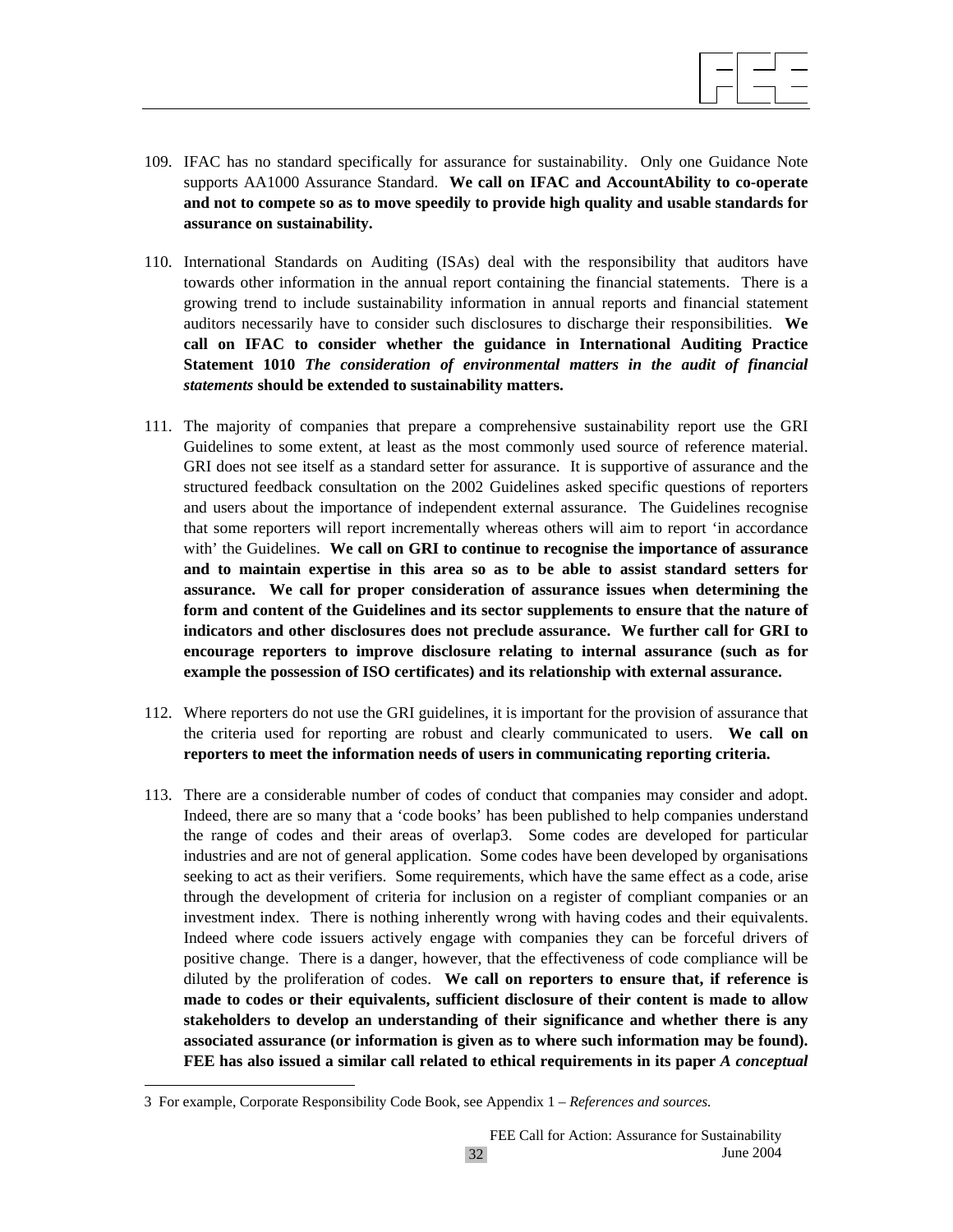

*approach to safeguarding integrity, objectivity and independence throughout the financial reporting chain.*

- 114. Sustainability reporting and assurance is for the benefit of stakeholders, including those internal to a company. **We call on NGOs and other stakeholder organisations to increase their awareness and their members' awareness of the issue of assurance and to engage with standard setters to ensure that assurance standards are responsive to their needs.**
- 115. As a corollary, we are aware of the need for standard setters to engage more actively with those who are affected by their standards. The simple issue of proposals 'for comment', even if published on the Internet, is not sufficient. We note that, in contrast, the approach of the GRI involves both geographically balanced meetings as well as Web-based interaction. **We call on all standard setters for assurance on sustainability to adopt a more proactive approach to stakeholder engagement so as to achieve higher participation in the development of standards.**
- 116. The existence of a wide range of stakeholders and the emerging nature of sustainability reporting and assurance give rise to a risk that reporters and assurers may face litigation from many parties. As the development of reporting and assurance may be restricted by this risk, there is a public policy issue as to the extent to which liability to third parties could or should be restricted. **We call on legislators, standard setters and other affected parties to develop an understanding of the liability issues and to take account of them when acting.**
- 117. The provision of assurance on diverse matters in a sustainability report clearly requires considerable expertise in several fields. While it is normally necessary, therefore, for assurers to work with multi-disciplinary teams, the training and experience of staff in the core skill of assurance is one that has traditionally been developed by auditors in their professional training. **We call on accountancy professional bodies to develop an understanding of assurance for sustainability sufficient to ensure that, in deciding the content of their professional exams, they are aware of the necessary competencies. We also call on the bodies to assist their qualified members in keeping up to date with the associated professional developments. We call on standard setters for assurance to have regard to the issues arising in relation to multidisciplinary teams.**
- 118. The European Commission has been active, particularly in the environmental area, in promoting appropriate behaviour and reporting practice. We believe that the current development of sustainability reporting may not necessarily be enhanced by legislation. **We call on the EC to monitor closely the impact of national legislation requiring sustainability information to be presented in the annual report including the financial statements before initiating any legislation at EU level.**
- 119. Those sponsoring awards, indexes and registers for 'ethical investment', or developing codes for investors to steer their investment decisions along socially responsible investment lines, provide strong incentives for companies to adopt best practice reporting of sustainability issues. **We call on investor organisations to give due weight to the presence and nature of assurance when drawing up their criteria, such as for inclusion or rating.**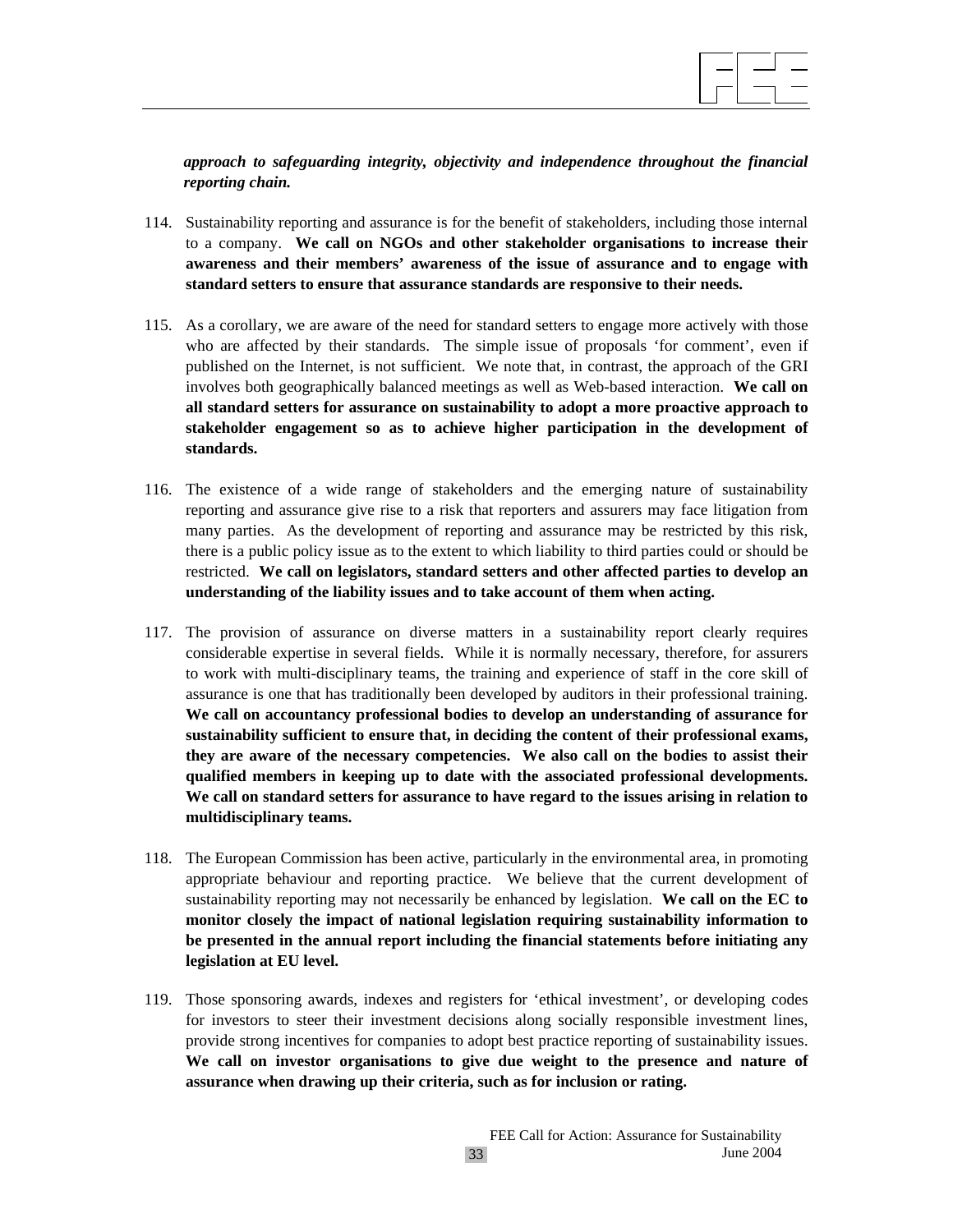120. Shortly before this paper was finalised, CPA Australia published research commissioned from the RMIT University School of Accounting and Law: *Triple Bottom Line: A Study of Assurance Statements Worldwide.* The research has resulted in the availability of a database listing 160 companies (in Australia, Europe and Japan) that release sustainability reports with assurance statements. The development of assurance on sustainability may benefit from academic research relevant to the many technical and other issues arising. **We call on those funding and carrying out research to address the provision of assurance reports on sustainability reporting as a matter of priority. We suggest the need for broadly based research into matters such as:**

 $\overline{a}$ 

- **Relationship between corporate social responsibilities and sustainability**
- **Measures of wealth and value from a sustainability perspective**
- **Limits of the traditional financial (market) approach the value of non-marketable goods**
- **Boundaries of entities viewed from a sustainability perspective**
- **Sustainability and corporate governance**
- **Stakeholder perceptions of materiality**
- **Geographical and societal variations in reporter and user perceptions of the value of assurance**
- **Communication and language issues where there is multidisciplinary, multilevel, multipurpose reporting.**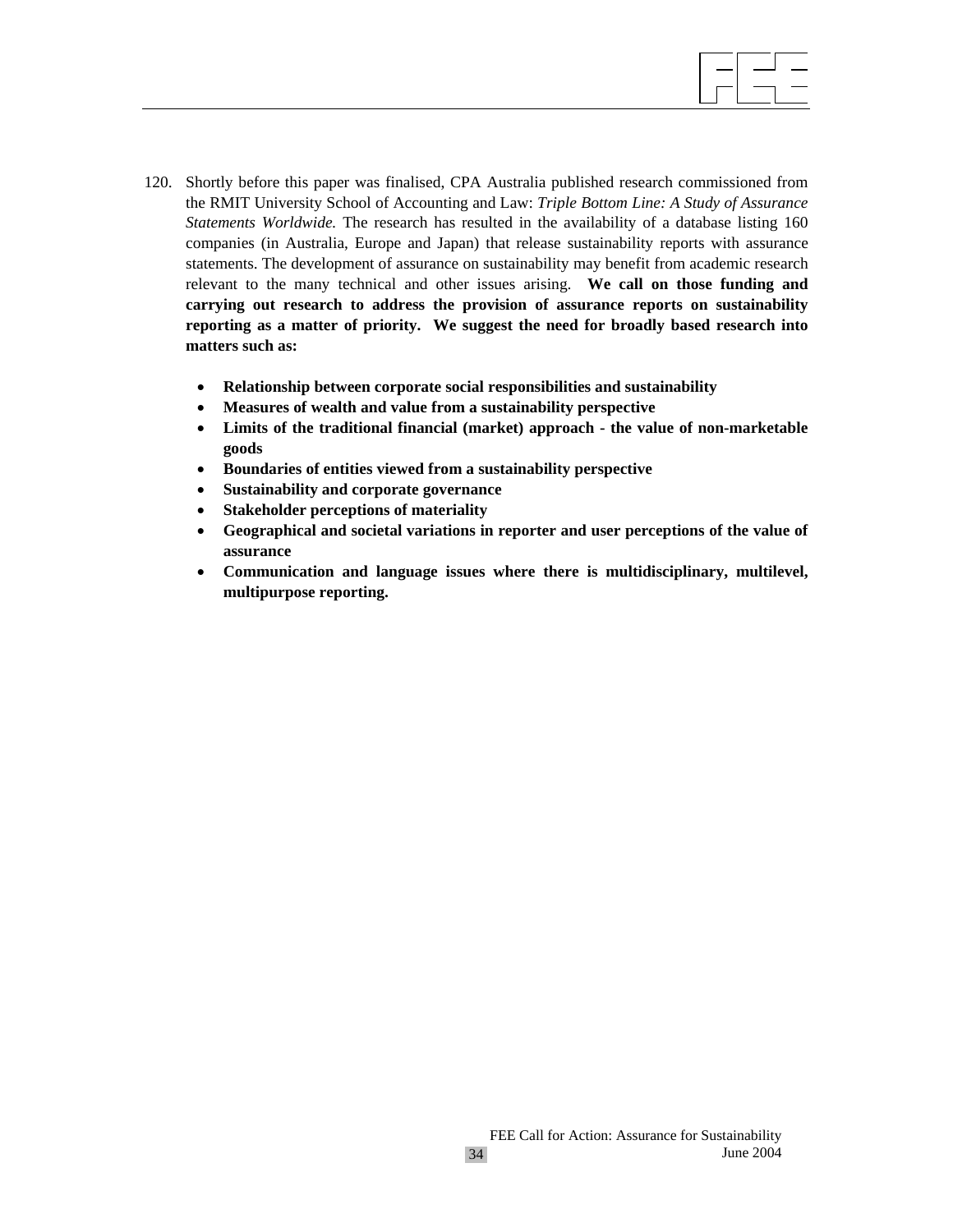

## **APPENDIX 1 – REFERENCES AND SOURCES**

This appendix provides a number of links to other sources of information on this topic. This does not constitute a complete listing of sources in this area. Readers may also wish to refer to the FEE Discussion Paper *Providing Assurance on Sustainability Reports* (2002) which has a more comprehensive list of sources and which may be used to develop an understanding of sustainability and assurance issues (it may be downloaded from http://www.fee.be/publications/main.htm).

## *Introduction*

Sustainability is an important area of inter-governmental and public concern. The UN website is a primary source of information http://www.un.org/esa/sustdev/index.html

Global Reporting Initiative (GRI) http://www.globalreporting.org

International Federation of Accountants (IFAC) http://www.ifac.org

Institute of Social and Ethical AccountAbility (AccountAbility) http://www.accountability.org.uk

## *Obstacles to Assurance*

2002 FEE Discussion Paper *Providing Assurance on Sustainability Reports* and other FEE publications may be downloaded from http://www.fee.be/publications/main.htm

## *Reporting and Reporters*

*The history of sustainability reporting* 

http://www.uneptie.org/outreach/reporting/sustainability-history.htm http://www.sustainability.com/programs/engaging/history-reporting.asp

The World Business Council for Sustainable Development (WBCSD) http://www.wbcsd.ch

*Surveys, awards and other indicators of current reporting trends* 

http://www.corporateregister.com http://www.stratos-sts.com/pages/publica010.htm http://www.sustainabilty-index.com http://www.sustainability.com/publications/engaging/global-reporters.asp http://www.acca.co.uk/sustainability/awards/esra/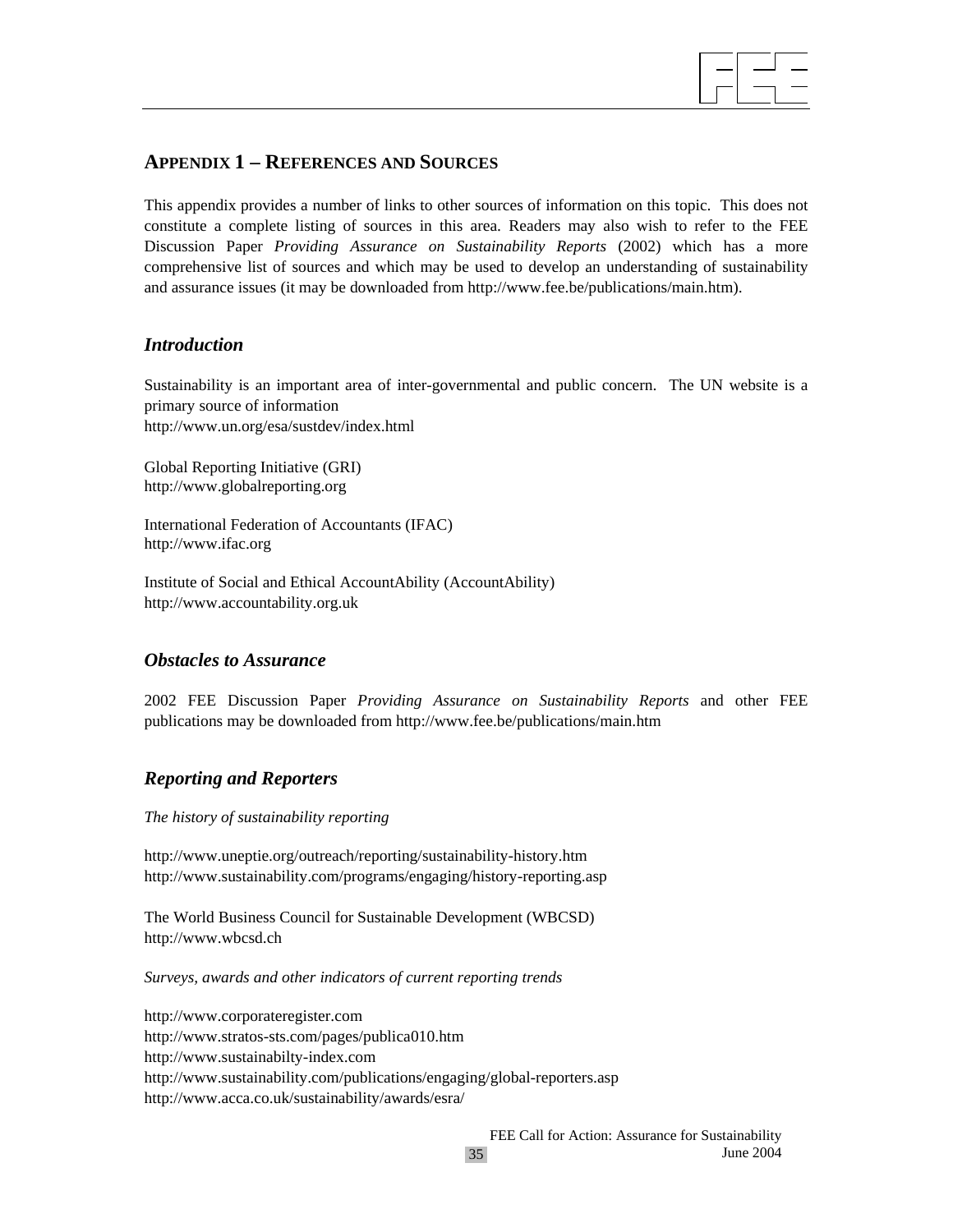

*European Sustainability Reporting Awards (ESRA)*  An Internet search engine will provide links to national organisations involved in the awards.

#### *Standard Setter*

Global Reporting Initiative (GRI), *Global Reporting Initiative, Sustainability Reporting Guidelines on Economic, Environmental and Social Performance,* GRI, Boston, 2000 & 2002 http://www.globalreporting.org

## *Stakeholders in the Development of Assurance*

#### *Investors*

A not-for-profit organisation promoting sustainable and responsible investment: European Sustainable and Responsible Investment Forum http://www.eurosif.info

An investors trade association: Association of British Insurers http://www.abi.org.uk

An ethical investor: Universities Superannuation Scheme http://www.usshq.co.uk

A bank lending only to organisations and businesses with social and environmental objectives: Triodos Bank http://www.triodos.com

Asset management company: SAM Sustainable Asset Management http://www.sam-group.com

An index: FTSE4Good Index http://www.ftse.com/ftse4good/

#### *Governments*

UN Department of Economic and Social Affairs, Division for Sustainable Development http://www.un.org/esa/sustdev/

European Environment Agency http://www.eea.eu.int/

*Non-Governmental Organisations* 

A comprehensive briefing on NGOs http://www.globalpolicy.org/ngos/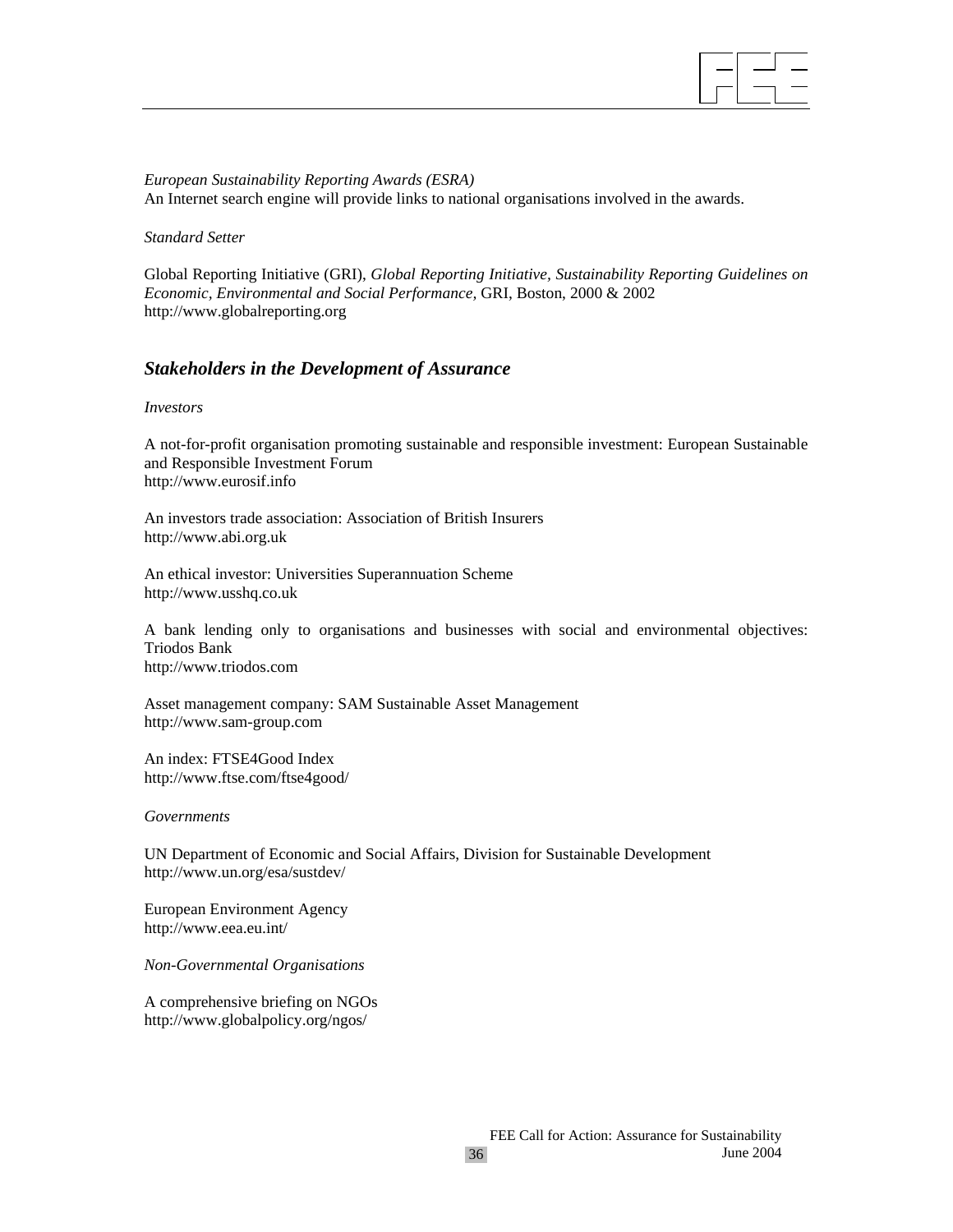## *Standard Setters for Assurance*

The Fair Labor Association http://www.fairlabor.org

International Federation of Accountants http://www.ifac.org/IAASB/

Institute of Social and Ethical AccountAbility (AccountAbility) http://www.accountability.org.uk

International Standards Organisation http://www.iso.ch

Social Accountability International (SAI) http://www.cepaa.org

## *EMAS*

http://europa.eu.int/comm/environment/emas/ http://www.european-accreditation.org http://www.bsi-global.com http://www.emas.org.uk

## *Vision of the Long-Term Future*

Johannesburg summit 2002 http://www.johannesburgsummit.org/ http://www.un.org/events/wssd/

## *Current State of Assurance*

Catholic Agency for Overseas Development http://www.cafod.org.uk/ *Clean up your Computer: Working conditions in the electronics sector* is available online at www.cafod.org.uk/policypapers

CPA Australia *Triple Bottom Line: A Study of Assurance Statements Worldwide*  http://www.cpaaustralia.com.au/01\_information\_centre/26\_tbl/1\_26\_0\_6\_database.asp

UK Operating and Financial Review Working Group http://www.dti.gov.uk/cld/financialreview.htm

The Sarbanes-Oxley Act of 2002 http://www.law.uc.edu/CCL/SOact/toc.html http://www.sec.gov/spotlight/sarbanes-oxley.htm  $\overline{a}$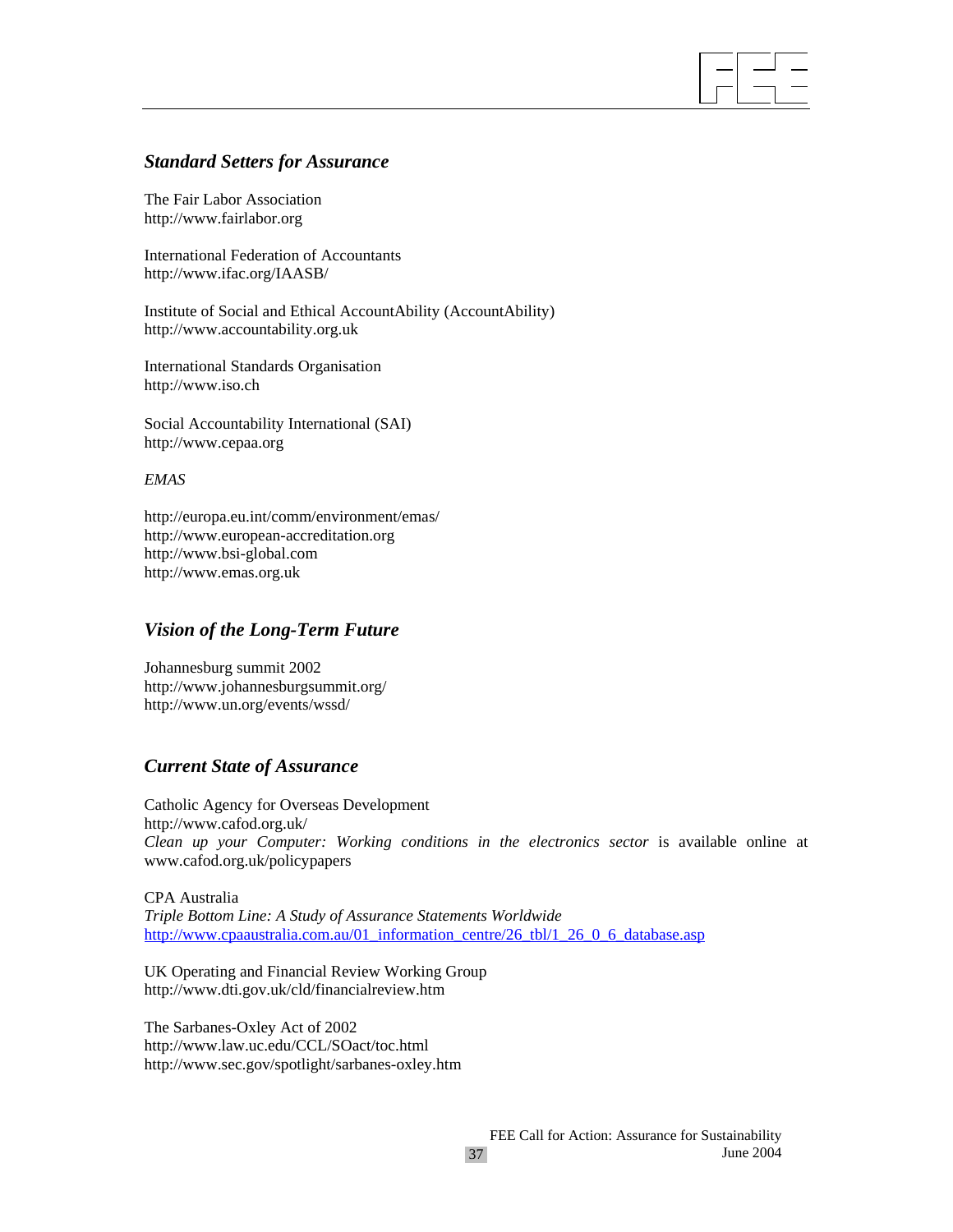

## **APPENDIX 1 (CONTINUED) SUSTAINABILITY ASSURANCE REPORTS EXAMPLES**

As set out in the body of this paper, these assurance statements have mainly been selected because the associated sustainability (or environmental) report was on the published short-list for the 2003 European Sustainability Reporting Awards (ESRA). Two assurance statements are included for Novo Nordisk: One relating to a report included in ESRA and one more recently issued. The ESRA companies are all winners of national awards and their reports can be seen as representative of "best practice in sustainability reporting" in 2003.

The assurance reports themselves have not been assessed by ESRA for technical merit nor does their inclusion in this paper represent any comment by FEE on their quality. They are presented only in order to illustrate the current diversity of assurance statements and to facilitate the discussion of other matters referred to in the body of this paper.

| Aalborg Portland (Denmark) – 2002 KPMG Report                       |  |
|---------------------------------------------------------------------|--|
| http://www.aalborg-portland.dk/uk/pdf/Environmental Report 2002.pdf |  |

- 2. BAA plc (UK) 2002/03 Cassela Stanger report a) Summary of Statement http://www.baa.co.uk/main/corporate/investor\_relations/reportsresults/annual\_20022003/table\_ of\_contents/BAA\_Annual\_Report\_2003.pdf b) Expanded report http://www.baa.co.uk/main/corporate/sustainable\_development/verification\_page.html
- 3. CORUS (NL) 2002 Ernst & Young report http://www.corusgroup.com/media/pdf/IJ\_Env\_Report\_02.pdf
- 4. Janssen Pharmaceutical Ltd (Ireland) 2002 ERMCvS report
- 5. Novo Nordisk A/S (Denmark) 2002 Deloitte & Touche report http://www.novonordisk.com/images/Sustainability/sr02/SR2002UK.pdf - 2003 Deloitte & Touche report http://www.novonordisk.com/images/Sustainability/sr03/Novo\_SUS\_2003\_UK.pdf
- 6. SIDMAR (Belgium) 2001/02 Ernst & Young report http://www.sidmar.arcelor.com/CONTENT/pdf/EnvRp02E.pdf
- 7. Unique Zurich Airport (Switzerland) 2002 PricewaterhouseCoopers report
- 8. Veolia Environment (France) 2002 Ernst & Young report http://www.d.durable.veoliaenvironnement.com/en/file/1/026DF2AWYQB6VS7VDqX1184G.p df
- 9. Wärtsilä (Finland) 2002 KPMG report http://www.wartsila.com/english/pdf/sustainabilityraport02.pdf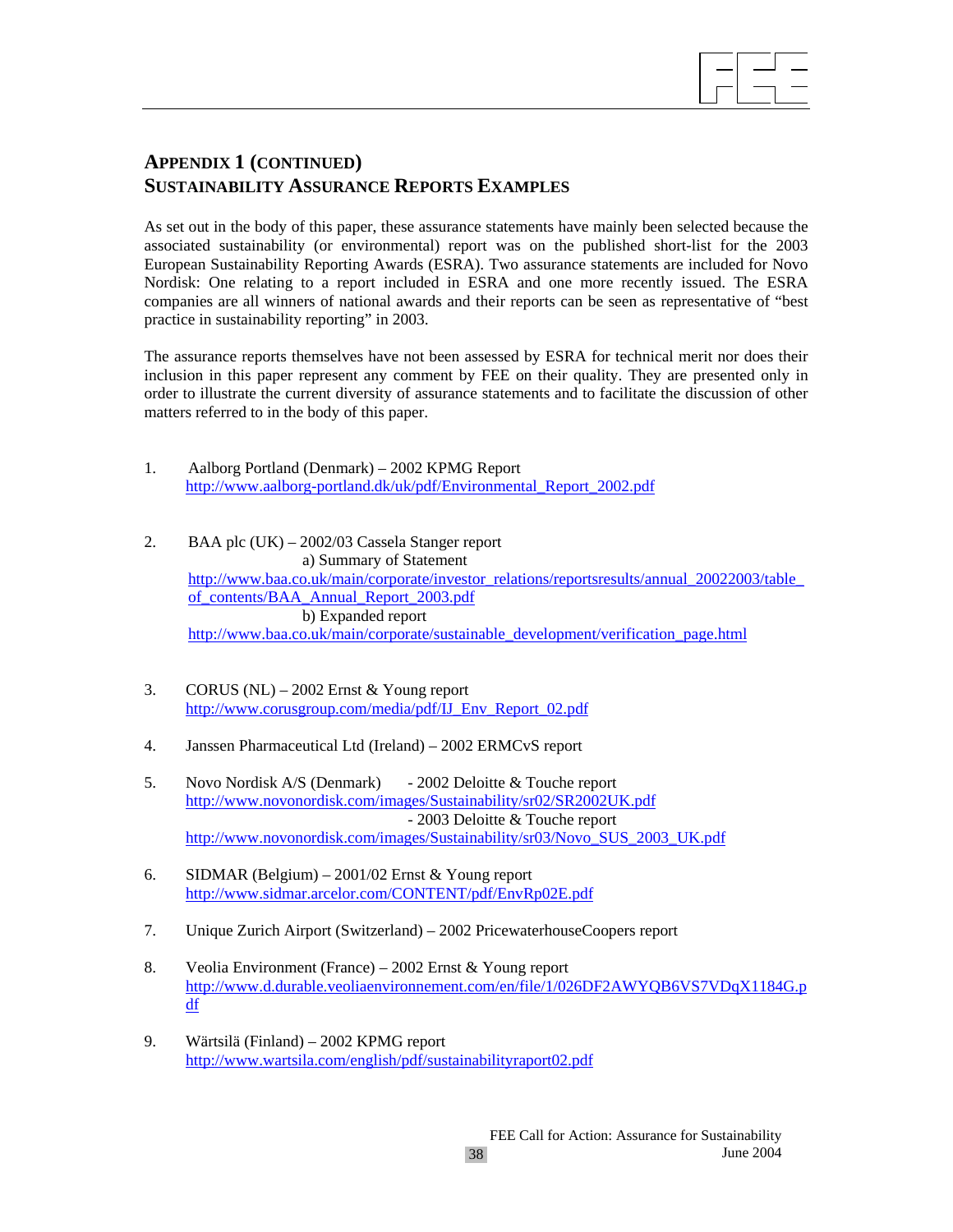# Auditors' opinion

As was agreed, we examined the Environmental Report 2002 presented by the Management for the activities of Aalborg Portland A/S in Aalborg. The Management of Aalborg Portland A/S in Aalborg is responsible for the contents of the report, the views stated and the choice of subjects.

#### Basis of opinion

As was agreed, we did not perform an audit, but our responsibility is to test the statements and data contained in the report independently and to give our opinion. Our review is therefore not wholly as extensive as an audit.

We planned and conducted our work in accordance with good auditing practice, including the recommendations of the Danish Institute of State Authorised Public Accountants concerning the work of auditors in connection with environmental

EMAS registration

reports, with a view to examining

whether quantitative data and information are calculated reliably and presented in accordance with the accounting policies chosen by the Management, including the description in the section concerned with Measuring methods and calculation basis.

whether the statutory information requirements for environmental reports are met.

During our examination we tested the basis and documentation for the data and information in the Environmental Report based on an evaluation of materiality and risk. Our work included inter alia analyses, enquiries, examination of data, information and underlying documentary material, and checking of whether the stated measuring methods and calculation basis had been

applied. Using financial analysis, we tested the relationship with the Annual Accounts and made an independent assessment of the accounting policies chosen. We utilised the services of environmental specialists in the performance of our examination.

#### Opinion

During our examination of the Environmental Report we found nothing disconfirming that the report complies with the relevant statutory requirements and that the documentation and statement of numerical data conform to the accounting policies described.

Aalborg, 14 March 2003

KPMG C.Jespersen

Accountant Accountant



| ENAS TERISU dUOTI                                                                                                                                                                                                                                                                                                                                                                                                                                                                                                                                                                                                                                                                                                                                                                                                                                                                                                                                                                                                                                                                                           | DANSK STANDARD<br><b>EMAS</b>                                                                                                                                                                                                                                                                                                                                                                                                                                                                        | Certifikat for EMAS-registrering<br>Certificate of EMAS-Registration                                                                                                                                                                                                                                                                                                                                                                                                                                                       |
|-------------------------------------------------------------------------------------------------------------------------------------------------------------------------------------------------------------------------------------------------------------------------------------------------------------------------------------------------------------------------------------------------------------------------------------------------------------------------------------------------------------------------------------------------------------------------------------------------------------------------------------------------------------------------------------------------------------------------------------------------------------------------------------------------------------------------------------------------------------------------------------------------------------------------------------------------------------------------------------------------------------------------------------------------------------------------------------------------------------|------------------------------------------------------------------------------------------------------------------------------------------------------------------------------------------------------------------------------------------------------------------------------------------------------------------------------------------------------------------------------------------------------------------------------------------------------------------------------------------------------|----------------------------------------------------------------------------------------------------------------------------------------------------------------------------------------------------------------------------------------------------------------------------------------------------------------------------------------------------------------------------------------------------------------------------------------------------------------------------------------------------------------------------|
| DANSK STANDARD has verified this statement written in Danish<br>and does not vouch for translations of the environmental state-<br>ment into other languages.                                                                                                                                                                                                                                                                                                                                                                                                                                                                                                                                                                                                                                                                                                                                                                                                                                                                                                                                               | <b>Attestation af miljøredegørelse</b><br>16.Atlest or 24<br><b>Aalborg Portland A/S</b><br>Rardaksvej 44<br>9100 Aalborg<br>fattende falgende matrikelnur<br>ta, 1k, 1l, 1m, 1p, 1n, 1o<br>lendal under Aalborg Jorde                                                                                                                                                                                                                                                                               | <b>Askung Partistst ATE</b><br><b>Rondstevej AA</b><br><b>OK 3100 Authors</b><br><b>Registration</b><br>Northern Person<br>121406-012<br><b>Service waster</b><br>03-65-2006                                                                                                                                                                                                                                                                                                                                               |
| "On the basis of an examination of the environmental statement and the environmental<br>management system mentioned above, including the environmental policy, environmental<br>programmes and audit procedures, DANSK STANDARD hereby certifies that the environmen-<br>tal policy has been established so that it meets the requirements of Article 3 and relevant<br>requirements in Annex I of the Regulation referred to; that an environmental programme<br>and an environmental management system are in place and comply with the relevant<br>requirements in Annex I of the Regulation, that the environmental audit has been carried<br>out in accordance with the relevant requirements in Annexes I and II of the Regulation; that<br>data and information in the environmental statement are reliable and adequately cover all<br>the significant issues of relevance to the site in accordance with the relevant requirements<br>of Annexes III, VI and VII of the Regulation, and that the industrial activities of the company<br>correspond to the above NACE code and industrial sector." | ajākti ūnommažotamatas mad klāvustis kūze i Europa-Pietamanteis og Ridota Forontning (EF) nr.<br>Ir 19. marts 2001 om arganisationem friviliga datugsise i an fisikotaksisomtiting for miljoleiteko og<br>Alijavedegavalse 2002, ziatovet rautu 2003. aftatot på daras<br>Miljapolità far Aalborg Portland ANI datoret 2022.07.05<br>Miljahändbog for Asiborg Portland ANI, udgave dateret 2002.06.85<br>ACC kode og kransheemråde<br>26.91 From villion of canwell<br>3561-62-80<br><b>ST DANAK</b> | Seddianut er gyldgå aut<br>This posttown or water unit<br>11-05-2084<br><b>EMAS</b><br>2550494488<br><b>Jank of court</b><br>VERIFICERET<br>2542-2003<br>MILJOLEDELSE<br>har inclust at miljoistelessaystem, og udattejdet an inførredegeretet i frenhett f<br>EFI nr. 1913/881 med det fortilit at tremne en latennix lorbedring af argjetiaantmene milje<br>isats og resultates, og intlumene ofterstigherier l'entris. Måjuhellebasssystemet og rivilig<br>rificaced of an onlinencoty tradegord<br><b>Usertyrelser</b> |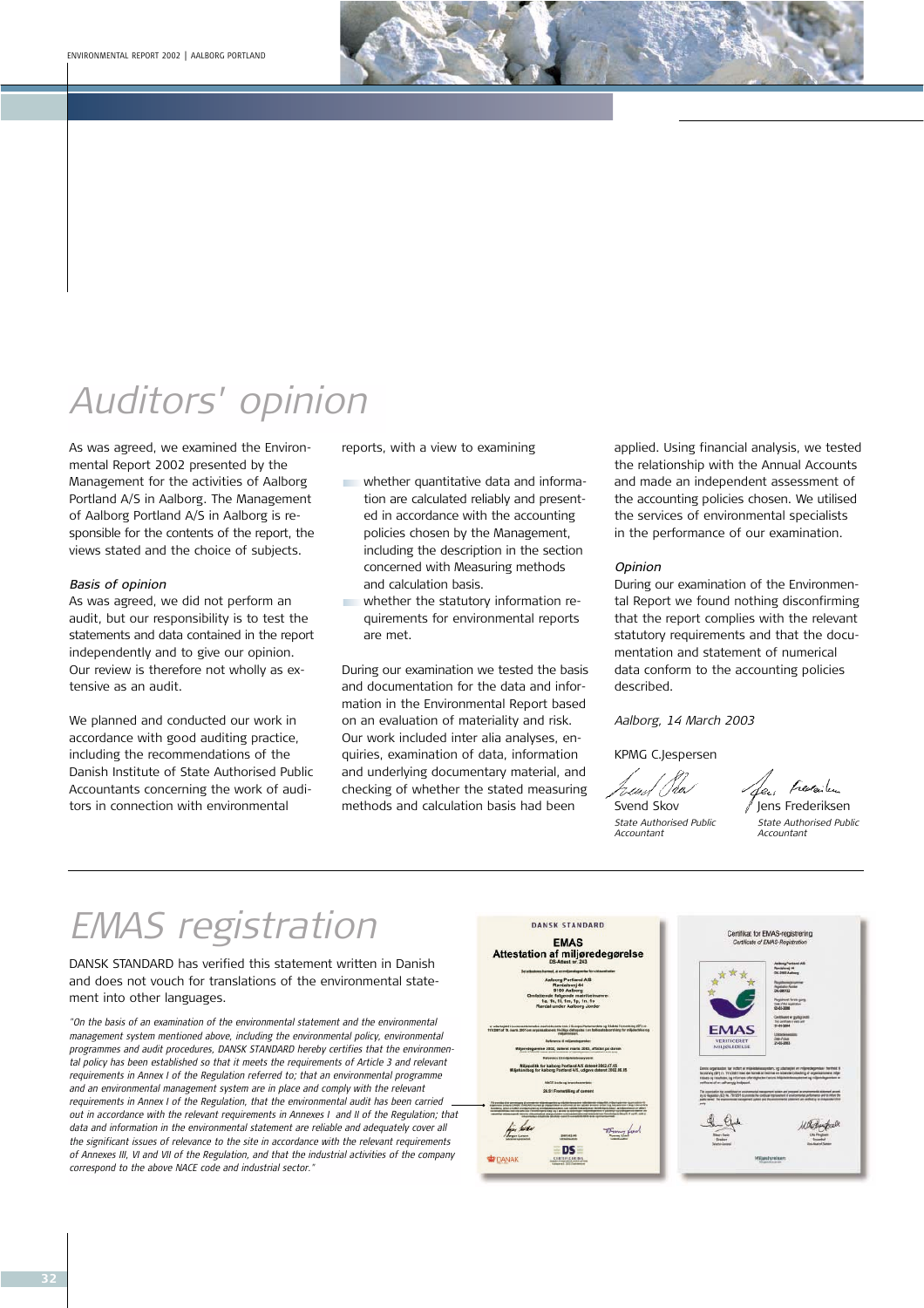## Directors' responsibilities

United Kingdom company law requires the directors to prepare financial statements for each financial year which give a true and fair view of the state of affairs of the company and the Group as at the end of the financial year and of the profit or loss of the Group for that year.

In preparing those financial statements, the directors are required to:

- · Select suitable accounting policies and then apply them consistently
- · Make judgements and estimates that are reasonable and prudent
- · State whether applicable accounting standards have been followed, subject to any material departures disclosed and explained in the financial statements
- · Prepare the financial statements on the going concern basis unless it is inappropriate to presume that the Group will continue in business

The directors are responsible for ensuring that the company keeps proper accounting records which disclose, with reasonable accuracy, the financial position of the company and the Group, and which enable them to ensure that the financial statements comply with the Companies Act 1985 They are also responsible for the system of internal control, and for taking such steps as are reasonably open to them to safeguard the assets of the company and the Group and to prevent and detect fraud and other irregularities

The above statement should be read in conjunction with the statement of the auditors' responsibilities set out on page 50.

## **External verification** statement summary

Objectives

The aim of the external verification statement is to provide assurance that the information in this annual report is accurate, reliable and objective We have also considered the completeness of the report to ensure that it is balanced and provides a true reflection of BAA's sustainability impacts and performance.

The process we have used in this verification exercise is based on current best practice such as that detailed in the Global Reporting Initiative (GRI) and the AccountAbility Standard AA1000 The 2001/02 verification process was one of only five to receive a full score in the verification section of the international Global Reporters Survey conducted by SustainAbility and the United Nations Environment Programme in 2002

Scope of Verification

- . All factual statements and associated environmental and social initiatives, processes, systems and supporting data.
- The environmental targets adopted at BAA's UK airports.
- Environmental and social key performance indicators (KPIs)
- · Progress against recommendations from last year's verification statement

Financial data or information relating to non-airport or international operations has been excluded

#### Opinion

- Accuracy and Completeness of Report
- We are satisfied that all information contained
- $\frac{1}{2}$  within BAA Annual Report is accurate and
- reliable and a true reflection of performance
- There are no significant omissions, but we
- would direct readers to the corporate website where BAA has identified its progress and
- gaps against the GRI Sustainability Reporting Guidelines core indicators

Performance

- . The overall level of target achievement was medium to high in 2002/03 with 73% of the targets being fully or substantially achieved (scoring 8.5/10 or over) This can also be represented as an average score of 9/10 (90%). This is consistent with the results achieved over the last five years
- We were pleased that BAA has put a formal process in place to progress the recommendations resulting from the verification exercise. Key areas of progress indude:
	- The stakeholder survey, which identifies key stakeholder issues and assesses the quality of stakeholder dialogue.
	- The revised BAA Sustainable Development Policy, which was developed in consultation with stakeholders and has increased in scope to further consider social issues and include non-airport and international operations

Further details of audit recommendations can be found on BAA's website O www.baa.com/sustainability

Ken Smith **Tracy Oates** 

Director of Environmental Management, Sustainability & Risk Senior Consultant

www.casellastanger.com

2 June 2003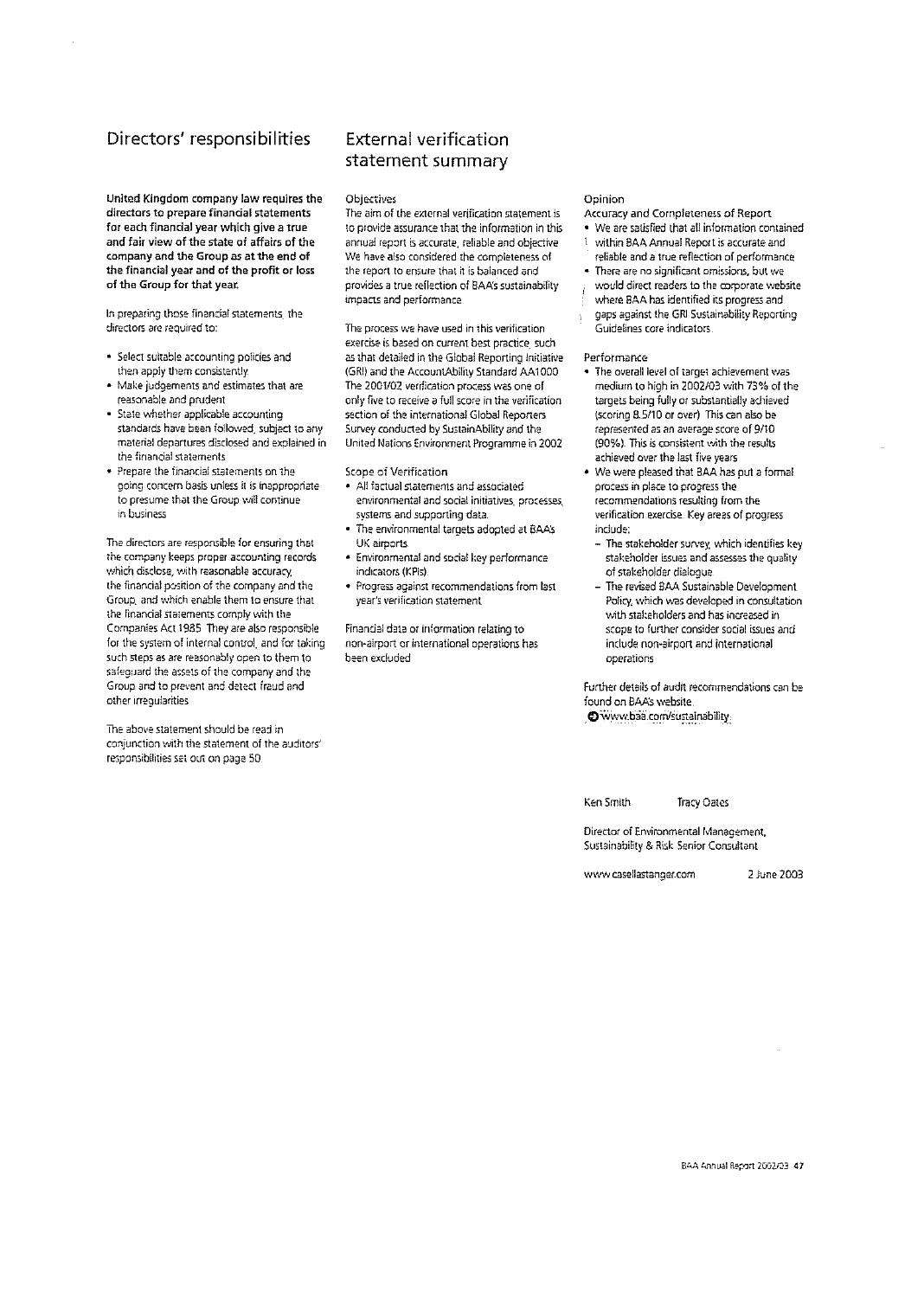



#### **Your Assurance - External Verification Statement**

#### **Introduction**

Casella-Stanger has conducted an external independent verification of the sustainability information presented within BAA's Annual Report and website (hereafter referred to as the 'Report'). This is the fifth year that Casella Stanger has been commissioned to undertake this exercise which involves the assurance of management systems, data collection processes and performance measures that support BAA's sustainability strategy and reporting.

A summary version of this verification statement has also been developed for inclusion within BAA's Annual Report and Accounts.

#### **Objectives of Verification**

The overall aim of the verification statement is to provide assurance to stakeholders that the information provided in the Report is accurate, reliable and objective. We have also considered the completeness of the report to ensure that it is balanced, has no significant omissions and ultimately that it provides a true reflection of the sustainability impacts and performance of BAA over the last year.

Casella Stanger recognises that there are currently no statutory requirements in the UK with regard to the verification of sustainability reports. Therefore the process we have used in this verification exercise is based on current best practice in the Global Reporting Initiative (GRI), the Institute of Social and Ethical AccountAbility Standard AA1000 and the Association of British Insurers (ABI). The BAA 2001/02 verification process conducted by Casella Stanger was one of only five to receive a full score in the verification section of the international Global Reporters Survey conducted by SustainAbility and the United Nations Environment Programme in 2002 and is therefore recognised as best practice in verification.

Casella-Stanger is committed to continually improving the verification process to add value to both the company and to external stakeholders. We recognise the need for a robust, transparent verification process to ensure credibility and to act as a tool to drive performance improvement of BAA's sustainability programme.

#### **Responsibility of the Verifier – Casella-Stanger**

The verifier's obligation is to stakeholders and readers of this report.

The verifier is completely independent from BAA and any of its stakeholders or other conflicts of interest. The verifier exclusively is responsible for the contents of the verification statement which has been published in full by BAA.

BAA has provided access to all UK sites, records and data required to undertake a comprehensive verification process and the verifier is confident that no material has been withheld.

Casella-Stanger has not been involved in the preparation of any of the material included in the Report.

#### **Scope of the Verification**

This verification exercise has covered: At corporate level:

- All environmental and social data and performance indicators that describe BAA's performance.
- BAA's sustainable development programme.
- All factual statements on the web and in the Annual Report regarding environmental and social initiatives, processes, systems and supporting data. This includes health and safety and security information.
- Progress against recommendations contained within last year's verification statement.

#### At site level:

- The reported performance against each of the 2002/03 environmental targets adopted at each of BAA's seven UK airports.
- The Environmental Key Performance Indicators (KPIs) collated for the airports and aggregated at BAA corporate. This includes historical data (back to the 1997/98 reporting year) which was included as part of previous verification exercises.
- Progress against recommendations contained within last year's verification statement.

#### **This verification exercise has NOT covered:**

- Information relating to non-airport or international operations.
- Any information added to the web-site after 9 June 2003.
- Although we have conducted a top-level check on the factual economic statements, the financial data from BAA's financial report and accounts has not been traced back to source. This is the role of the financial accountants Deloitte and Touche.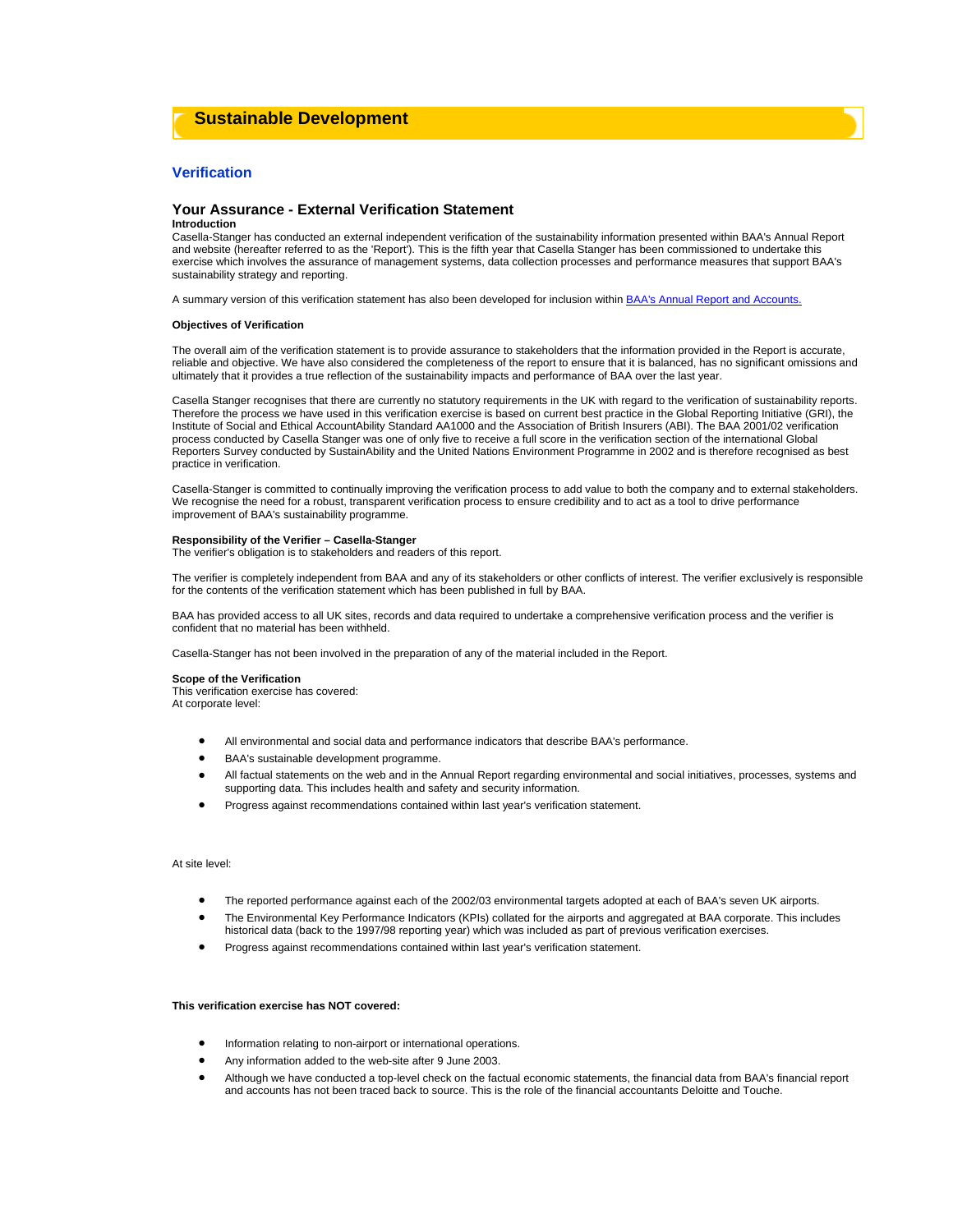#### **Methodology**

At corporate level:

#### **BAA's Sustainable Development Programme, Supporting Data and Recommendations**

Factual statements and supporting environment, community, human resources (HR) and other social data were verified through a series of interviews at Corporate level, document review, data sampling and interrogation of supporting databases and associated management and reporting systems. This involved challenging and substantiating the content of the material presented in the Report. This process was used to assess the quality of reporting and underlying systems that support sustainability performance.

The same methodology was used to assess BAA's progress against the recommendations published in last year's (2001/02) verification statement.

At site level:

#### **2002/03 Environmental Targets**

The 2002/03 targets were verified through independent audit at all seven UK airports. During each on-site audit, evidence of target achievement was reviewed and analysed. This involved interviews with those responsible for the environmental targets, inspection of internal and external records, document review, interrogation of in-house databases and associated management and reporting systems. The integrity and accuracy of aggregated data was tested by tracking sample data back to its source. The verifier then assigned a score out of ten (a process for which had been agreed with BAA) for each target on the basis of evidence reviewed. Progress against a total of 88 targets was verified. Please see the individual airport's sustainability reports for further details of progress against specific targets at a site level.

Progress against recommendations from last year's verification exercise was reviewed at Heathrow and Gatwick airports and supported by additional evidence where applicable. The remaining UK airports did not have a process in place to progress these recommendations.

#### **Environmental Key Performance Indicators (KPIs)**

Environmental KPIs were verified through a review of documentary evidence at airport level and an audit of the system used to generate the data. This included interrogation of in-house databases and inspection of internal and external records. The integrity and accuracy of aggregated data was tested by tracking sample data back to its source. The methodology for data collection, estimation and aggregation adopted by BAA Corporate was also examined and tested for accuracy and robustness.

#### **Opinion of the verifier – Casella Stanger**

#### **Accuracy of Report**

- We are satisfied that all factual statements contained within BAA's Report are accurate and reliable. However, a more complete and robust picture of BAA's performance could be presented in future by addressing the priority recommendations made in this verification statement (see recommendation section of this Statement).
- We are satisfied that the KPI data is reliable and an accurate reflection of data collected at airport level and collated by BAA corporate. We have found data collection systems to be robust and underlying trends correct. However, there are some inconsistencies in data collection systems adopted by the individual airports in relation to de-icer, noise complaints and biodiversity data. This has led to qualifying statements being included alongside some of the KPI data where necessary. Please see recommendation 8.

#### **Completeness of Report**

- We are satisfied that BAA has provided an accurate and balanced report of performance. In general BAA has demonstrated a good understanding of their direct and indirect impacts. This is illustrated throughout the Report and reinforced within its revised evelopment Management Framework and Policy which highlights BAA's priority issues and wider impacts relating to sustainable development. There are no significant omissions. However, we would direct readers to the part of the website where BAA has identified its progress and gaps against the GRI Sustainability Reporting Guidelines core indicators. We would also direct the reader to the individual sustainability reports produced by each airport for further information on local impacts and performance.
- Although BAA's revised Sustainable Development Management Framework and Policy includes non-airport and international operations, there is still a focus upon UK airport operations when reporting sustainability performance in the 2002/03 Report. Casella Stanger was pleased to observe the formation of sustainability targets for 2003/04 for some of the non-airport functions and international operations.Please see recommendation 9.
- In terms of using stakeholder feedback to inform Report content and ensure it meets their needs, BAA has put processes in place to facilitate this earlier in the report production process. There are a variety of feedback mechanisms for stakeholders to comment on the report but this primarily occurs throughout the feedback mechanism for stakeholders within the website.
- In addition to this process, in March 2003 BAA conducted a stakeholder survey of over 600 individual stakeholders. Although, this did not relate to the Report specifically, the survey identified key stakeholder issues in relation to responsible airport growth and sustainable development and assessed the quality of current stakeholder dialogue. We were pleased to observe that the process for the undertaking the survey was reviewed against the requirements of AA1000. This provides an opportunity for BAA to use the results of the survey to inform 2003/04 sustainability reporting processes and content. Please see recommendation 2.
- Overall, BAA continues to play a leadership role in corporate sustainability reporting, especially with regard to meeting the needs of institutional stakeholders such as Business in the Environment (BiE), the Association of Chartered Certified Accountants (ACCA) and the Global Reporters Survey.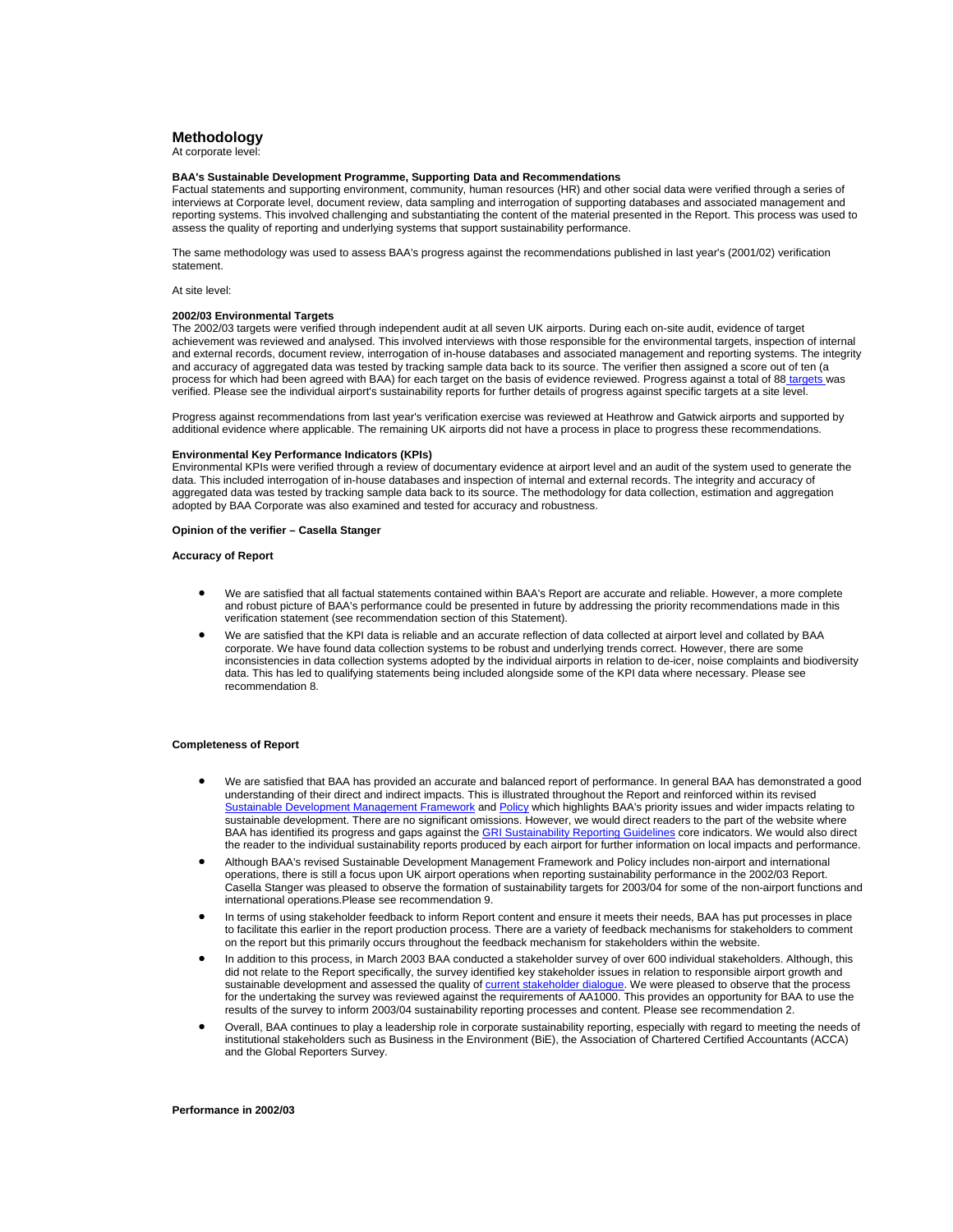- The overall level of target achievement was medium to high in 2002/03 with 73% of the targets being fully or substantially achieved (scoring 8.5/10 or over). This can also be represented as an average score of 9/10 (90%).
- Environmental KPIs are reported in the Environment section of the website. Where applicable, this illustrates KPI performance against BAA's long term objectives. 2002/03 data indicates that 9 out of 11 of these are currently on track to be achieved by the nominated timescales.
- We were also impressed by the following features of BAA's environment and sustainable development programme in 2002/03:
	- o The continued development and implementation of the car sharing scheme across BAA and liaison with other business partners such as British Airways;
		- o The continued implementation of surface access strategies and increasing the scope of ownership through liaison with on-airport companies to produce company travel plans.
		- o The Corporate Social Responsibility baseline study at Heathrow;
		- o The development of action plans to implement waste and carbon dioxide reduction initiatives;
		- o The development of a Biodiversity Strategy;
		- o The revised sundry charging scheme at Scottish Airports Limited (SAL) which incorporates environmental factors; and
		- o The continued implementation and increased formalisation of community initiatives.

#### **Strategic Overview of BAA's long-term Progress (since 1997) Sustainable Development Programme**

This is the fifth year that Casella Stanger has been commissioned to undertake this exercise. This not only enables us to reassure

stakeholders on the veracity of the information contained within the Report but also to assess BAA's long-term progress against its sustainable development objectives.

We recognise that some statements in relation to long-term sustainability impacts of any company are by their very nature difficult to verify. However, progress within BAA's sustainable development programme is evidenced through a variety of different systems and processes that are now in place. These include:

- Improved governance processes through the Corporate Social Responsibility Board;
- Development of sustainability Objectives, Goals, Strategies and Measures (OGSM) which is linked to the company's overall business model and performance at each airport including the Senior Management Incentive Scheme;
- Continued success in staff involvement and community programmes;
- Improved staff learning and development programme through its Virtual University programme;
- Increased consideration of the socio-economic impacts of airport development with numerous regeneration initiatives at airport level; and
- Increased use of the GRI Guidelines facilitating improved sustainability reporting

This demonstrates BAA's continued integration and implementation of its sustainability policy into decision-making processes.

#### **Environmental Targets**

The overall level of target achievement has remained consistent over the last 5 years.

Given the inter-year differences in the nature and scope of the environmental targets, we believe that a detailed comparison of performance is not meaningful. However, the environmental target process has become more formalised over the last five years. For example, target performance is linked to remuneration and an internal interim assessment of target achievement takes place at each of the UK airports half way through the target year. The environmental audits also continue to demonstrate high levels of staff commitment and greater ownership and dissemination of issues through all aspects of operations.

In addition, the target setting process has also improved over the last five years. This improvement is characterised by a requirement for all targets to be externally reviewed to ensure that they are challenging, reflect BAA corporate objectives and that they provide coverage of sustainability issues, prior to publication. The targets are also beginning to increase in scope to include coverage of social and economic issues as well as environment.

Please note that in general, the recommendations made in relation to environmental target achievement were as a result of local rather than BAA group-wide issues and as such are provided in further detail in the individual airports Sustainability Reports.

#### **Environmental Key Performance Indicators (KPIs)**

• Significant progress has also been made in aligning the environmental KPI data collection processes at individual airports with the environmental target process over the last five years. This has resulted in improvements in the quality of KPI data generated. However, there are still some areas that could be improved in relation to the process and refinement of some of the KPIs reported. Please see recommendation 8.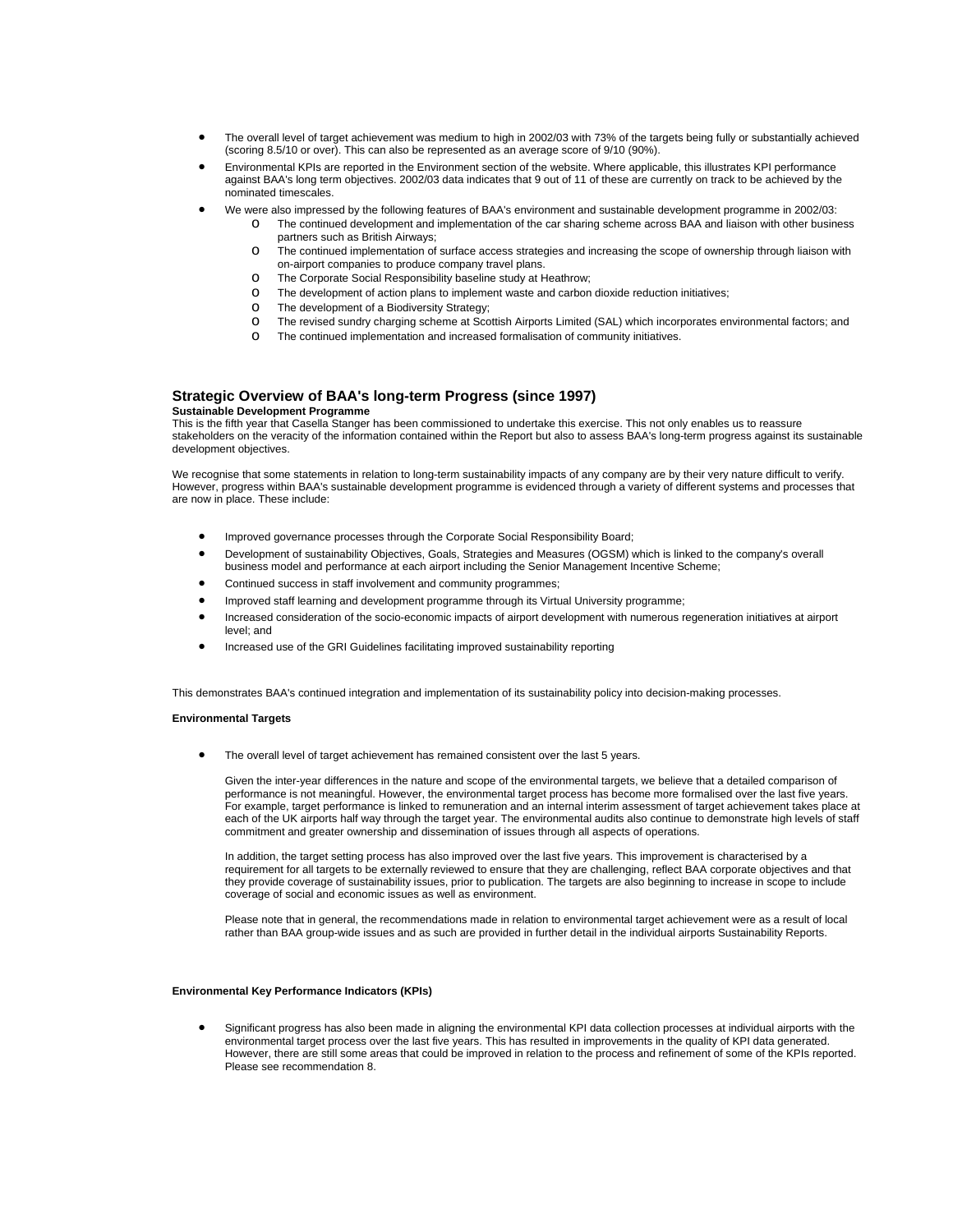#### **BAA's progress against recommendations from last year's verification exercise**

Casella Stanger was pleased to observe that BAA has put a formalised process in place to progress the recommendations resulting from the 2001/02 verification exercise. At corporate level action plans were developed to address the recommendations with the assignment of owners and timescales. As detailed in the methodology, Casella Stanger has assessed BAA's progress in addressing these recommendations. Highlights include:

- The stakeholder survey, which identifies key stakeholder issues and assesses the quality of stakeholder dialogue.
- The revised BAA Sustainable Development Framework and Policy, which was developed in consultation with stakeholders and has increased in scope to further consider social issues and include non-airport and international operations.
- The review of the GRI Sustainability Reporting Guidelines where BAA has identified its progress and gaps against the Guidelines core indicators.
- The launch of BAA's Sustainability Intranet site 'Start2Day' and Airport Internal Radar publication to increase awareness and promote sharing of best practice.
- Development of 'mapping Diversity in BAA' programme which involved a benchmarking exercise and gap analysis of HR related data.

This process has been put into a table, and further details of progress for each specific recommendation can be found in the stakeholder section on the website.

At airport level a less formalised approach was adopted and Heathrow and Gatwick have put processes in place to progress recommendations. At BAA's other UK airports, some progress has been made in addressing some of the recommendations contained within the verification statements but there is not a specific process in place.

Where there are still elements of improvement related to the 2001/02 verification exercise these have been incorporated into the recommendations and signposted accordingly.

#### **Priority Recommendations**

Where the recommendation also applied in 2001/02 it is indicated in *red italics*

#### **Progress against recommendations made in last year's Verification Statement**

**Observation:** Casella Stanger were pleased to observe that a formalised process has been put in place to progress recommendations from last year's verification exercise and recognise that BAA decided to progress all of the 2001/02 recommendations. However, it was highlighted that there may be potential difficulties in the future in progressing all of the recommendations from the verification process due to the timing of their issue which occurs after BAA's workplans and subsequently resources are allocated for the year. There were also a few other areas highlighted for improvement as detailed below.

**Recommendation 1:** BAA should continue to ensure that a robust process is in place to progress recommendations and incorporate these into forward planning processes, namely:

- Further improve the internal process for reporting of progress against recommendations with more frequent, documented reporting to the Environmental Strategy Group;
- Further improve document control to ensure that all action plans and updates are dated and have a version number; and
- At airport level, Stansted, Southampton and the Scottish Airports should put processes in place to progress the recommendations resulting from the verification exercise undertaken at each airport. *(Part of Recommendation made in 2001/02)*
- Casella Stanger does not anticipate that BAA always addresses all of the recommendations at once but rather that an incremental approach is adopted with long-term timescales for achievement where appropriate. If applicable, future review of recommendations by BAA should therefore include transparent communication of any recommendations that they are unable to fully action within the year (and assign new timescales) and explanation of any recommendations that they do not think appropriate to address.

#### **Corporate Governance, Management Systems and Reporting Process**

**Observation:** As previously stated, we were very pleased to observe that BAA has undertaken a comprehensive stakeholder survey. The results of the survey were not available in time to inform the verification exercise. It is understood that BAA intends to develop action plans to improve the stakeholder dialogue programme.

**Recommendation 2:** BAA should ensure that the resulting stakeholder action plans include:

- Feasibility of a consistent methodology for measuring and reporting stakeholder dialogue is explored for application across the business;
- BAA should consider using the results of the 2002/03 stakeholder survey to develop measures against which to assess and report the impacts of BAA's Sustainable Development and stakeholder dialogue programme on the business and on stakeholders; and
- The results of the 2002/03 stakeholder survey should be used to inform the 2003/04 sustainability reporting process and content.

#### **Social**

**Observation:** We recognise BAA's progress in relation to its review of the GRI guidelines, revised Sustainable Development Policy which considers social impacts, and development of some social and economic targets at the airports. Nevertheless, the process for setting BAA's objectives, targets and KPI's still focus on environmental issues.

**Recommendation 3:** BAA should use the results of the stakeholder survey to inform the scope of performance measurement and identify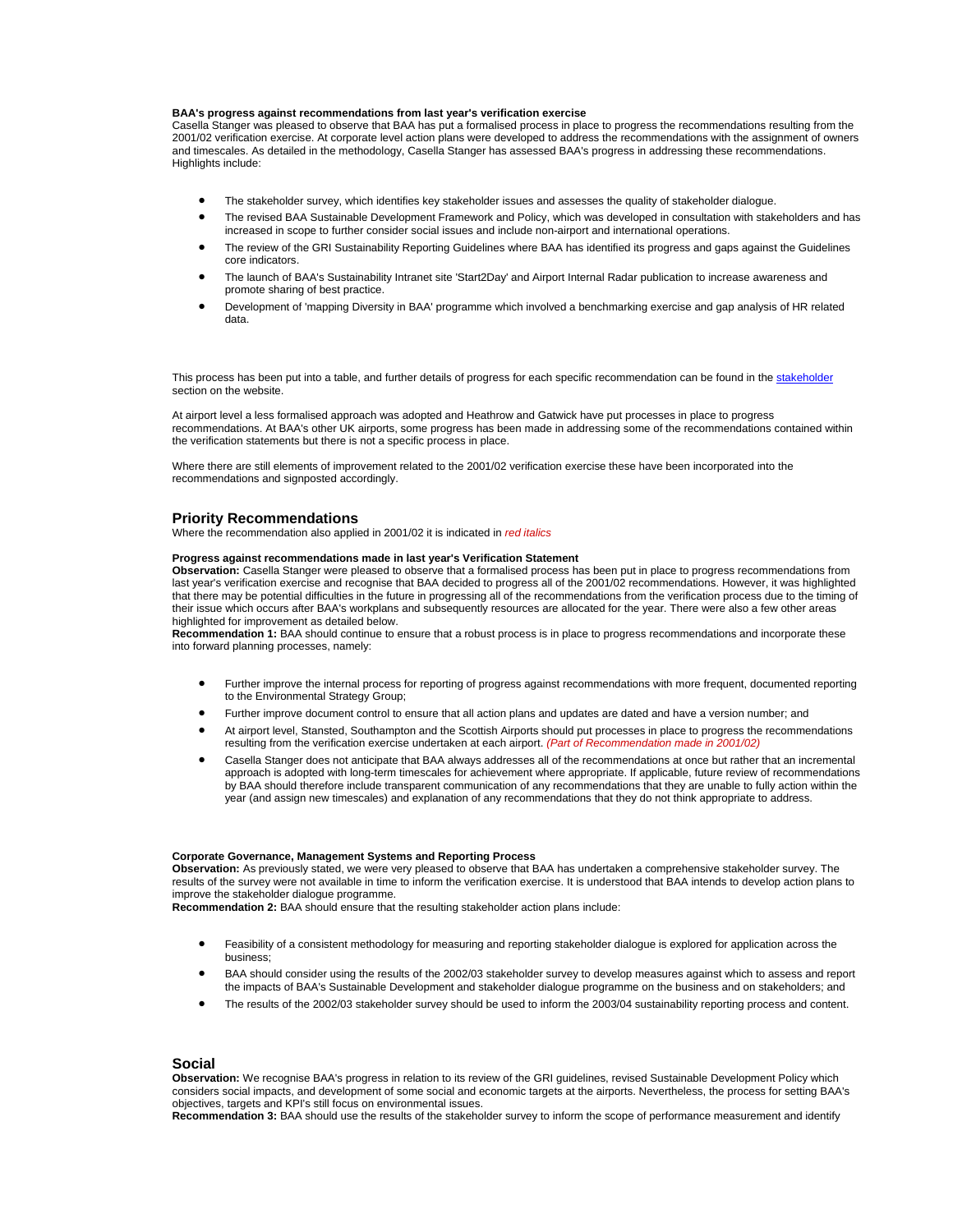whether this should be widened to include more social issues. BAA might consider producing a formal evaluation of the type and nature of social data which requires collection and analysis in support of the sustainable development programme. This could be facilitated by expanding GRI review to incorporate its 'Additional Indicators', review of other best practice guidance such as Business in the Community, and a review of indicators published by other 'best practice' reporting companies. This could also be linked to the HR Departments 'Mapping Diversity in BAA' programme which considers HR related data. *(Part of recommendation made in 2001/02)*

**Observation:** Casella Stanger was impressed with the progress made in relation to identifying the gaps in relation to existing HR data and processes and there were no issues with regard to verifying the HR equal opportunities data. However, the roles and responsibilities at a local and Group level for inputting and interrogating HR data systems is defined from a business process perspective and this is not linked to the sustainability reporting process. In addition, there is not an overall owner for other social data, such as community and consultation. **Observation:** There have been improvements with regard to reporting social and economic KPIs on BAA's website. However there are some inconsistencies in how the consultation, employee involvement and tangible outcomes KPIs are collated across the airports. In addition, the verification process for these occurs later than that of the environmental KPIs.

**Recommendation 4:** BAA should ensure that a robust process is in place with regard to the provision of social data and supporting processes for the purpose of sustainability reporting. One option may be to define an overall owner for all social data. Specifically, in relation to the consultation, employee involvement and tangible outcomes KPIS, BAA should identify and review processes for collating data on these to facilitate a consistent approach to reporting of these KPIs. These should also be incorporated into the verification process earlier, in line with the approach for the environmental KPIs. *(Part of recommendation made in 2001/02)*

**Observation:** All data reported was accurate, however, there were some differences in how the health & safety in construction figures were normalised and reported in the Annual Report and website.

**Recommendation 5:** Ensure that the health & safety in construction figures are normalised and reported consistently in the Annual Report and website according to RIDDOR requirements, i.e. use of per million hours as opposed to per 100,000.

#### **Environmental Targets and Airport Environmental Management Systems (EMS)**

**Observation:** Casella Stanger recognise that BAA has continued to make significant progress with regard to the development and implementation of airport EMS's during 2002/03. All airports have now developed an EMS Manual. As we would expect, these have been developed to reflect local significant aspects and the approach taken to EMS development varies across the airports. However, the audit highlighted some EMS related areas for improvement such as document control and record keeping. In addition, it was not always clear the process by which targets that were not fully achieved last year were addressed.

**Recommendation 6:** In addition to the Environmental Strategy Group, BAA should consider assigning an overall owner to co-ordinate the EMS process across BAA. This would help to promote a consistent approach (where appropriate), review progress, and facilitate the sharing of resources and any 'lessons learnt'.

**Recommendation 7:** Now that EMS Manuals have been developed at all UK airports BAA should continue to focus upon the implementation aspects of an EMS. Specifically, at each airport BAA should:

- Ensure that roles and responsibilities for all aspects of EMS implementation are clearly defined and that record keeping and document control is in line with the requirements stipulated by ISO 14001;
- In addition to the annual corporate audit, define and implement an EMS specific internal audit process;
- Implement an EMS training programme in line with the training needs analysis;
- In addition (or incorporated into) the airport's Sustainable Development Boards, conduct a EMS specific Management Review on at least a six-monthly basis; and
- Ensure that targets that were not fully achieved in previous years are progressed, e.g. through personal targets, and that this is communicated to external stakeholders through transparent reporting processes at airport level.

Please see the individual airports specific verification statements for further information.

#### *(Part of recommendation made in 2001/02)*

**Environmental KPIs Observation:** We recognise that progress has been made in relation to KPIs, namely the review against GRI's 'core indicators' and further development of biodiversity KPIs. However, this review could be further improved to incorporate the points below. Recommendation 8: BAA needs to further formalise the existing KPI review process. Specifically, this review should:

- Define all roles, responsibilities and timescales at airport level;
- Take place as early as possible in the reporting year to facilitate data collection and inclusion in the annual report;
- Include development of KPI review criteria which ensures that the KPIs are up to date with current and emerging best practice, that they are aligned with corporate and individual airport's sustainable development programmes and with the outputs of the stakeholder survey. For example, BAA should extend the review the environmental KPIs reported against the GRI criteria. This should include further communication on how gaps in relation to GRI's core indicators will be prioritised and progressed, i.e. the KPIs identified for 'further development in the future' in BAA's GRI table. In addition, BAA may wish to consider extending the review to include the GRI's 'Additional Indicators';
- Include implementation of a consistent methodology across the airports for the KPI data reported. Areas for improvement highlighted in 2002/03 include de-icer, noise complaints, and biodiversity;
- Specifically, in relation to biodiversity, BAA should review the process for determining if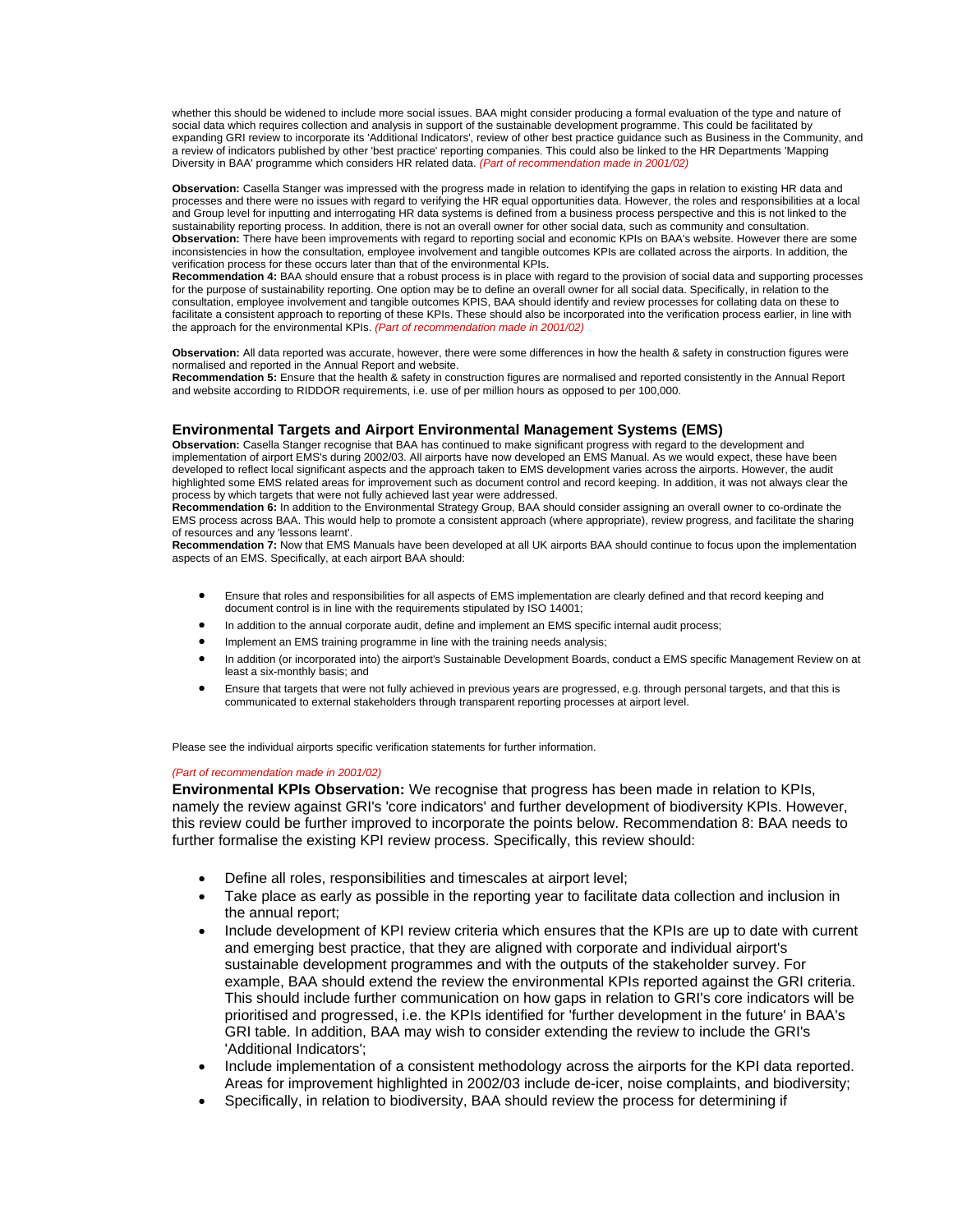Biodiversity Action Plans (BAPs) are on track to ensure a consistent approach at each airport. BAA may wish to consider adopting the approach used to track Heathrow's Southern Balancing Reservoir BAP;

- Ensure that the KPIs are calculated and normalised using the same, i.e. end of year, PAX figures (in 2002/03 the waste and utilities teams used different PAX figures);and
- Ensure that the KPIs are calculated using the final end of year (as at 31 March) data sheets from the KPI owners and that this is consistent with the data submitted to the verifier.

#### *(Part of recommendation made in 2001/02)*

**Strategy for Non-Aviation and International Operations** Observation: Casella Stanger was pleased to observe the formation of 2003/04 targets for World Duty Free, Lynton and other parts of BAA's functions such as supply chain, retail and group utilities. In addition, BAA's revised Sustainable Development Framework and Policy further incorporates non-airport and international operations. However, BAA's sustainability programme and report still focus on UK airport operations. Recommendation 9: BAA should ensure that appropriate systems are in place, e.g. governance, EMS, targets and KPIs, to roll out its sustainable development programme to all of its non-airport and international operations. This should be in line with the approach adopted at the airports for environmental targets, KPIs and external reporting. *(Recommendation made in 2001/02)*

Ken Smith, Director of Environmental Management and Sustainability and Risk

Tracy Out

Tracy Oates, Senior Consultant

June 2003

Casella-Stanger Great Guildford House 30 Great Guildford Street London SE1 OES Telephone : 020 7902 6100 www.casellagroup.com

#### **Casella-Stanger**

Casella Stanger is an UK based environmental consultancy which has expertise in a wide range of areas, such as Corporate Social Responsibility, EMS, Risk, Air Quality, Noise, Water Quality and Ecology. The company has experience in the design, development and verification of sustainability reports in a wide range of sectors. Several staff are registered with the Institute of Environmental Management and Assessment (IEMA) as qualified auditors and members of AA1000.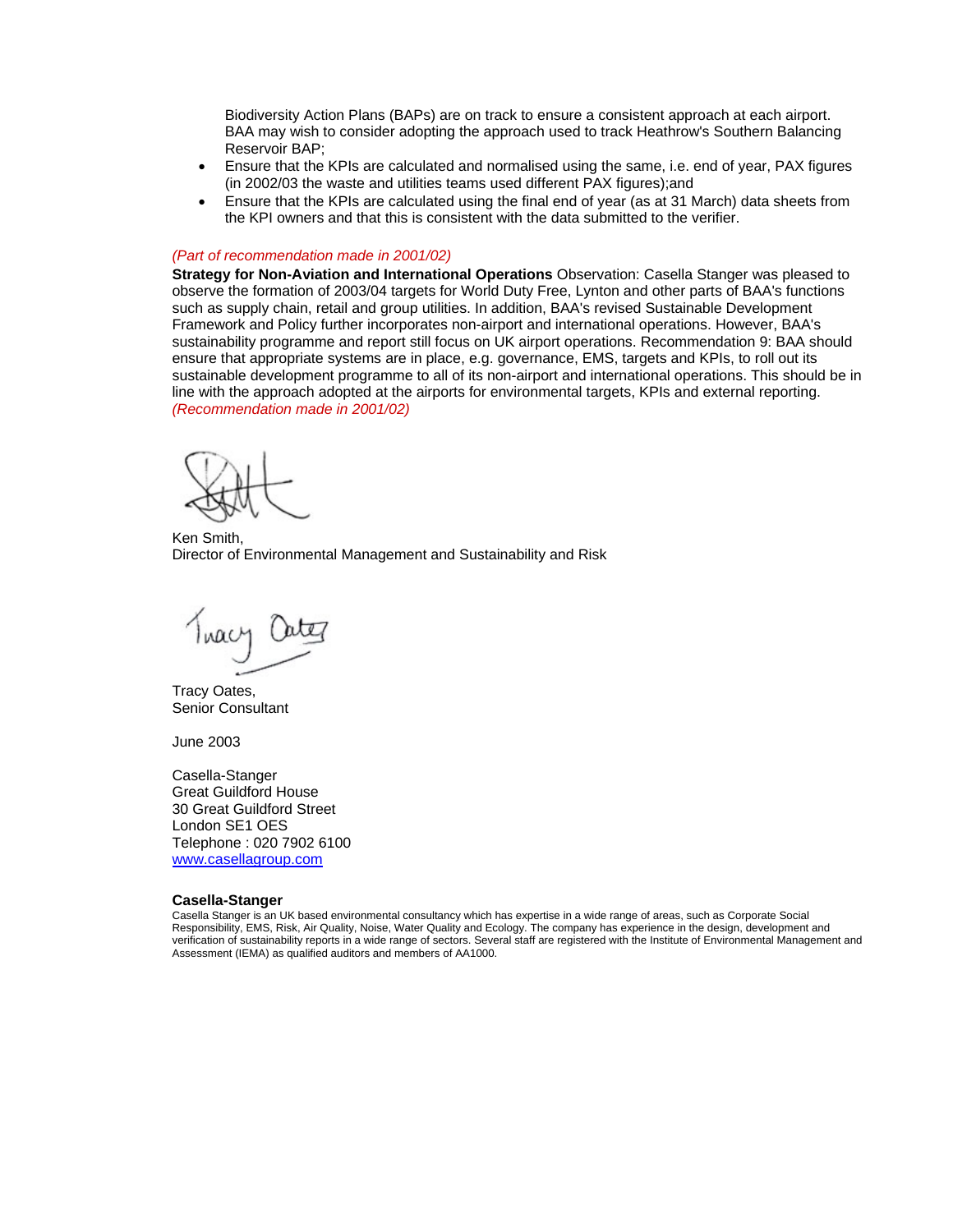Risks in the workplace However many people work here every day, Corus Steel is no run-of-the-mill workplace: all of us are united in making it both safe and healthy.



# Assurance report

#### **Introduction**

We have audited the People, Environment and Society annual report 2002 of Corus Staal B.V., IJmuiden. This report is the responsibility of the management of Corus Staal B.V. Our responsibility is to express an opinion on the accuracy and adequacy of the People, Environment and Society annual report 2002.

#### **Scope**

We conducted our audit in accordance with the standard for assurance engagements generally accepted in the Netherlands, as issued by the Royal Netherlands Institute of Registeraccountants. The comparative figures prior to 2000 did not form part of the audit.

Our principal audit procedures were:

- An assessment by conducting interviews with the responsible management, reviewing the relevant company documents and taking samples of information to substantiate the quantitative data provided.
- Assessing the reporting principles used and significant estimates and calculations made in preparing the People, Environment and Society annual report 2002.
- Assessing the adequacy of the disclosures of quantitative data presented, including the disclosures on the measuring methods applied and the way in which data was collected.
- Evaluating the overall presentation of the People, Environment and Society annual report 2002, partly by assessing the contents of the report against the reporting guidelines set out by the Global Reporting Initiative (GRI) where applicable.

We believe that our audit provides a reasonable basis for our opinion.

## **Opinion**

Based on our procedures performed, in our opinion:

- The description of the policy and management of safety, health and the environment contained in the People, Environment and Society annual report 2002 of Corus Staal B.V. properly reflects the efforts made in 2002 and the envisaged policy of Corus Staal B.V.
- The quantitative data included in the People, Environment and Society annual report 2002 of Corus Staal B.V. are free of material misstatement.

Groningen, 22 April 2003

for Ernst & Young Accountants

D.A. de Waard RA MA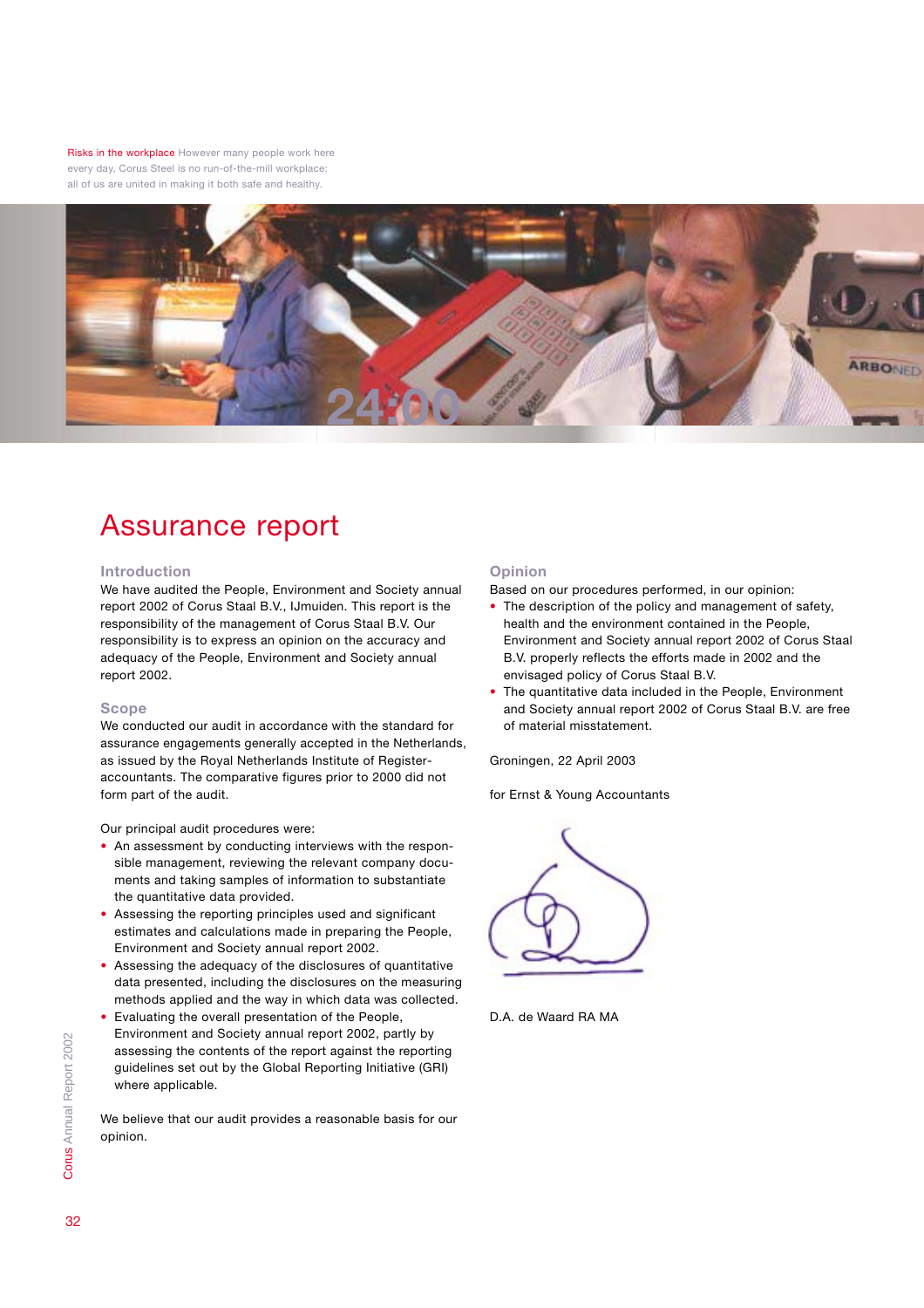# **External Verification Statement**

Janssen sought the services of ERM-CVS to conduct an external verification assessment of this report.

As part of this process the following was conducted.

- Off-site review of the 2002 report to refine scope and plan for the on-site visit
- . On site assessments involving opening meeting with site-based personnel to explain the approach to our work and the agenda of activities:
- · site tour and interviews with relevant managers and operators to determine if all relevant sources of environmental impact have been considered.
- verification of a sample of the data and information collected from source to collated reported data;
- · detailed review of the data collation processes and review of the final text and data of the final report;
- presentation to management of the findings.

A statement of their findings can be found opposite

## **Verification Statement**

#### Verification Objectives and Scope

ERM Cartification & Verification Services (ERM CVS) was commissioned by Janssen Phormaceutical Limited (JPL) to undertake verification of its 2002 Environment and Social Responsibility report The objective of the verification was to establish that the<br>Information presented is a complete, accurate, and rabble representation of performance for

Janssen Pharmaceutical Limited is responsible for the collection and presentation of information within the 2002 Environment and Social Responsibility Report

#### Verification Approach

ERM CVS verification procedures and methodologies have been developed with due regard to the requirements of international statistik governing environmental mentgenent systems, and general principles of auditing. Our versionism oversite automised<br>In each dignerality developmental mentgenent systems, and general principles of auditing. Our vers trippisation.

The verification was conducted through a series of meetings with a variety of staff from JPL including the Plant Manager, EHS<br>Specialists, production managers and operational staff. Additional interviews were conducted wit saleiyand aodal issues chello from the operation. The assessment included camping of the data and information estiected, from<br>saleiyand aodal issues chello from the operation processes and a review of the information conta

#### Opinion and Recommendations

Opinion allo Reconjintentuations<br>to the sample of data reviewed, by performing tale and smipple provided by JPL provides<br>related primary restricts are produced in the sample of data reviewed, by extensional fits also scale

ERR CVS believes trat the information gathering processes and the stated corporate performance targets provide a robust basis against<br>which progress can be reviewed by the management team and external stateholders. JPL has

Futura initiatives for JFL should include a review of how greenhouse gas unitaions should be reported to stakeholders. There is additional scope for inclusion of safety and health information, as management have mature and robust processes and programmes to<br>manage this superficience of the operations. While JPL already collect some indicative perfo

Brian Kraus - Chief Operating Officer ERM Certification and Verification Services<br>http://www.ermovs.com

**ERMC<sub>V</sub>S**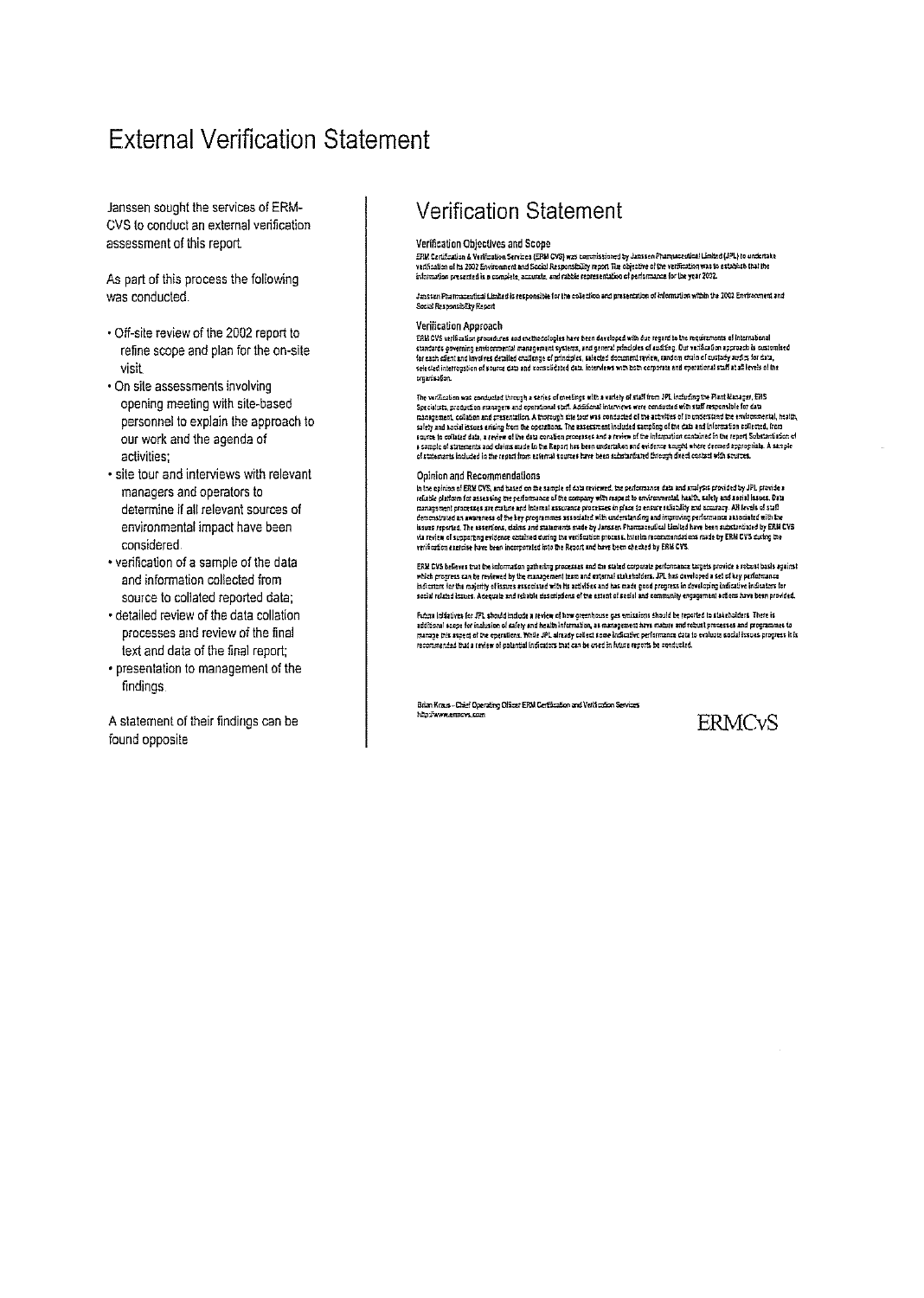# Independent Assurance Statement to Executive Management

INTRODUCTION We have performed an assurance engagement on the Novo Nordisk Sustainability Report 2002 ('the Report') and the underlying systems, structures and processes

These subject matters are the responsibility of the Novo Nordisk Executive Management, with whom the objective and terms of the engagement were agreed. We are responsible for expressing our conclusions and findings based on the engagement.

We have based our approach on emerging best practice for independent assurance on sustainability reporting, including the AA1000 Assurance Standard, Guiding Principles, Consultation Document, June 2002, and ISA 100 Assurance Engagements, issued by the International Auditing and Assurance Standards Board.

This independent assurance statement concludes our engagement, which was conducted in three parts. Our detailed recommendations for management as well as information on our independence are available in the internet version of the Report.

THE REPORT AND ITS UNDERLYING PROCESSES We have reviewed the Report and its preparation considering the objective of the Report and its accordance with GRI's 2002 Sustainability Reporting Guidelines, as described in 'About the report'

In this part we reviewed the systems, structures and processes applied by Novo Nordisk as described in the Report (excluding quantitative data) and as required in 'the Novo Nordisk Way of Management' pertinent to the company's Triple Bottom Line approach

Our engagement included a review of evidence supporting the subject matters, and performing such other analytical procedures and interviews, as we considered necessary in the circumstances We believe that our review provides an appropriate basis for our conclusion.

The objective of this part of our engagement is to obtain a moderate level of assurance on completeness, materiality and responsiveness of aspects addressed in the Report and the underlying systems, structures and processes.

In conclusion, nothing has come to our attention that causes us not to believe that:

- <sup>o</sup> Management has designed and applied reasonably effective systems, structures and processes to identify and understand activities, performance, impacts and stakeholder views.
- <sup>o</sup> The Report provides, as an extract from this basis, a reasonably balanced representation of these activities, performance, impacts and stakeholder views, and it has been prepared in accordance with GRI's 2002 Sustainability Reporting Guidelines. A comprehensive GRI compliance index is available in the internet version of the Report
- <sup>o</sup> Management has a reasonably effective process in place for managing these aspects of performance and responding to stakeholder views; and Novo Nordisk has applied processes that allow stakeholders to access the Report.

CATCH AND DATA ON WATER AND ENERGY In this part we examined the environmental information system CATCH at the

corporate level. CATCH is described on page 59 in the Report We have further examined the energy and water consumption data presented in the Report and consolidated from production sites as determined in 'About the report'.

On a test basis we examined the evidence supporting the subject matters and we performed other such procedures, as we deemed necessary. We believe that our examination provides a reasonable basis for our opinion.

The objective of this part of our engagement is to obtain a high level of assurance. In our opinion, in all material respects: ◎ CATCH is functioning as described, and the system ensures

- an appropriate data collection process at the corporate level The data for energy and water consumption are complete,
- and accurately reported in accordance with About the report'.

OTHER QUANTITATIVE DATA IN THE REPORT In this part we performed certain procedures focusing on the collection and inclusion of other quantitative data in the Report. The agreed-upon scope and work performed under this part of our engagement preclude us from stating an opinion as to whether other data in the Report are complete and accurate

We find that Novo Nordisk applied detailed data collection procedures for the purpose of collecting 2002 data from the reporting units for inclusion and appropriate reflection in the Report; and made reasonable endeavours at corporate level to verify the data. For the two reporting units, Kalundborg and Køge, included in the scope of this engagement, submitted data were consistent with the source documentation presented to us.

COMMENTARY We recommend that Novo Nordisk clarifies whether issues of business ethics, such as competitiveness behaviour, bribery and corruption, should be part of the Triple Bottom Line approach

We have observed noticeable improvements in the Report's presentation on how Novo Nordisk deals with dilemmas and embeds actions in the context of global health and social responsibility. We recommend further development of reporting measures on the 'Economic footprint' emphasising the societal value of Novo Nordisk's products and services to be a particular area of focus

Copenhagen, 6 February 2003

**DELOITTE & TOUCHE** Statsautoriseret Revisionsaktieselskab

Preben J. Sorensen State Authorised Public Accountant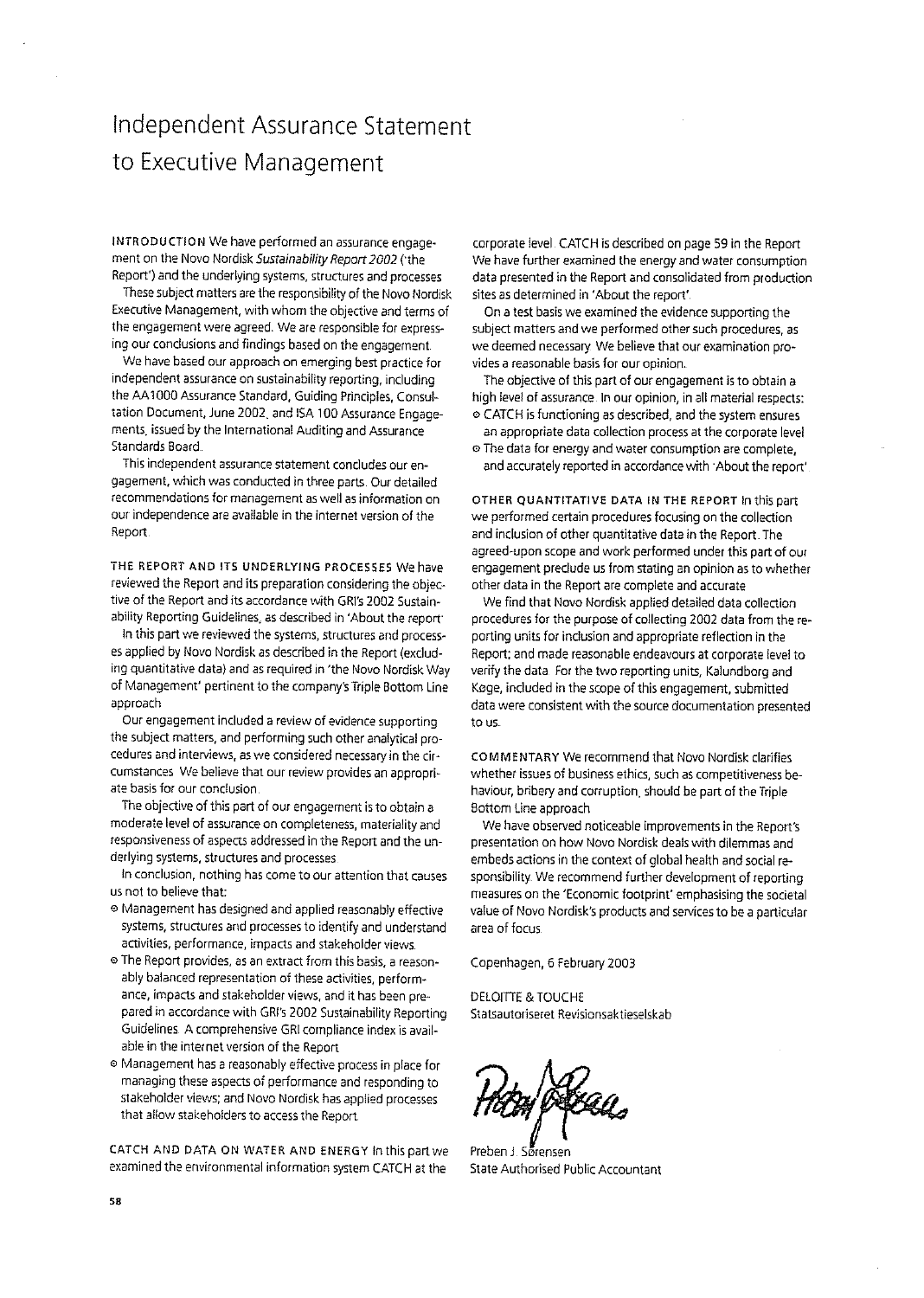## Independent assurance statement to Executive Management

**Ware the Movo Nordisk Sustainability Report**<br> **Matters are the responsibility of Novo Nordisk's Executive**<br>
matters are the responsibility of Novo Nordisk's Executive on the Novo Nordisk Sustainability Report 2003 ('the Report') and the underlying systems, structures and processes. These subject Management, with whom the objective and terms of the engagement were agreed. We are responsible for expressing our conclusions based on the engagement.

We have based our approach on emerging best practice for independent assurance on sustainability reporting, including the AA1000 Assurance Standard (AA1000AS) issued by AccountAbility; and the International Standard on Assurance Engagements (ISAE 100), issued by the International Auditing and Assurance Standards Board.

This independent statement concludes our engagement. Our detailed recommendations for management as well as information on our independence are available in the internet version of the Report.

#### **Conclusions with high level of assurance**

On a test basis, we examined the evidence supporting conformity with criteria for the subject matters below. We performed such procedures as we deemed necessary and we believe that our examination provides a reasonable basis for our opinion. The subject matters are:

- $\bullet$  The environmental information system CATCH at the corporate level as described on page 59 in the Report.
- $\bullet$  The energy and water consumption data for 2003 presented in the Report and consolidated from production sites as described on page 59 in the Report.

In our opinion, in all material respects:

- CATCH is functioning as described, and the system ensures an appropriate data collection process at the corporate level.
- The data for energy and water consumption for 2003 are complete and accurately reported.

#### **Conclusions with moderate level of assurance**

On a test basis, we have gathered and evaluated evidence supporting the conformity with criteria for the subject matters below. This work included analytical procedures and interviews performed as necessary, but no substantial testing was undertaken. We believe that our work provides an appropriate basis for our conclusion. The subject matters are:

- Presentation of material sustainability management and performance information of Novo Nordisk in the Report and preparation of the Report in accordance with the GRI's 2002 Sustainability Reporting Guidelines. The materiality concept for sustainability reporting is emerging. Hence we refer users of the Report to the management assertion that "we hope that by presenting the issues we see as material to Novo Nordisk's future business we have also fairly reflected what matters to our stakeholders".
- $\bullet$  Description in the Report of Novo Nordisk's response to the United Nations Global Compact principles and conditions.
- $\bullet$  Systems, structures and processes in place for identifying, understanding and responding to material sustainability aspects, including views of stakeholders, as required in the Novo Nordisk Way of Management pertinent to the com-

pany's Triple Bottom Line approach, and as described in the Report.

• Procedures for collection and validation of other 2003 quantitative performance data of Novo Nordisk compiled from reporting units and reflected in the Report, as described in the Report.

In conclusion nothing has come to our attention that causes us not to believe that:

- Management has designed and applied effective systems, structures and processes to identify, understand and respond to material sustainability aspects, including views of stakeholders, affecting Novo Nordisk.
- The Report met its objective to provide a reasonably balanced representation of material sustainability management and performance information of Novo Nordisk and that the Report has been prepared in accordance with the GRI's 2002 Sustainability Reporting Guidelines.
- The Report addresses appropriately Novo Nordisk's response to the United Nations Global Compact principles and conditions.
- Other quantitative performance data for 2003 are compiled from reporting units and appropriately reflected in the Report by applying detailed data collection and validation procedures.

#### **Commentary**

Stakeholders would note that this Report is part of Novo Nordisk's annual reporting and is approved by the Board of Directors and Executive Management. This underpins the weight and priority given to business sustainability aspects by these two tiers of management. Compared to last year, another noticeable step was taken to make the structure and content of the Report even better illustrate business opportunities and risks driven by the sustainability agenda and by stakeholders' views and needs. With the first seven articles in 'Acting on our commitments' focusing on market opportunities; and the next 14 articles focusing on internal endeavours, the Report reflects how numerous complex sustainability areas are being managed by Novo Nordisk and maturing into business operations.

We recommend that Novo Nordisk establish indicators to measure and report progress in the National Diabetes Programme and other Global Health partnership initiatives. It would also be relevant to align reporting on business and societal benefits with the indicators of TBL performance.

Copenhagen, 5 February, 2004

#### **Deloitte**

Statsautoriseret Revisionsaktieselskab

Preben J. Sørensen State Authorised Public Accountant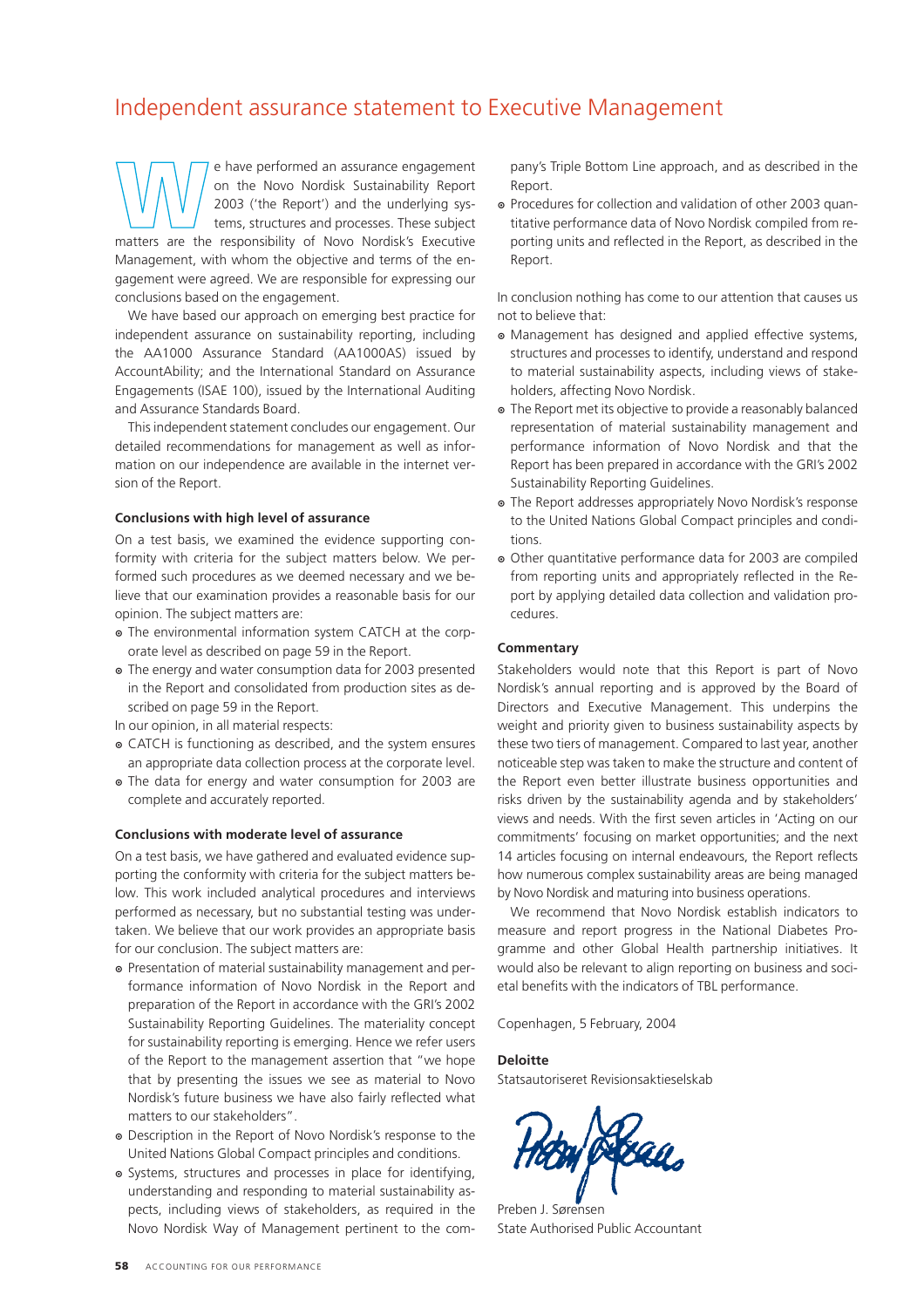## $H$  FRNST & YOUNG

**Frnst & Young Bedrijfsrevisoren Reviseurs d'Entreprises** Moutstraat 54 B-9000 Gent

 $\blacksquare$  Tel: +32 (0)9 242 51 11 Fax:  $+32$  (0)9 242 51 51

#### *&2%%42!.3,!4)/. /&4(%!5\$)4/232%0/24 &/2 4(%9%!2%.\$%\$\$%#%-"%2*  and Addressed to the Readers of the Annual Environmental Report of the Companies Sidmar *CALTEC AND DECOSTEEL II. AND OF SIDGAL ESV*

42

We are pleased to report on an engagement entrusted to us by the management of Sidmar NV, Galtec NV, Decosteel II NV, and Sidgal ESV. Our engagement does not consist of an audit of the environmental report taken as a whole, which results in an opinion on the true and fair view.

Our engagement consists of a verification of certain information included in the environmental report of 2002, more specifically the figures relating to 2002 mentioned in paragraph 4.1.2, with the exception of the background value, which is an estimate, paragraph 4.2.1, paragraph 4.2.3, and chapters 6 and 7. More specifically, the purpose of our engagement consists of a review whether:

- the annual environmental report was carefully prepared;
- the figures included in the environmental report agree with those reported to the competent authorities;
- the figures reviewed by us are the result of acceptable measurement techniques and procedures.

The environmental report was prepared under the responsibility of management.

For the purpose of our engagement, we mainly relied on the reporting directives for environmental information as contained in the directives of the Global Reporting Initiative (GRI). We have conducted our engagement in accordance with the standards, recommendations, advises and technical notes of the Institute of Company Auditors. We have adapted these standards, recommendations, directives, advises and technical notes so that they could be used for the purpose of our engagement.

We performed the following procedures:

- We had interviews and discussions with management responsible for the preparation of the annual environmental report, for the collection and processing of data and for the performance of measurements.
- We verified whether the annual environmental report was adequately based on the data made available by the environmental department
- On a sample basis, we verified whether the data included in the annual environmental report were reported to the competent AUTHORITIES
- On a sample basis, we verified whether the measurement data were adequately included in the annual environmental report.
- Through interviews, partial observations and external confirmations, we verified whether the measurements were based on accep table measurement techniques and procedures. In this respect, we would like to brina to your attention that the assessment of the representativeness of the measurement points and their location fall beyond the scope of our engagement. We also would like to bring to your attention that emissions resulting from possible incidents were not included in the annual environmental report, except for continuous measurements
- Through interviews and partial observations, we verified whether the measurements result from an acceptable environmental management system. In this respect, we would like to bring to your attention that our engagement does not consist of an audit of the environmental management system as such. However, we did take into account certain aspects that are related to the measurement techniques and procedures.

The companies' management have responded to our request for explanation and information. We believe that the procedures described above provide a reasonable basis for our opinion. In our opinion, based on these procedures:

- the annual environmental report of the companies Sidmar, Galtec and Decosteel II, and of Sidgal ESV was carefully prepared;
- the figures reviewed by us agree with those reported to the competent authorities;
- the figures reviewed by us result from acceptable measurement techniques and procedures.

Ghent, May 22, 2003

Rosita Van Maele Partner

Ernst & Young Bedrijfsrevisoren BCV (B 160)

سيستصيب represented by V gen

Burgerlijke vennootschap die de rechtsvorm van een coöperatieve vennoot-Surgemper vermeener.<br>Schap met beperkte aansprakelijkheid heeft aangenom samap mai superme sumprumerprunte main sum gamement.<br>Société civile ayant emprunté la forme d'une société coopérative à respon sabilité limitée

R.B.V. Brussel – R.S.C. Bruxelles 2131 – B.T.VV. – T.V.A. BE 446.334.711<br>Bank – Dexia – Banque 551-4009200-65 – BBL 310-1231371-42<br>Bank – Fortis – Banque 210-0905900-69 – KBC 435-0317791-02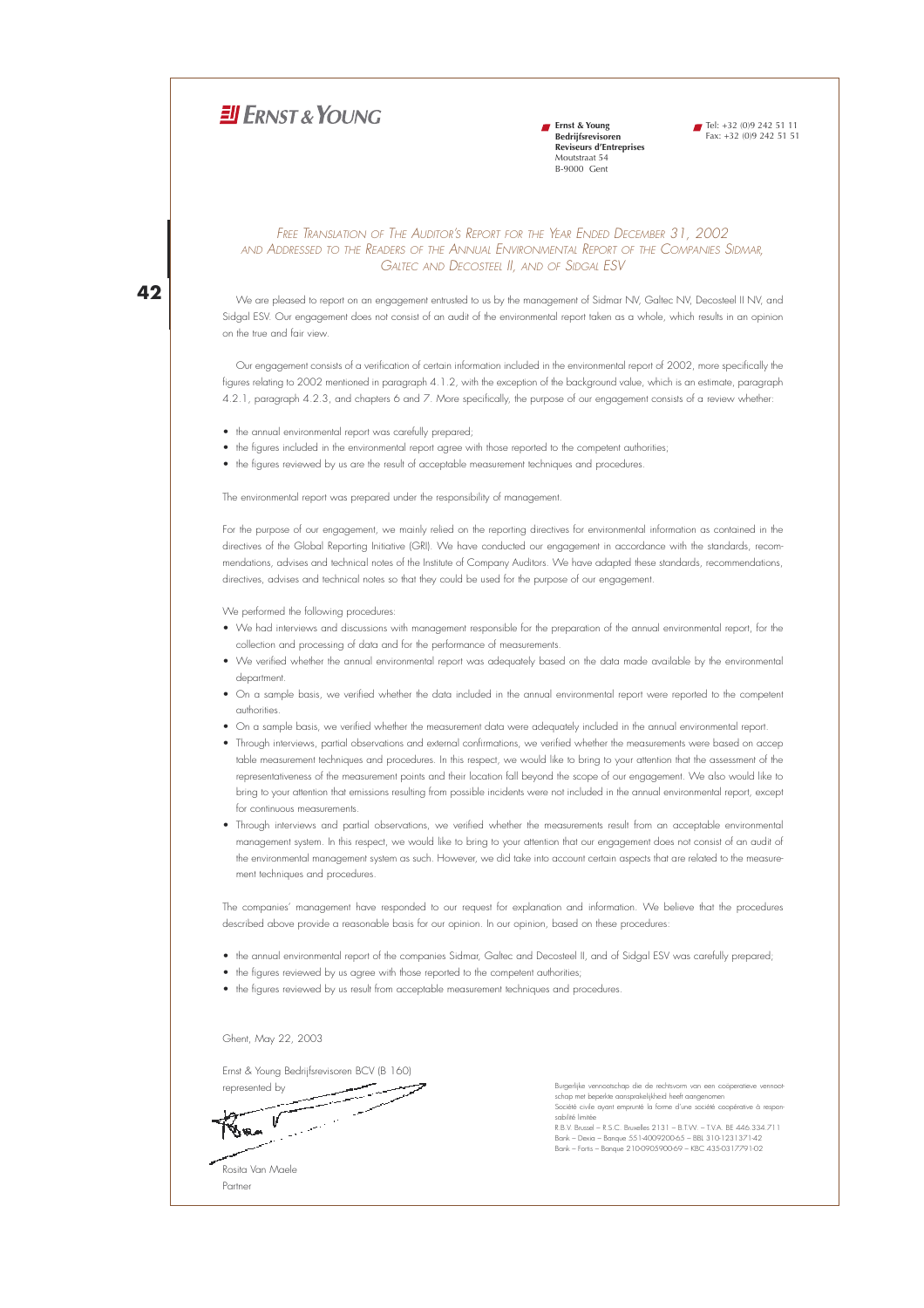Zurich, 22. April 2003

#### Verification

We have been engaged to verify the «2002 data» of the table titled «Environmental Data Zurich Airport 2002» on pages 32 and 33 and of the section «Environmental Costs» on page 13 within the 2002 Environmental Report. The 2002 data is the responsibility of the top management.

Our responsibility is to issue a conclusion on the 2002 data based on our verification.

The scope of our verification was as follows:

- · Review of internal reporting guidelines (Environmental Data Management within the Environmental Operations Management Handbook) with respect to the German Airports Association's guide for Environmental Indicators of Airports (ADV guide, September 2002),
- . Review the application of the internal repor ting guidelines using a sample of business activities and reporting parameters (in parti cular N0x-emissions, environmental costs and earnings, net energy input with a special focus on the data related to the large consul mer contract),
- . Review the procedures by which environmental data are prepared collated and aggregated internally and the control environment over the accuracy and completeness of the 2002 data, and
- · Perform specific procedures to check, on a sample basis, the 2002 data.

We conducted our verification in accordance with the standards issued by the International Federation of Accountants suitably adapted. The standards require that we plan and perform the verification to obtain moderate, rather than absolute, assurance on the 2002 data. A verification provides less assurance than an audit. We have not performed an audit in accordance with International Standards on Auditing and accordingly, we do not express an audit opinion

Based on the verification as described above, we conclude:

- . The internal reporting guidelines are with the qualifications and explanations mentioned on. page 24 - in line with the German Airports Association's guide for Environmental Indicators of Airports (ADV guide)
- · The internal reporting guidelines are applied properly in the selected samples.
- · The procedures by which the 2002 data was prepared, collated and aggregated as well as the control environment at the selected sites are based on established and accepted measurement and analytical methods.

During our verification, nothing has come to our attention that causes us to believe that the 2002 data does not reflect properly the collected data or does contain significant errors

Our statement should be read in conjunction with the inherent limitations of accuracy and completeness for environmental data, as well as in connection with the scope of reporting on page 31.

PricewaterhouseCoopers AG

Thomas Frei Manager  $M_{\star}$   $h$ 

Thomas Scheiwiller Partner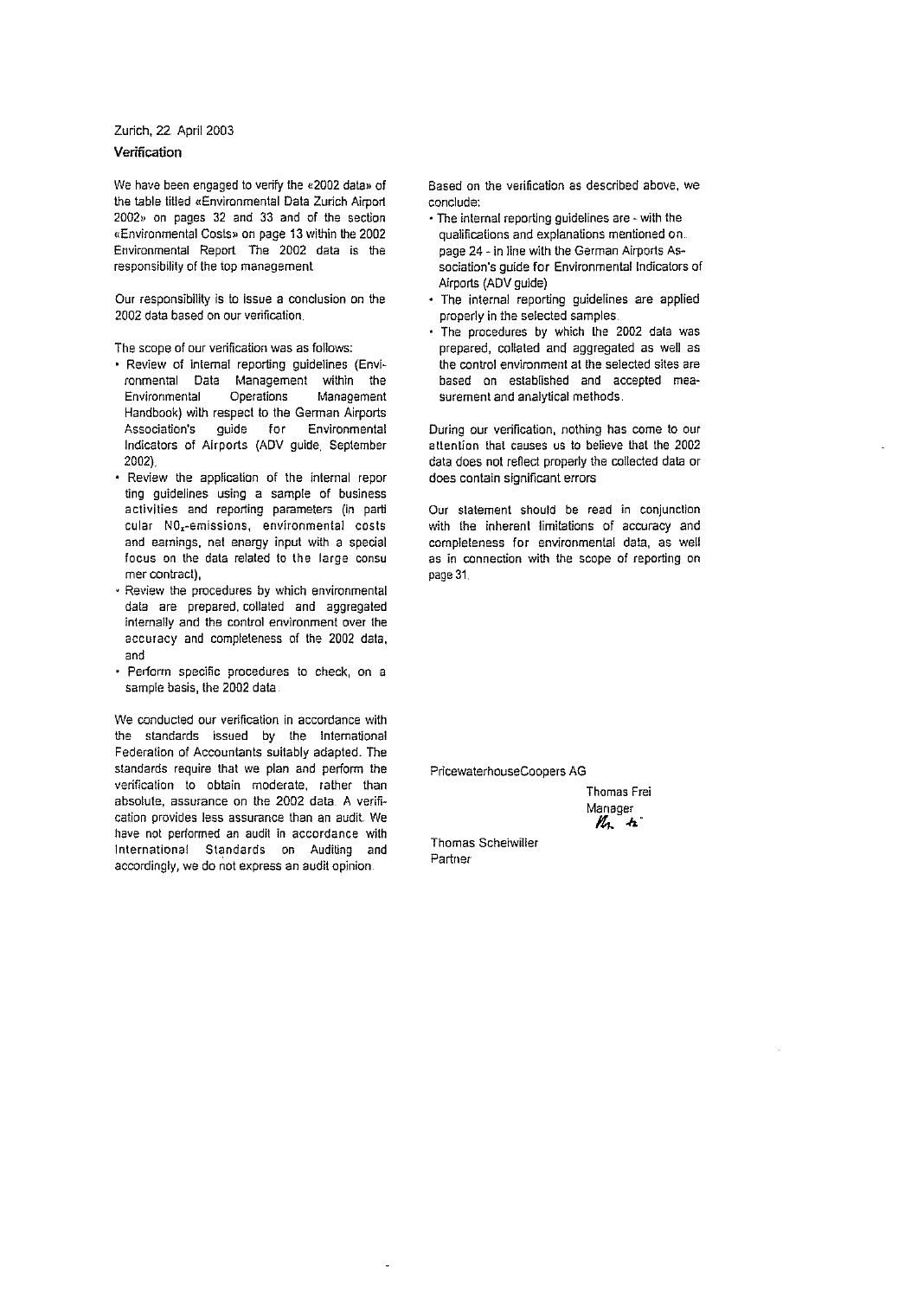## $\boldsymbol{\mathcal{R}}$

Quality In Everything We Do

### **MODERATE-LEVEL ASSURANCE REPORT ON CERTAIN ENVIRONMENTAL DATA**

As statutory auditors of VE and specialists in the area of sustainable development, and in accordance with your request, we conducted a partial review of the 2002 data identified by the  $\bullet$ sign in the following key performance data tables. VE's management was responsible for preparing the environmental data in accordance with the Group's Measurement and Reporting Protocol (hereinafter "the Protocol"), which is available upon request from the Sustainable Development department. Our role is to express a conclusion on these data.

### **Nature and extent of our work**

After reviewing the suitability of the Protocol against the requirements of the International Standard on Assurance Engagements (ISAE), our procedures included:

● inquiries at both the Divisions and business levels (Veolia Water UK, the Flanders Artois Picardy region of CGE, Sarp Industrie, Onyx France, Dalkia France, Dalkia Nord and Connex Rouen) to ensure proper implementation of the Protocol,

● verification of the calculations and data consolidation process and the testing of documentation evidence at certain of these entities, which account for between 0% and 17% of the Group total, depending on the data.

Procedures of this kind do not include all the verifications specific to an audit providing a higher level of assurance, but still provide a moderate level of assurance as to whether the data are free of material misstatement.

### **Comments**

Based on these procedures, we wish to make the following comments:

● The relevance of the Protocol has improved compared with 2001 owing notably to the preparation of indicators to monitor attainment of the Group's objectives. This said, the methods used to calculate the data, particularly where they have changed from the previous year or involve the use of estimates, are not stated in the Protocol. In addition, even though the scope of the operations over which VE has operational control is more clearly defined this year, further clarifications are still needed concerning the definition of this concept for each Division.

● Lastly, the procedures and internal control arrangements for these data have not been systematically formalized, distributed and applied at all levels of the Group, which may engender material risks of error.

## **Conclusions**

Based on our review, no material misstatements came to our attention concerning the data prepared in accordance with the Protocol, subject to the following exceptions:

● "Percentage of relevant activities covered by an Environmental Management System" owing to the insufficiently precise definition with regard to the ISAE criteria.

● "Number of ISO 14001 certified sites" for which we noted two instances of under-estimates.

• "Direct emissions of greenhouse gases" the larger scope of which this year was not defined clearly enough.

● "Efficiency ratio of water distribution networks" owing to the insufficiently formalized methods used to prepare estimates.

Neuilly-sur-Seine, March 21, 2003 *Statutory Auditors Expert*  Barbier Frinault et Compagnie Ernst & Young Ernst & Young Environment and Sustainability **Jean Bouquot Eric Duvaud Alain Grosmann**